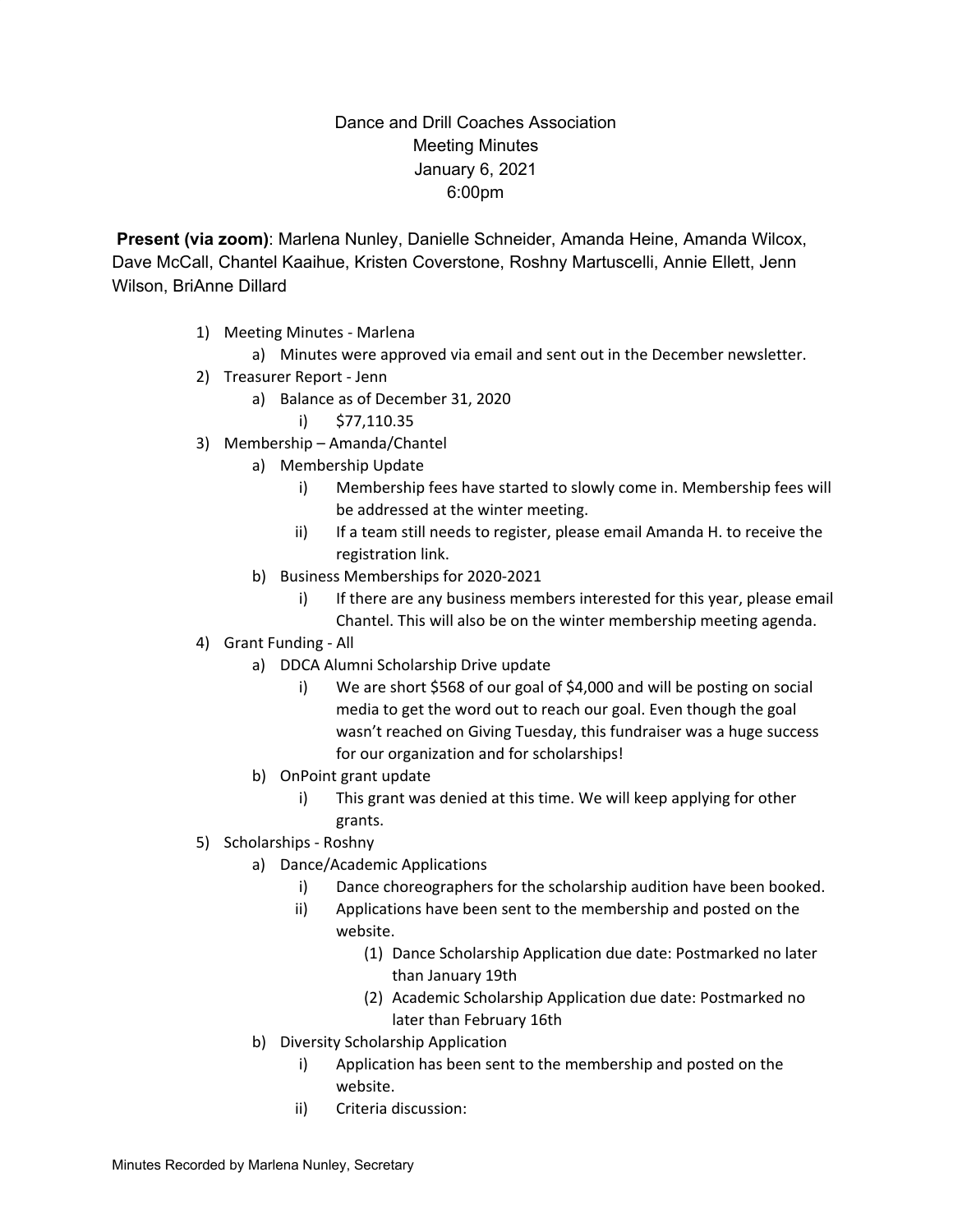- 6) All State Marlena
	- a) All State registration closed on January 4th.
		- i) 150 dancers are registered
			- (1) 3 coaches have reached out that they did not receive a confirmation email - their dancers will be registered manually and may not be in the final number of 150
	- b) The learning video will be posted to the DDCA website on February 7th.
		- i) A separate DropBox folder will be set up by the first week of February. This DropBox invite will be sent to the coaches of the All State registrants so they can upload their dancers audition videos. The audition videos will need to be uploaded no later than February 15th.
- 7) Awards Annie
	- a) Discussion on new Hall of Fame Award
	- i) Will discuss at board retreat this year to come up with criteria for 2022.
- 8) Judges Affiliation Report Kristen
	- a) Discussion on scenarios for judges driving to separate schools for events.
		- i) Discussion on how many judges we will need for each weekend to cover all the regions.
			- (1) Discussion on Groups/Regions
				- (a) Once we have more information as it gets closer to March, we will be able to make more concrete decisions. This will also be discussed at the winter membership meeting.
					- (i) Possible example: Teams from Region 1 would be in section 1 and teams from Region 2 would be in section 2. These teams would then be given a date that they would know that they would be judged on a certain weekend in person or a certain weekend virtually. Section 1: March 13th. Section 2: April 3rd.
		- ii) Question can we rotate the regions to be only virtual for a weekend?
			- (1) This might be problematic because if a team is allowed to have in person time, we would want them to have that opportunity to perform live.
			- (2) Can we go to 2 judges instead of 3 to make sure we can make it happen each weekend?
			- (3) Discussion/Ideas on how to increase the judge's pool as well as reach out to people that have judged in the past.
			- (4) A judge's workshop will be scheduled for February and more information will be sent out in the February newsletter.
		- iii) Discussion on Judge's pay
			- (1) \$200 flat fee for a day trip and \$125 for all virtual. If there is a mix for a judge in person and virtual judging for the day, the flat fee for that judge will be \$200.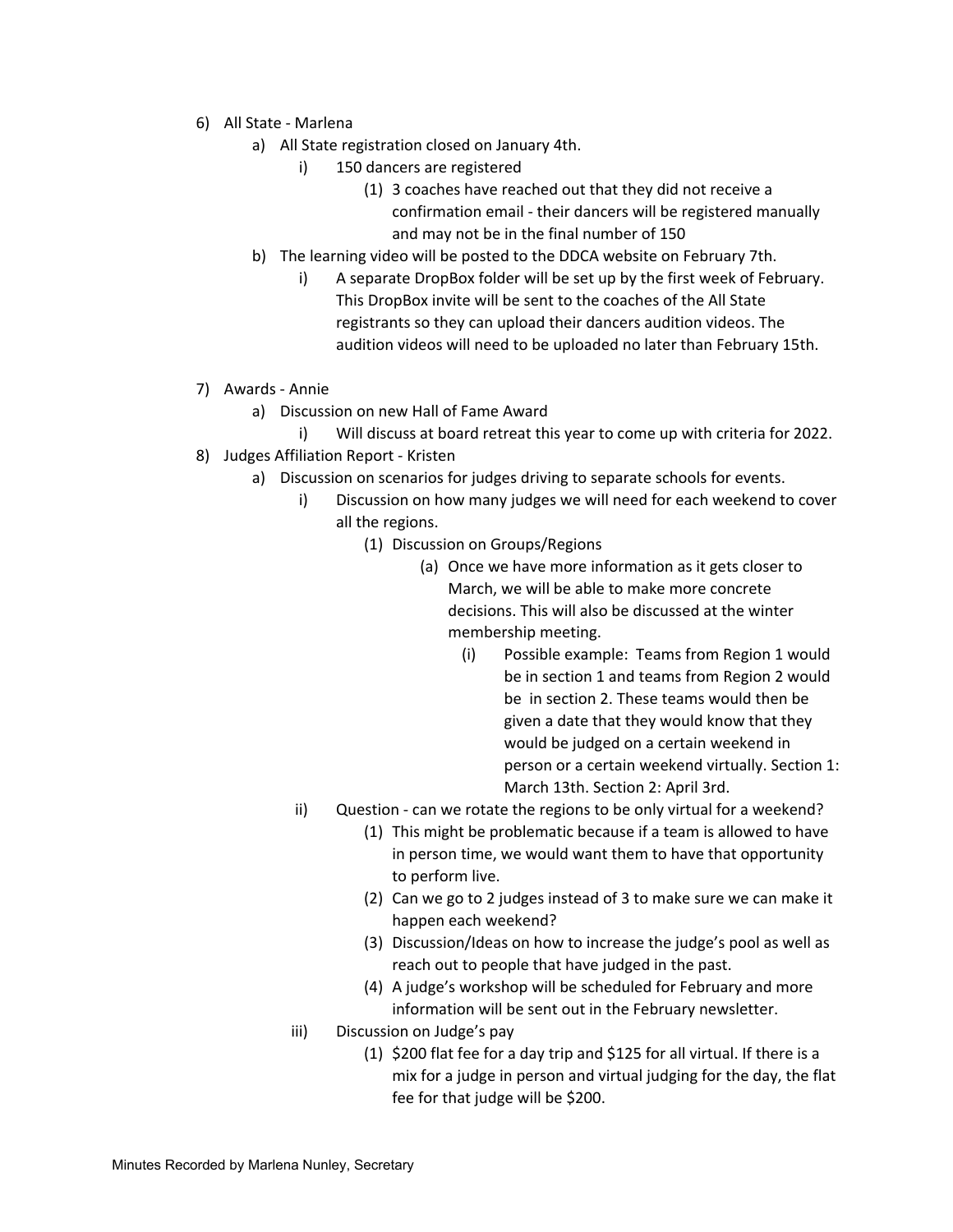- (a) There will be a minimum of 2 performance judge's and at least 1 tech judge.
- b) Scoresheet
	- i) Discussion on adjustments to the scoresheet for this season. This will be discussed at the winter membership meeting.
	- ii) Discussion on awards for teams.
- 9) Communications Danielle/Amanda W/BriAnne
	- i) Website domain update
	- ii) Social Media
		- (1) No new updates
	- iii) OSAA Roundup Newsletter
		- (1) No new updates
- 10) Chair's Report Dave
	- a) Dance Contingency Meeting Update
		- i) The culminating event was discussed. The cost of the event was brought up and Dave has been in contact with KT about it.
	- b) Updates from Board members regarding COVID guidelines in school districts
		- i) Discussion on new guidelines put out by the governor regarding school districts. Each district will decide on reopening and if you have any questions, please contact your own school's Athletic Director.
	- c) Competition Format Document
		- i) This will be discussed at the membership meeting and sent out in the newsletter.
	- d) Winter Membership Meeting Agenda
		- i) This will be sent to the membership prior to the meeting for review. The Winter Membership Meeting will be on Wednesday, January 13th at 6:00pm via zoom. The zoom link was sent out in the December newsletter and will be sent out again before the meeting.

Meeting Adjourned at: 9:03pm. Next board meeting is scheduled for February 3, 2021 at 6:00pm.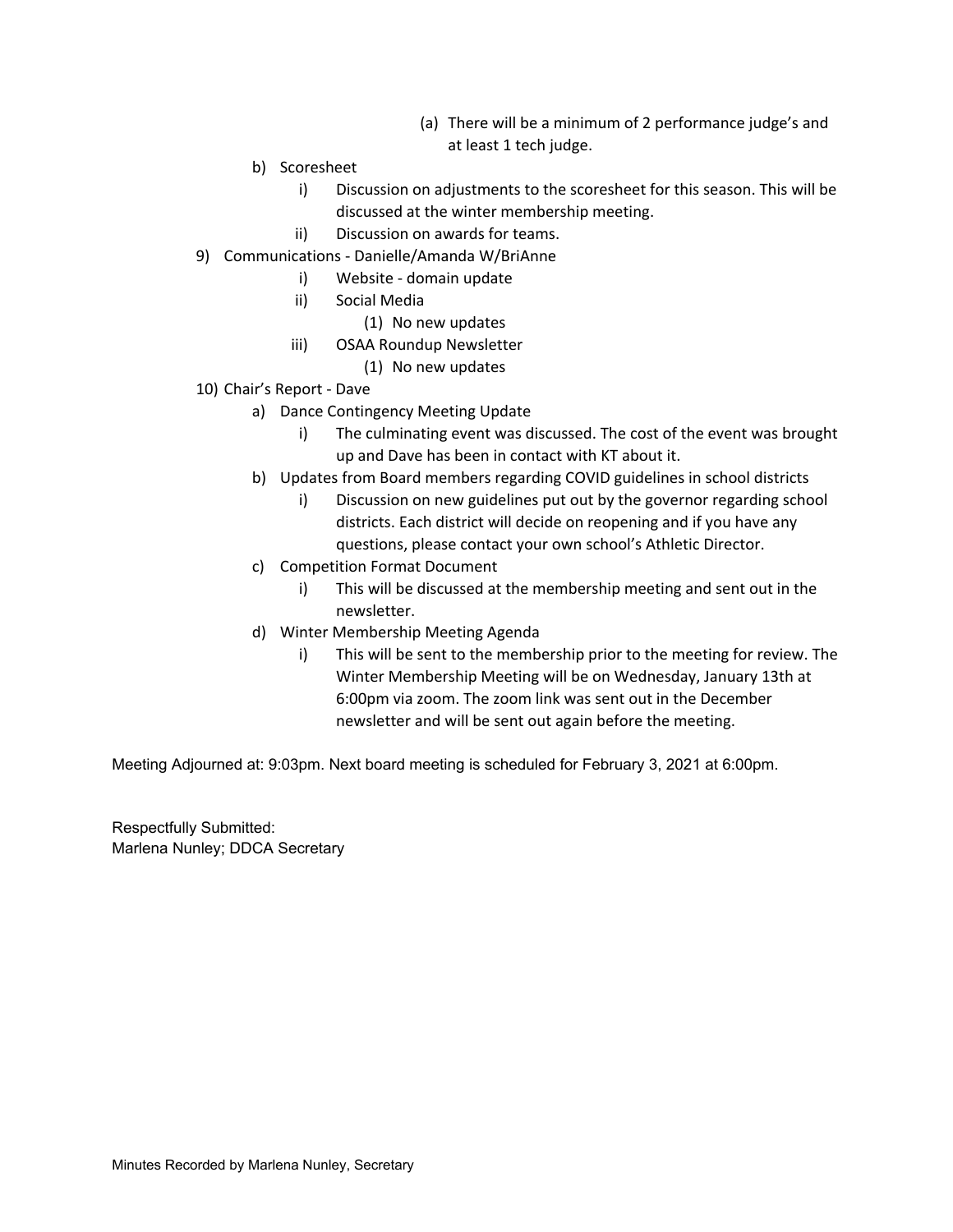### Dance and Drill Coaches Association Winter Membership Meeting Minutes January 13, 2021 6:00pm

**Teams/Members Present (via zoom)**: Banks, Reynolds, Lake Oswego,Lakeridge, Clackamas, North Eugene, Scappoose, Parkrose, Thurston, Mountainside, Century, Valley Catholic, Grant Union, Sam Barlow, Tualatin, West Linn, Dance Vision/Vision Dancers, Astoria, Stayton, Sunset, Liberty, Philomath, Thunderbird (Peggy), Roshny (Judge/Assoc.), Gresham, Laurel McAfee (Judge), BJ Cerny (Assoc.), Glencoe, Sweet Home, Scappoose Middle School, Scappoose Youth Team, Marshfield, Centennial, Christine Anderson (Judge/SRI), Gladstone, Rex Putnam, David Douglas, Marlena Nunley (Board), Kristen Coverstone (JA Commissioner)

- 1) Roll Call
- 2) Fall Meeting Minutes Approval Marlena
	- a) Motion to approve minutes: Liisa 2nd: Hayley All in favor: 42 Opposed: 0 Abstain: 0
- 3) Treasurer's Report Jenn
	- a) Balance as of December 31, 2020: i) \$77,110.35
	- b) The board has put a cap on spending to make sure DDCA has \$50,000 in savings at all times.
	- c) We will discuss the amount of scholarships we will be able to award this year at a later date.
- 4) Membership Report Amanda H/Chantel
	- a) Registration
		- i) If teams need to register for this year, please reach out to Amanda Heine or Chantel.
		- ii) Please make sure your coaching staff is registered under their own email addresses so everyone can receive the information that is sent out.
	- b) Payments
		- i) Please send in your team fees as soon as possible. If your school is in need of an online payment option, please reach out to the board.
		- ii) To qualify for All State/Scholarships, your team membership fee will need to be paid for them to qualify.
	- c) Business Memberships
		- i) We have one business membership for this year and we are hoping to get more so we can award more scholarships.
- 5) Grants & Funding for Scholarships
	- a) DDCA Alumni Scholarship Drive
		- i) \$3,432 was raised for the scholarship drive on Giving Tuesday! We have a goal of \$4,000 and are only \$568 away from the goal!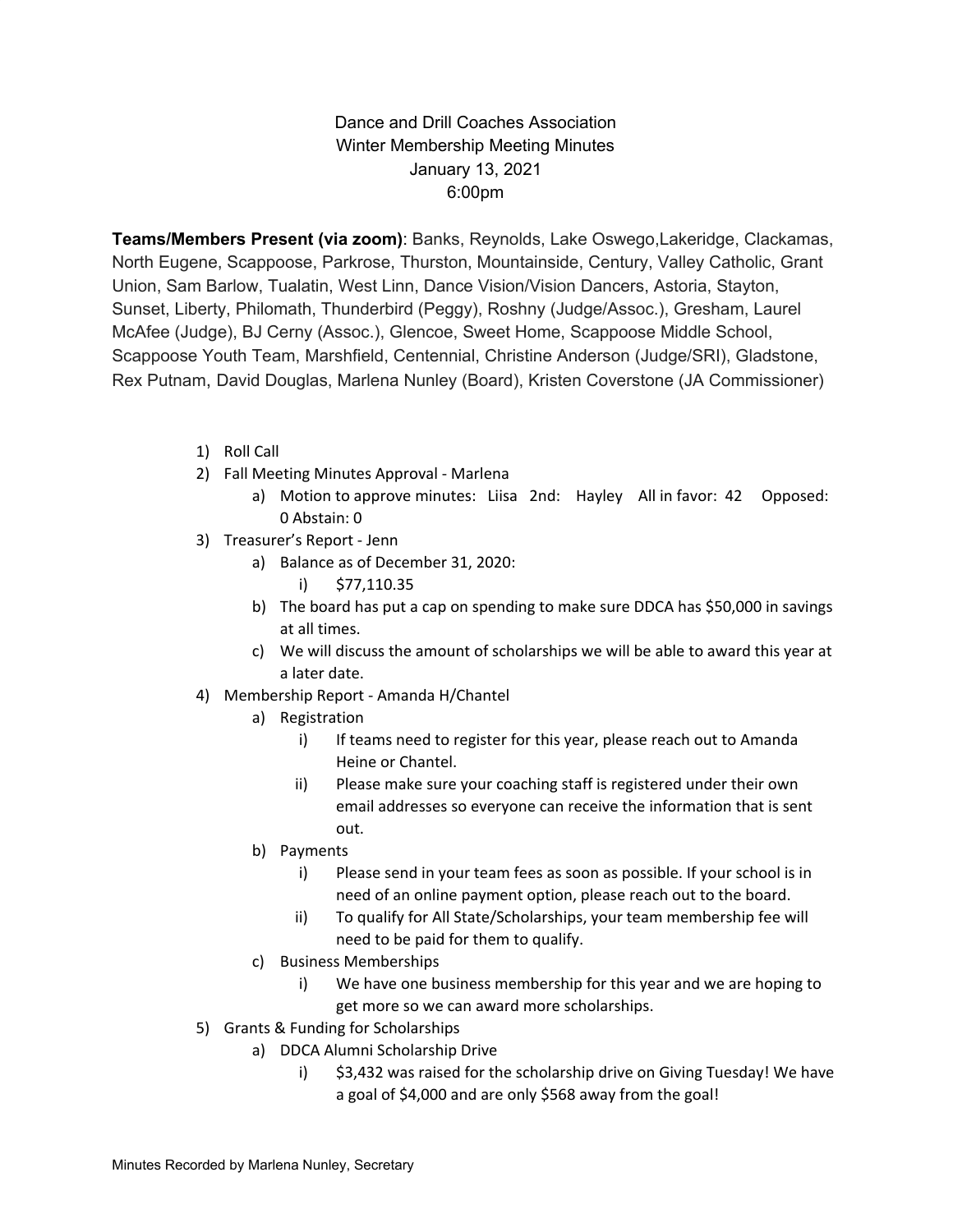- ii) Thank you to Elite Construction Company for the \$1,000 donation to fund our first Diversity Excellence Scholarship!!
- b) Ideas from Membership
- 6) Scholarships Roshny/Marlena
	- a) Dance Scholarship postmark date is January 19th
	- b) Videos will be posted to the DDCA website on January 31st
	- c) Dropbox invite will be sent to coaches the first week of February i) Dancers will upload their audition video on February 7th
	- d) Diversity Scholarship
		- i) Postmark of February 16th
	- e) Academic Scholarship
		- i) Postmark of February 16th
- 7) All State Marlena
	- a) All coaches with dancers who have registered will receive an email with their dancers names for review as well as the music file to share with their dancers.
	- b) The learning video will be posted to the DDCA website on February 7th
	- c) Directions on how to upload the video will be sent to coaches the first week of February
	- d) Dancers will upload their videos on February 15th
- 8) Awards Annie
	- a) COTY/Service/Lifetime Achievement
		- i) Nominations for COTY, Assistant COTY and Service award in the February newsletter
- 9) Judge's Affiliation Kristen
	- a) Changes to scoresheet for 2021 season
		- i) Overview of changes to scoresheet/judging for this year
			- (1) As soon as the scoresheet is finalized for this year, it will be sent to the membership.
	- b) Judging virtual workshop will be on February 20th for all that are interested in attending.
	- c) Virtual Events
		- i) March 6th is the goal to start the competition season
			- (1) Please continue to check the DDCA calendar link on the website and that is sent in the monthly newsletters
	- d) Coaches/Member recommendations for judges to increase our judging pool
		- i) Please reach out to Kristen if you know anyone who would be interested in judging this year. There will be no verbal comments in judging this year due to COVID guidelines.
- 10) Communications Report
	- a) Social Media Challenge
		- i) Look for a fun performance opportunity for your kids on Instagram!!!

Chair Report

11) Board Positions for 2021-2023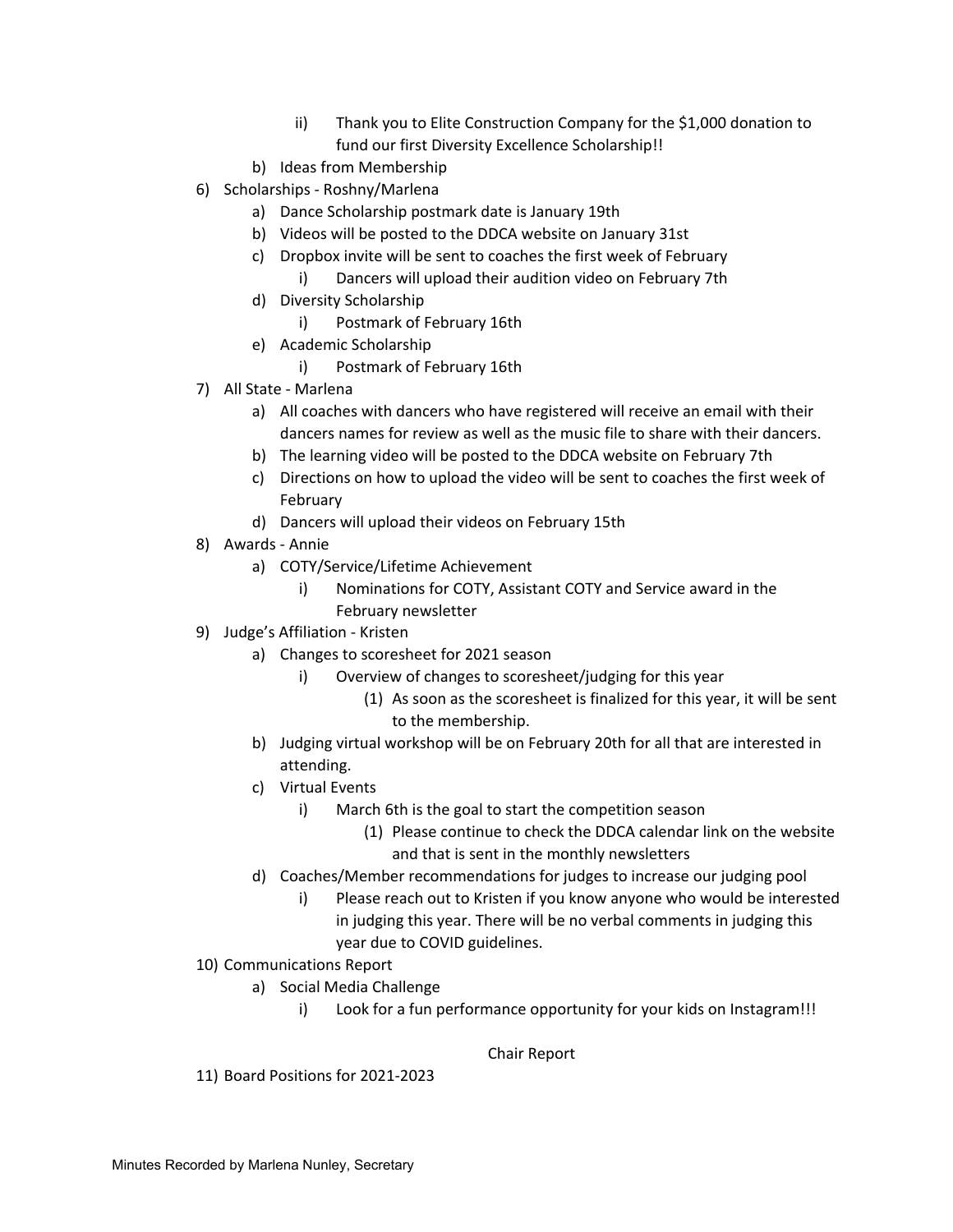- a) There will be 5 positions open for the 2021-2023 term. The applications will be available in the spring and will be voted on at the Spring Membership Meeting
- 12) Team Survey for 2021
	- a) Please fill out the team participation survey that will be in the February newsletter. We will be using this information to schedule/format judge's and regions.
- 13) Review of documents
	- a) Documents and quick guides were sent out in the January newsletter and posted on the website. These include Competition Detail Document and What is Changing for 2021
	- b) Review of competition judging/possibilities for format
		- i) Teams will be competing for a ranking this year and not a trophy. The rankings will be Excellent, Outstanding and Superior
		- ii) Discussion/brief overview of new scoresheet
		- iii) For competitions, there is a possibility that teams will have 2 performance judges and 1 tech judge. If there are enough judges for the weekend, we will try to get 3 performances judges and 1 tech judge.
		- iv) Competitions will take place on Saturdays so if you are allowed to go into your school, plan on scheduling that for a Saturday.
			- (1) The JA will schedule all schools/competitions times for teams.
			- (2) More information will be sent out in February
		- v) Competitions Fees
			- (1) These will be finalized in February and sent to the membership. It won't be any higher than it has been in years past
			- (2) Please reach out to the board if your school is struggling to pay fees for your team this year.
		- vi) Middle School/Club teams
			- (1) The middle school/club teams would need to go to their closest high school/district to compete.
	- c) Review/Clarification of tech and performance rules regarding staying 6 feet apart.
		- i) Clarification from KT: Dance has been classified as a 'no contact sport' with the understanding that dancers will stay 6 feet apart. Transitions can be very quick and closer together then the 6 foot rule as long as dancers spread back out.
		- ii) At this time, a face mask is required at all times for recreational sports per OHA and the Governor's office. There are no waivers for face masks when it comes to sports.
- 14) OSAA Update KT
	- a) The OSAA Executive board have been presented with the DDCA culminating event proposal and they support it for this year. This means that teams can submit up to 3 routines in different categories.
	- b) There will, unfortunately, be teams that will have to opt out of competing/participating in the OSAA culminating event this year. This is such a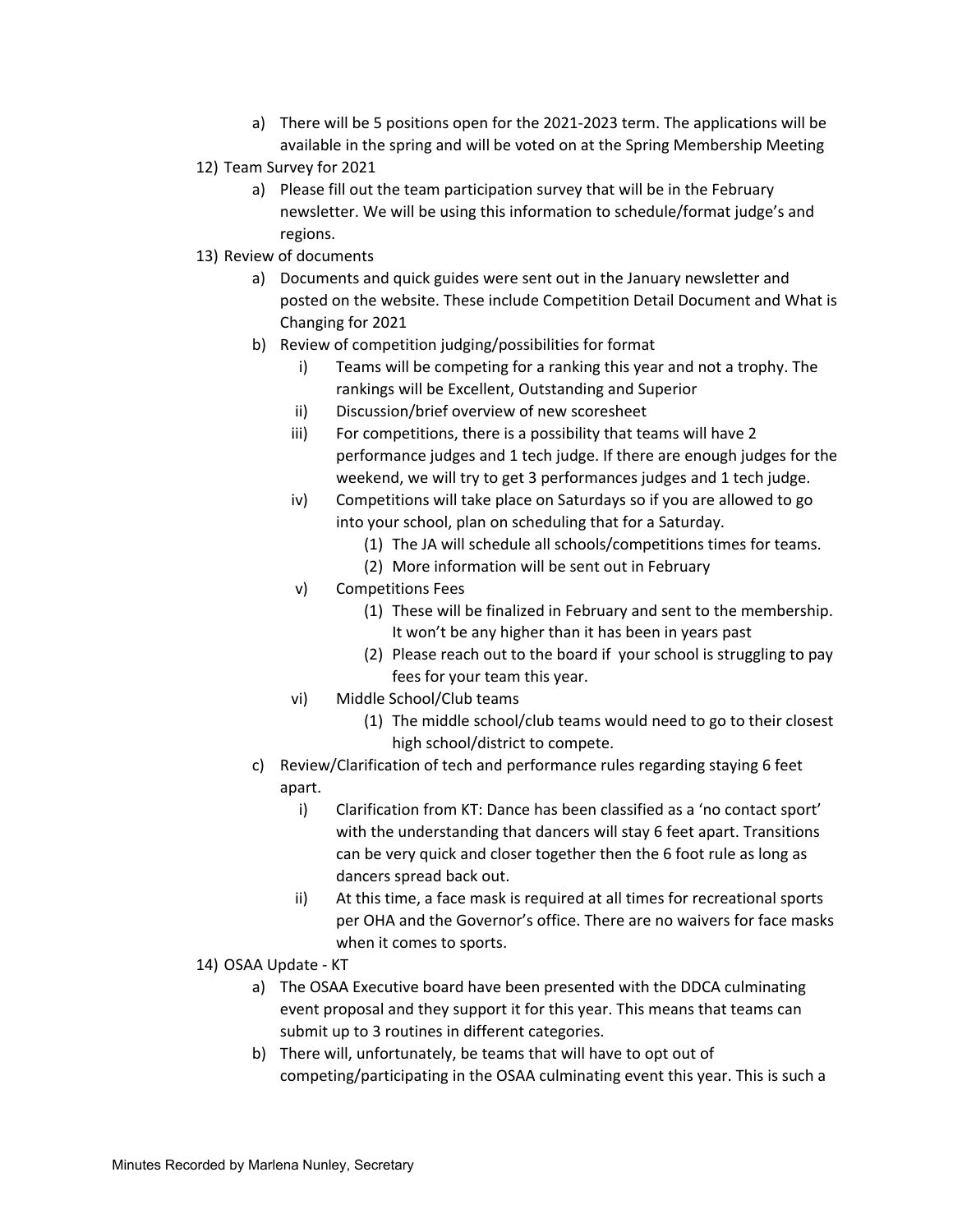hard reality and will be devastating for kids and coaches. Please be aware and help/reach out to coaches and teams to lift them up during this difficult year.

- c) Review of OSAA website and COVID information. Review of COVID cases per county and what it means for that area and the schools in those high risk/extreme counties.
- d) Please reach out to your Athletic Director to see what is allowed in your district. You can also find information regarding COVID on the OSAA website.
- 15) Questions from Membership
	- a) What about inclement weather if teams have to perform outside?
		- i) If the weather is really bad, a change may have to be made the day of from in person performance to a virtual performance.
	- b) When will the competition schedule be available?
		- i) The board will discuss and put it out in February
	- c) Can we clarify the dates of the culminating event?
		- i) The dates are the first 2 weekends of May tentatively. OSAA will finalize dates as it gets closer.
	- d) Are teams required to compete at a prior event to be eligible to compete at the culminating event?
		- i) This detail may have to be finalized by the OSAA Executive board but they are looking at waiving that requirement for this year. Please note a virtual event does count towards a competition/performance.
	- e) Will summer camps be allowed after school is over and the OSAA Association year is over?
		- i) This will be looked at as it gets closer and the hope is that summer camps will be able to happen.
			- (1) Thunderbird doesn't have any concrete plans right now but will reach out to coaches/DDCA as the dates get closer.

Meeting Adjourned at: 8:20pm. Next board meeting is scheduled for February 3, 2021 at 6:00pm.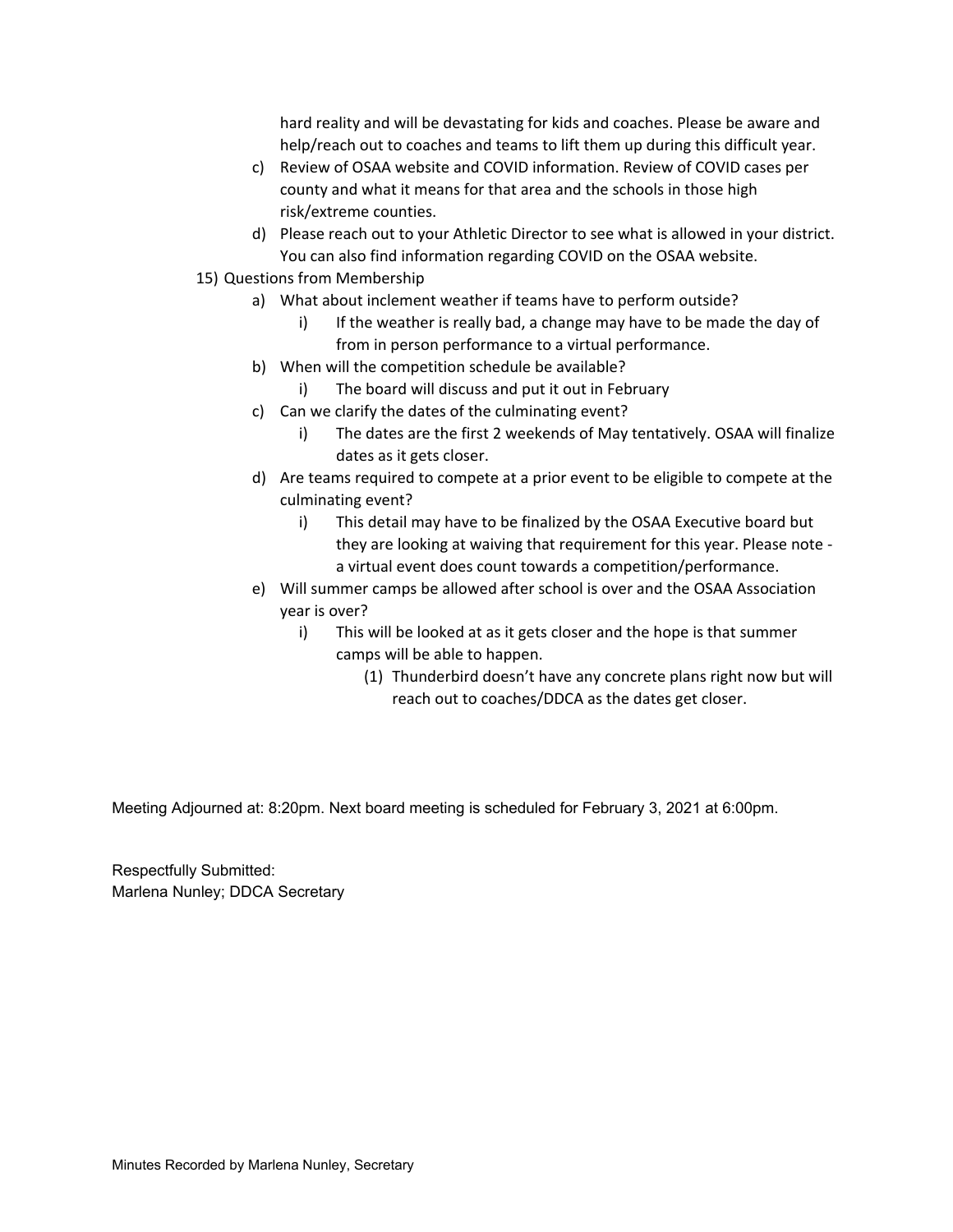## Dance and Drill Coaches Association Meeting Minutes February 3, 2021 6:00pm

**Present (via zoom)**: Marlena Nunley, Danielle Schneider, Amanda Heine, Amanda Wilcox, Dave McCall, Chantel Kaaihue, Kristen Coverstone, Roshny Martuscelli, Annie Ellett, Jenn Wilson, BriAnne Dillard

- 1) Meeting Minutes Marlena
	- a) Minutes were approved via email and sent out in the January newsletter.
- 2) Competition Committee Review Dave
	- a) Discussion and review of notes from meeting
	- b) Review of regions for judging and scheduling for teams based on which group each team is in.
	- c) Judge's pay
		- i) Performance Judge: \$200 flat fee
		- ii) Tech Judge: \$150 flat fee
			- (1) If judges have to travel a long distance based on which region they are in and need to stay the night, the board will pay half of the hotel fee for that judge.
	- d) 46 responses from competition survey
		- i) Reaching out to teams that did not respond to the survey to check in on their status.
	- e) Competition sign ups will be done through a google form and the link will be posted on the website.
	- f) Competition apparel fundraiser
		- i) Amanda W is talking to a vendor to partner with for competition apparel. The DDCA would get a percentage of the online store that would go to the scholarship fund.
- 3) Treasurer Report Jenn
	- a) Balance as of January 31, 2021
		- i) \$80,262.50
- 4) Membership Amanda/Chantel
	- a) Membership Update
		- i) A reminder to all teams that teams must be registered and paid to compete this year. *The due date for payment is February 14th.*
			- (1) Teams that registered dancers for All State must have paid their membership fee and the \$25/dancer registration fee
			- (2) Teams that have dance scholarship, academic and diversity excellence scholarship applicants, must be registered and paid for their dancer to be considered.
- 5) DDCA Giving Event
	- a) Thank you to all of those that donated in our Giving Tuesday event to benefit our scholarship fund! We are very pleased to announce that we reached our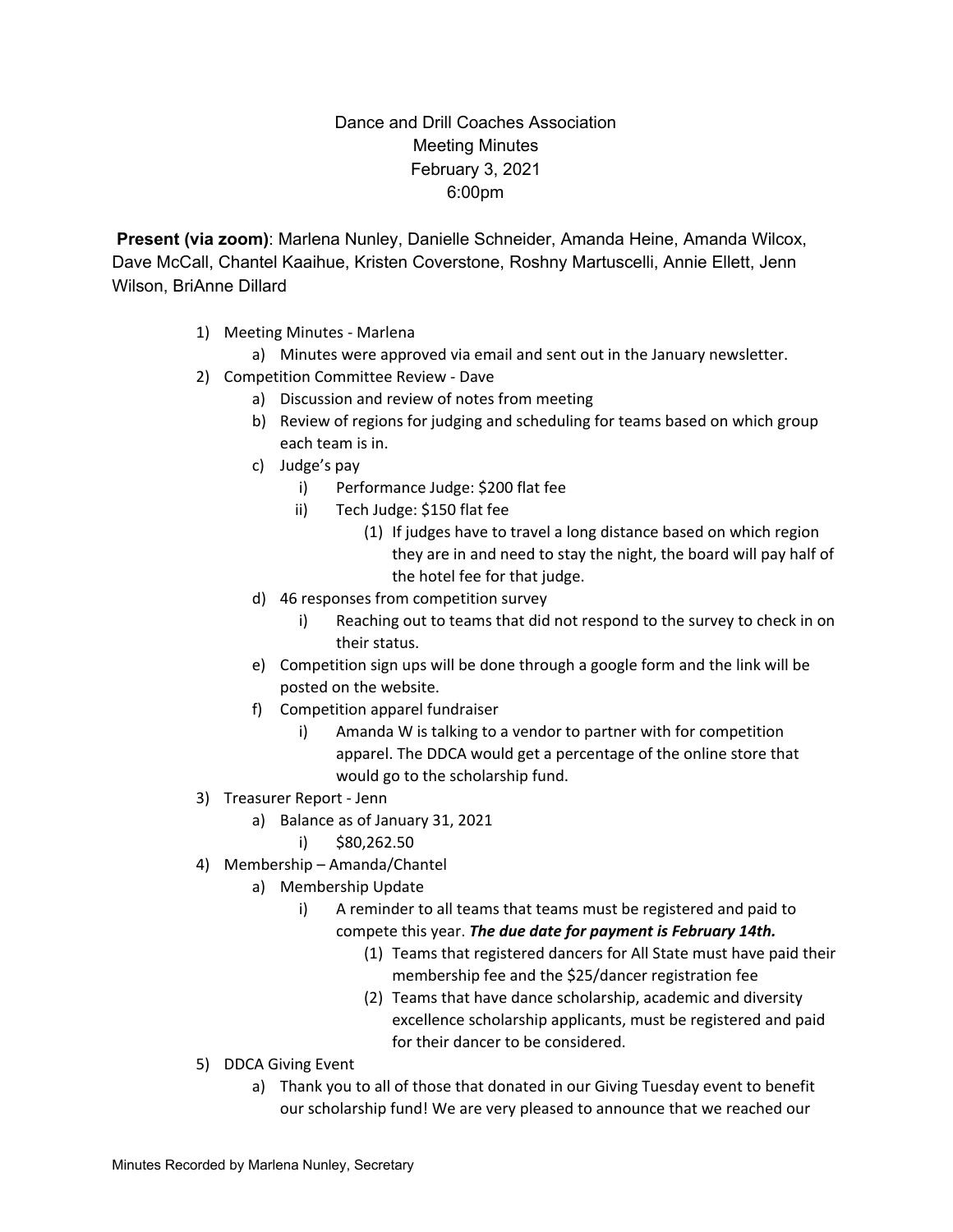goal of \$4,000!! A huge shoutout to our social media team for keeping this event going and making it happen!

- b) There is a suggestion to do a Bingo event to raise money for scholarships. More details to follow in the March newsletter as well as on the DDCA social media sites.
- 6) Social Media BriAnne
	- a) Reminders will be posted regarding deadlines
	- b) Black History Month will be a focus on social media this month
	- c) More dance challenges will be in the near future
- 7) DDCA Logo
	- a) It's time for a change. New logo reveal coming soon.
- 8) Scholarships Marlena
	- a) Dance/Academic Applications
		- i) Dance scholarship applications have been received and information sent to dancers and coaches via email
		- ii) Dance scholarship videos are due to be uploaded to the DropBox link on February 7th.
		- iii) Academic Scholarships are due with a postmark on February 16th.
	- b) Diversity Scholarship Application
		- i) The Diversity scholarship applications are due with a postmark of February 16th.
- 9) All State Marlena
	- a) All State registration closed on January 4th.
		- i) 150 dancers are registered
		- b) The learning video will be posted to the DDCA website on February 5th.
			- i) A DropBox invite will be sent to the coaches of the All State registrants so they can upload their dancers audition videos. The audition videos will need to be uploaded no later than February 15th.
- 10) Awards Annie
	- a) A nomination survey will be sent out to the membership for Coach of the Year, Assistant Coach of the Year and Service Award.
- 11) Judges Affiliation Report Kristen
	- a) The judge's workshop will be this month. The workshop will be an opportunity for judges to ask questions, review the scoresheet and find out what to expect with judging for this season.
- 12) Chair's Report Dave
	- a) Update from OSAA
		- i) Nothing new to report from OSAA at this time. All guidelines should be coming from what your school district and/or principal says.
	- b) Board positions
		- i) There will be 5 available positions for election this spring. We will have one more year with our current treasurer and we are hoping that someone will apply to the board that has bookkeeping/accounting experience that will be willing to shadow Jenn's job next year.
	- c) State 2023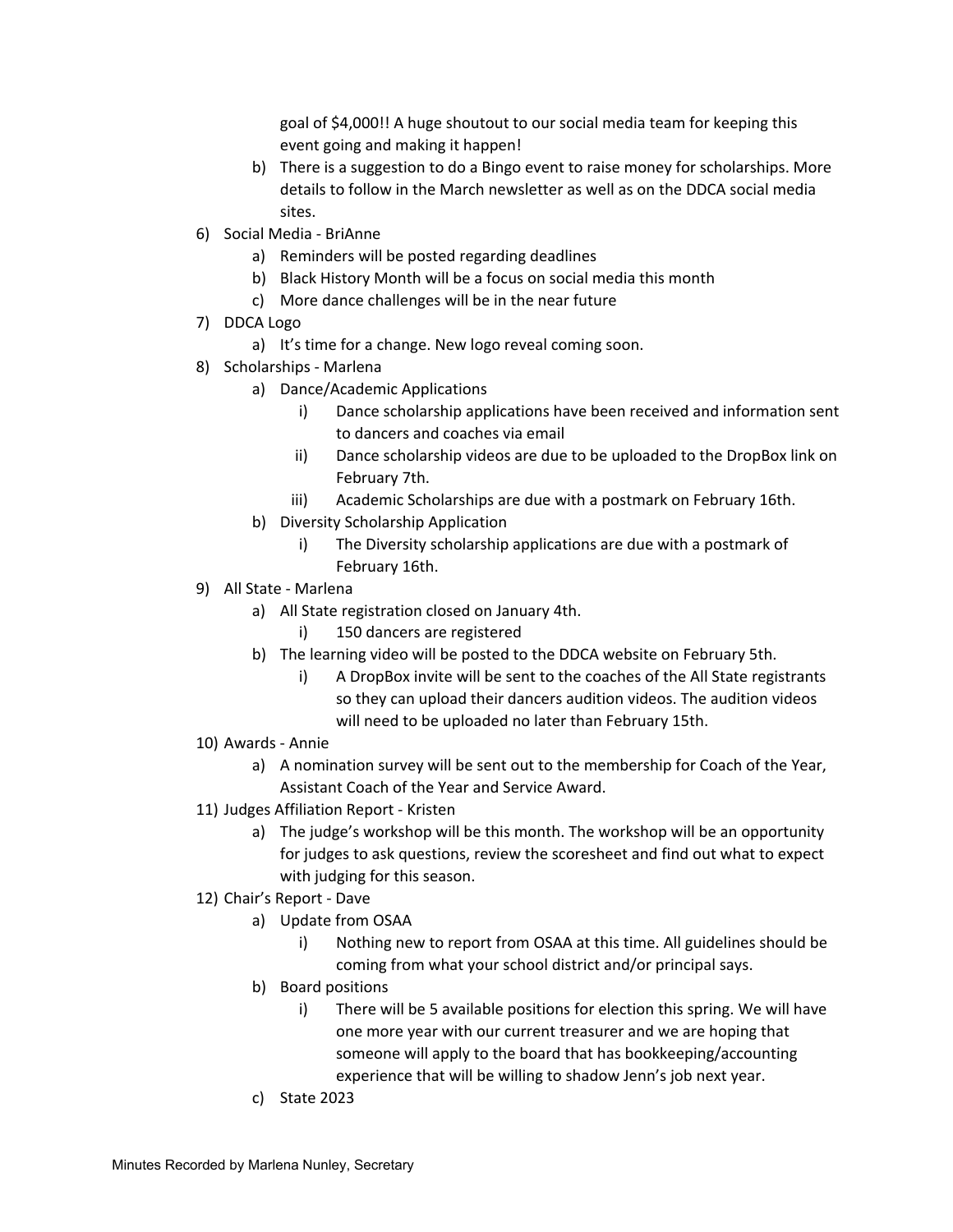i) Board members will meet for an additional meeting on March 10th to discuss timeline, options and next steps. Suggested that a committee be created this summer to plan and create a proposal to bring to OSAA.

Meeting Adjourned at: 9:30pm. Next board meeting is scheduled for March 3, 2021 at 6:00pm.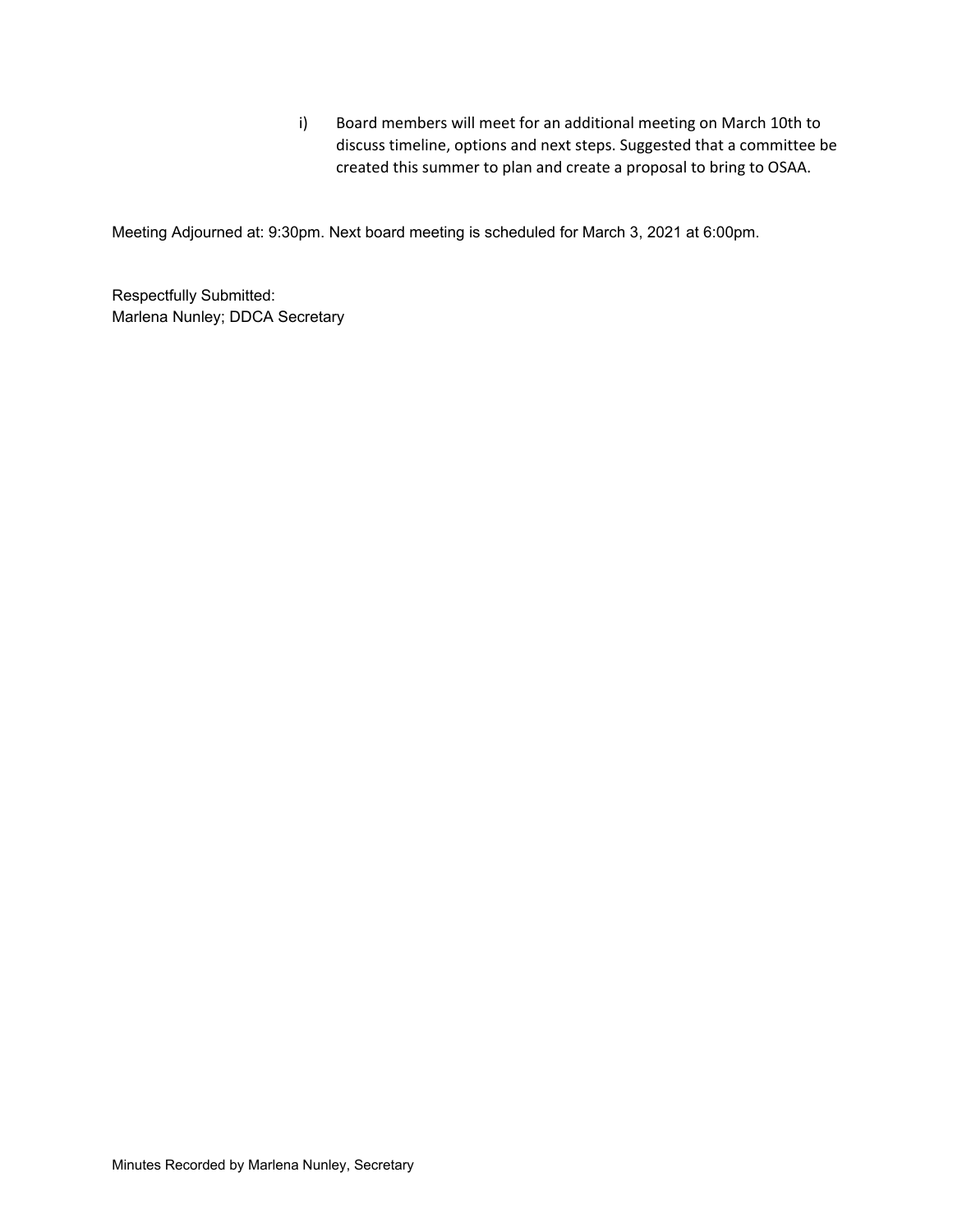## Dance and Drill Coaches Association Meeting Minutes March 3, 2021 6:30pm

**Present (via zoom)**: Marlena Nunley, Danielle Schneider, Amanda Heine, Amanda Wilcox, Dave McCall, Chantel Kaaihue, Kristen Coverstone, Roshny Martuscelli, Annie Ellett, BriAnne **Dillard** 

#### **Absent:** Jenn Wilson

- 1) Meeting Minutes Marlena
	- a) Minutes were approved via email and sent out in the February newsletter.
- 2) Treasurer's Report Jenn
	- a) Balance as of February 28, 2021: \$80,777.62
- 3) Membership Report Amanda H/Chantel
	- a) Membership Fees all fees that have been paid have been updated. If your team hasn't paid their membership fees or All State registration fees, please do so as soon as possible.
- 4) Grants & Funding Danielle
	- a) Will focus on more grants and fundraisers for next season.
	- b) Another scholarship fundraiser will take place on social media. Look for details soon!
- 5) Scholarships Marlena
	- a) Dance scholarship scoring has been completed
	- b) Discussion on budget and amount of scholarships for 2021 will be discussed further at the April board meeting.
	- c) Academic & Diversity scholarships were due on February 26th.
		- i) Discuss at April board meeting budget and amount for 2021
- 6) All State Marlena
	- a) Registration
		- i) 1-5A: 67 registered and 51 submitted videos
		- ii) 6A: 80 registered and 65 submitted videos
	- b) All State judging
		- i) The scoresheet has been sent to the judges and they will begin watching videos and scoring next week.
	- c) Announcement of All State Team
		- i) This will be done in May at our culminating state event.
- 7) Awards Annie
	- a) Nominations are in for Coach of the Year, Assistant Coach of the Year and Service Award. A final ballot will be sent to the membership at the end of March/early April.
- 8) JA Report Kristen
	- a) Judge's Training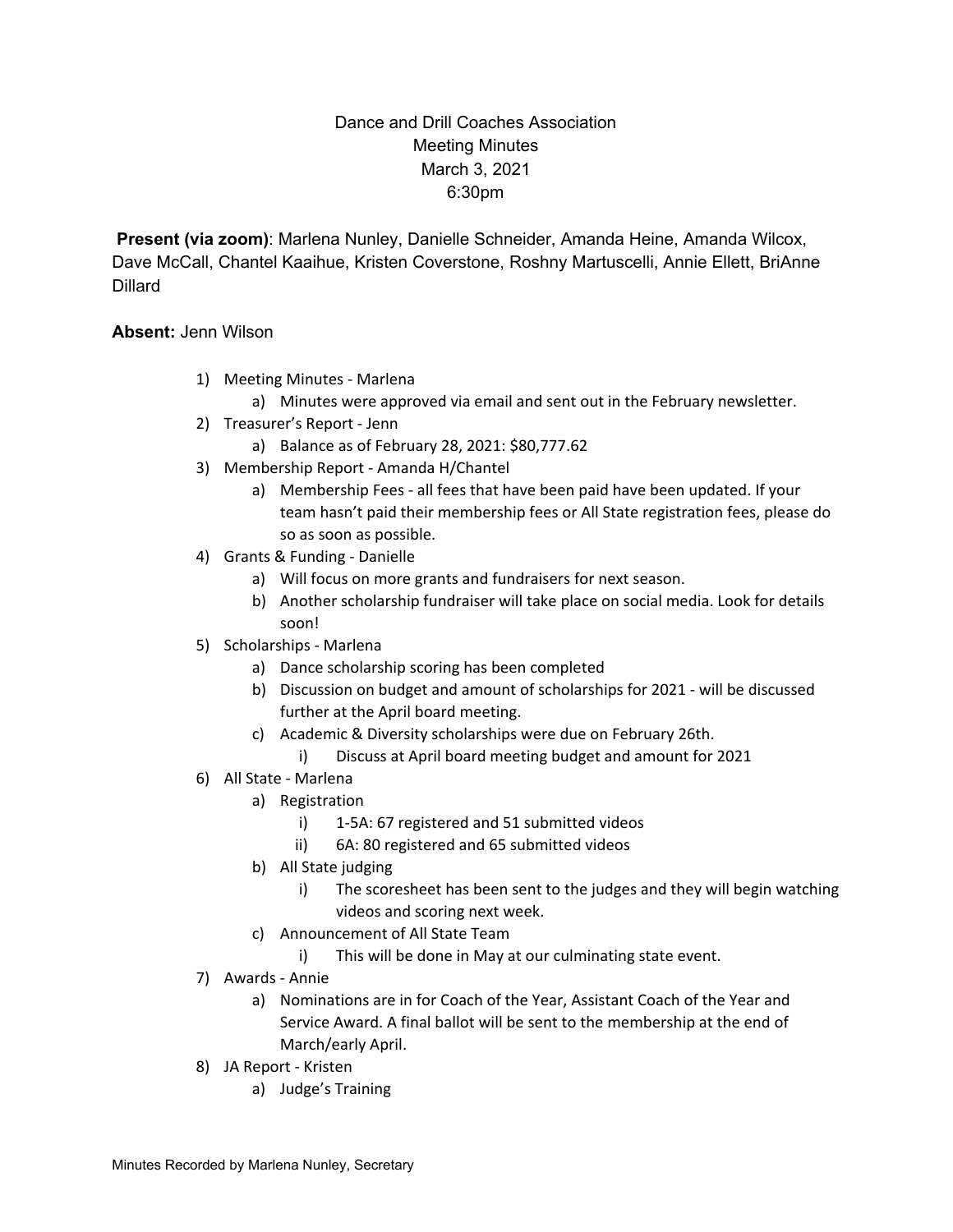- i) Judge's training took place last Saturday and went well
- ii) The judge's contracts/schedule is being worked on and will be sent out this weekend.
- b) Competitions
	- i) One team has signed up for the first spot of virtual competitions on March 6th.
- 9) Communications Danielle/BriAnne/Roshny/Amanda W.
	- a) Social Media
		- i) Discussion on cleaning up a facebook group.
	- b) OSAA Roundup Newsletter
		- i) Danielle will be writing an article to be posted soon.
- 10) Chair's Report Dave
	- a) Discussion on safety of judge's if a school has spectators at their school during a performance.
		- i) A suggestion to coaches about the best way to navigate this will be communication of expectations early and often.
	- b) Update from OSAA KT
		- i) Discussion on stunting certification that will take place in May.
			- (1) This will be discussed at the Spring Membership Meeting.
		- ii) Culminating Event OSAA
			- (1) Category is allowed
			- (2) Timing changes were accepted
			- (3) Discussion on the culminating event format. This will be further discussed at the dance contingency meeting on March 31st and then again at the April board meeting.
				- (a) The next Dance Contingency Meeting is March 31st.
- 11) State 2023 Dave
	- a) The next meeting will be on March 10th to continuing discussion, proposal drafts and getting it ready for the Spring Membership Meeting
- 12) Upcoming competitions
	- a) Discussion on scheduling virtual and in person
		- i) Discussion on regions and mapping out times for judge's to arrive at in person judging.
			- (1) DDCA Board can help with this when teams fill out the applications for competition weekends.
- 13) Membership Forum
	- a) The next meeting will be on March 17th from 6-8pm.

Meeting Adjourned at: 9:00pm. Next board meeting is scheduled for April 7, 2021 at 6:00pm.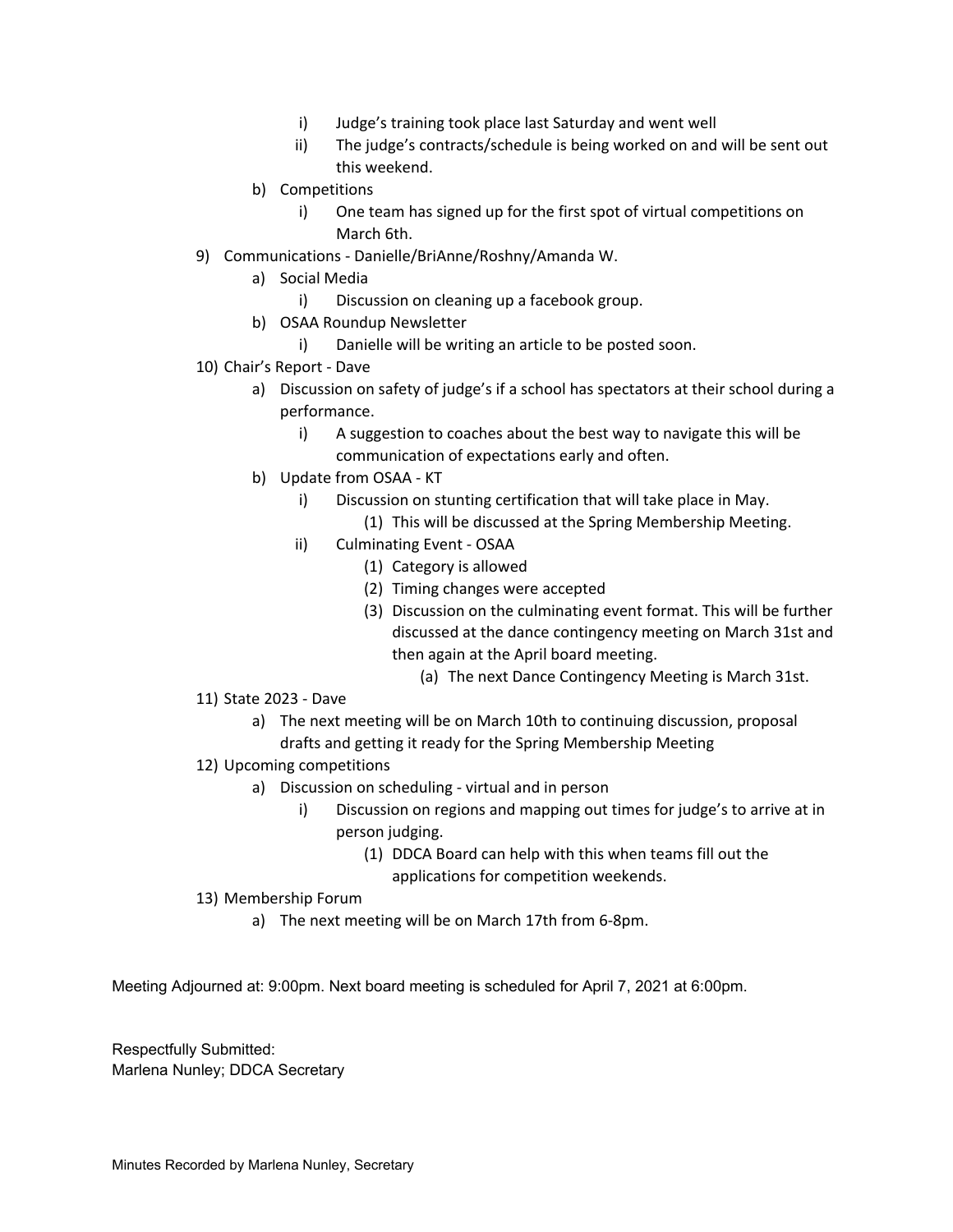## Dance and Drill Coaches Association Meeting Minutes April 7, 2021 6:00pm

**Present (via zoom)**: Marlena Nunley, Danielle Schneider, Amanda Heine, Amanda Wilcox, Dave McCall, Chantel Kaaihue, Kristen Coverstone, Roshny Martuscelli, Annie Ellett, BriAnne Dillard, Jenn Wilson

#### **Guest:** KT Emerson

- 1) Meeting Minutes Marlena
	- a) Minutes were approved via email and sent out in the March newsletter.
- 2) Treasurer's Report Jenn
	- a) Balance as of March 31, 2021: \$89,031.74
- 3) Membership Amanda H/Chantel
	- a) Membership Fees/Registration
		- i) Membership fees need to be paid in full before a team competes.
			- (1) Teams need to be paid by April 30th or they will not be eligible to compete.. If you have not paid your competition fees or your membership fees for this year, please do this as soon as possible. Teams that have outstanding fees will not be able to vote at the membership meetings or register for next season until those fees are paid.
- 4) Grants & Funding
	- a) Discussion on hosting a bingo night to raise scholarships funds. We are not sure if this will take place at the Spring Membership Meeting or at the Fall Membership Meeting. This is better as an in person activity to raise the optimal amount of funds and this school year is going to be difficult with covid going on.
- 5) Scholarships Marlena
	- a) Dance Scholarships
		- i) Dance scholarship judging is complete. The board will decide this month after looking at the budget to see how many will be awarded.
	- b) Academic Scholarships
		- i) 30 applications received
			- (1) Judging will be completed by the 3rd week of April
	- c) Diversity Excellence Scholarships
		- i) 14 applications received
			- (1) Judging is being completed this month
- 6) All State Marlena
	- a) All State team has been selected
		- i) 1-5A: 67 registered and 51 submitted videos
			- (1) 13 members of the All State Team for 2021
				- (a) 5A: 42 submitted videos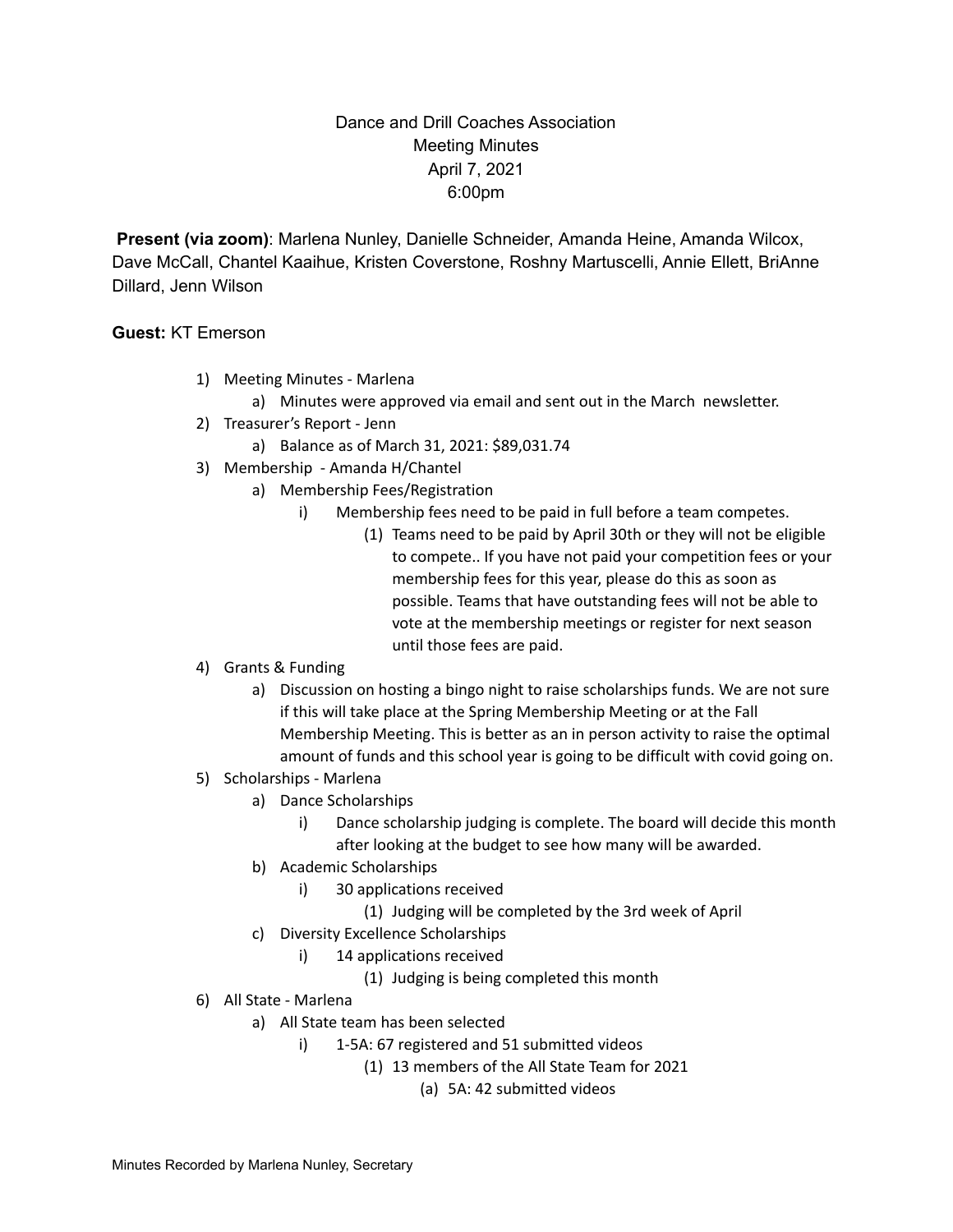- (i) 11 members made the All State Team for 2021
- (b) 1-4A: 9 submitted videos
	- (i) 2 members made the All State Team for 2021
- ii) 6A: 80 registered and 65 submitted videos
	- (1) 16 members of the All State Team for 2021
- iii) Medals will be ordered from Crown Trophy
- 7) Awards Annie
	- a) Nominations have been complete. A ballot for coaches to vote will be sent out this week.
	- b) Discussion of finding a date/time/location to livestream the DDCA Awards/All State/Scholarships.
		- i) The 2nd weekend of the culminating event might be an option or in between the 2 dates for the culminating event.
- 8) JA Report Kristen
	- a) April Competitions
		- i) Discussion on schedule for April 17th.
			- (1) All teams will be covered after some changes.
			- (2) Discussion on staffing the weekend of April 24th for Grant Union.
- 9) OSAA Update KT
	- a) Discussion on 8th graders trying out for the upcoming school year(s)
		- i) KT sent out information regarding this rule to all dance coaches.
			- (1) Q. May 8th grade students participate in spring tryouts for the high school cheerleading squad or dance team?
			- (2) A. Yes, but 8th grade students may not participate in high school competitions.
			- (3) Q. May an 8th grader practice with the high school team during the Association Year?
			- (4) A. No.
	- b) Review dance contingency meeting from March 30th
		- i) OSAA will be offering in person as well as virtual for the culminating event. Judges would be traveling to separate schools for those that can perform in person.
			- (1) The format was presented to the OSAA board as the schools would be staying separate and not that teams could share the same gym for performances.
	- c) Culminating Event
		- i) Discussion on registration and dates that a school would be assigned.
			- (1) Discussion on dates teams will be assigned and possibly being assigned a block of time.
			- (2) Discussion on logistics of traveling to regions if teams are given a block of time.
				- (a) KT will be sending registration information to dance team coaches and Athletic Directors this month.

10) Chair's Report - Dave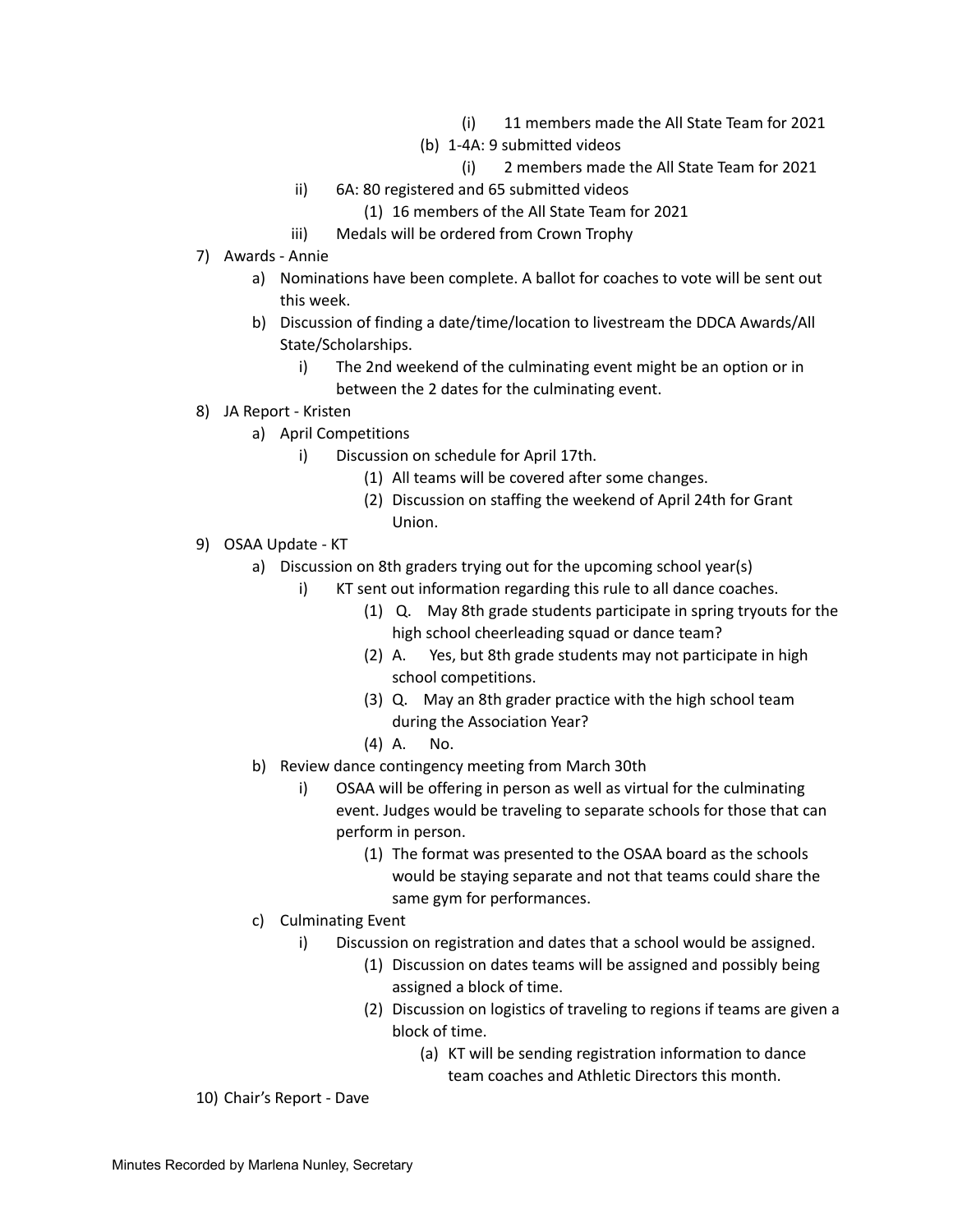- a) Competition Sub-Committee
	- i) Review of entry fees from competitions
- b) Grand Finale
	- i) Discussion on making a video of all teams performing the routine. Chantel will be working with BJ to put this together and work out the details.
- c) Announcement of Awards
	- i) Discussion on pre-recording the announcement for awards and publishing the video during the week of the culminating event.
		- (1) Possible date to record will be April 25th.
	- ii) Discussion on creating State shirts and creating an order form for teams.
		- (1) BriAnne and Amanda H work on the design and send it to the vendor.
	- iii) Spring Membership Meeting
		- (1) This will most likely take place in June of this year. Date TBD.
	- iv) Board Elections
		- (1) The board will post elections in June
			- (a) Descriptions of jobs/job shadows will be posted
			- (b) Discussion on expanding the board by 2-3 people
			- (c) New board members would be voted on at the Fall Membership Meeting.
- 11) State 2023 Dave
	- a) Timeline for submission
		- i) February 2022
		- ii) Next sub-committee meeting: May 10th

Meeting Adjourned at: 9:30pm. Next board meeting is scheduled for May 5, 2021 at 6:00pm.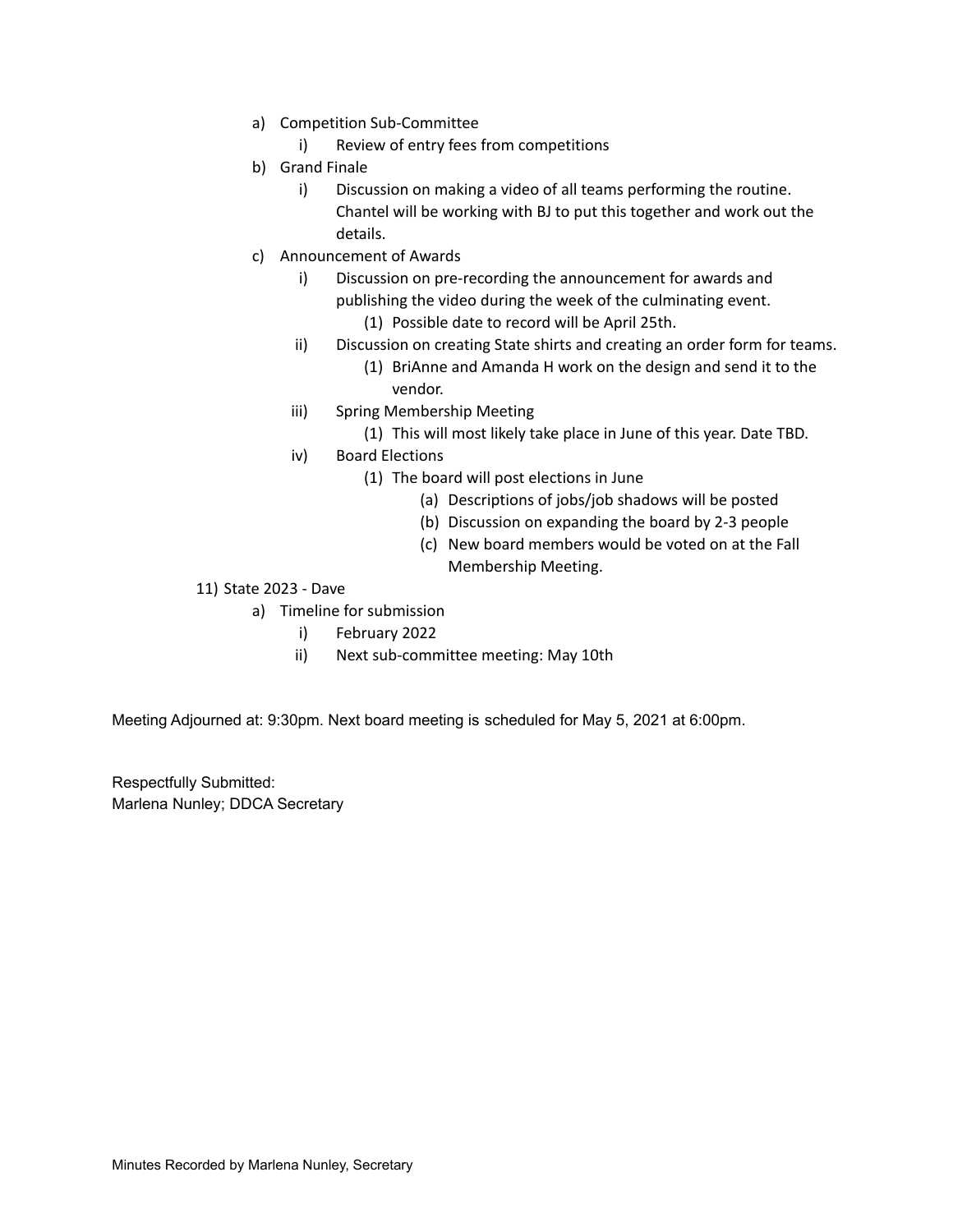## Dance and Drill Coaches Association Meeting Minutes May 10, 2021 6:00pm

**Present (via zoom)**: Marlena Nunley, Danielle Schneider, Amanda Heine, Dave McCall, Chantel Kaaihue, Kristen Coverstone, Roshny Martuscelli, Annie Ellett, BriAnne Dillard, Jenn Wilson, Amanda Wilcox

- 1) Meeting Minutes Marlena
	- a) Minutes were approved via email and sent out in the April newsletter.
- 2) Treasurer's Report Jenn
	- a) Balance as of April 30, 2021: \$84,730.09
		- i) Discussion on paying out the scholarships and transferring money from savings to cover part of the cost.
- 3) Membership Amanda H/Chantel
	- a) Membership Fees/Registration
		- i) Registration for the 2021-2022 season will open this summer. A link will be sent to the membership via email when the application is available.
- 4) JA Report Kristen
	- a) Discussion on JA Stipends for the season.
		- i) Kristen and Jenn will discuss and send it to the board. Those will be paid this month.
- 5) Awards/All State/Scholarships
	- a) Discussion on reviewing criteria for all. Will discuss at board retreat in the summer.
- 6) Communication Report
	- a) Website/Social Media
		- i) Discussion on creating a social media calendar for next season for consistency and streamlining purposes.
	- b) OSAA Today
		- i) Articles will be posted in May and June.
- 7) Chair's Report Dave
	- a) OSAA Update
		- i) Teams will not be receiving overall scores from the culminating event. KT is responding to coaches that have asked for that.
	- b) SAAC Meeting re: Ideas for State 2022/2023
		- i) Category State
			- (1) Would this be divided by dance categories or by classifications?
			- (2) Is this something the membership would want going forward?
				- (a) Will OSAA support this if the membership votes for it?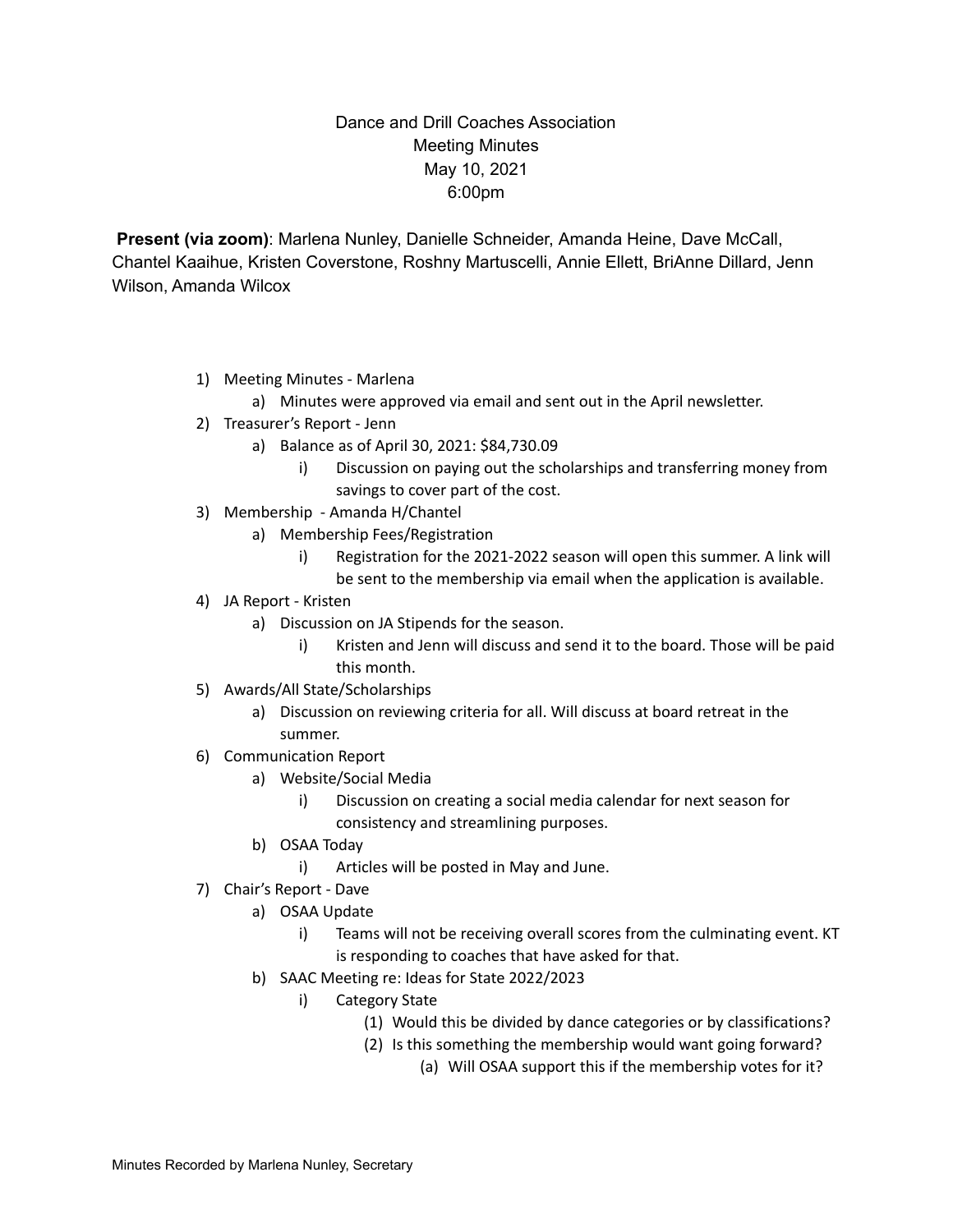- (b) Is the coliseum still a possibility for a venue with or without a change of state format?
- ii) Judge's comments/scoresheets
	- (1) Is this a scoresheet we should continue with?
	- (2) Should the judge's stick with written comments or go back to audio comments?
		- (a) Suggested bringing in half points to the scoresheet if kept.
		- (b) Would changing the timing at state be beneficial to have shorter routines?
			- (i) Survey questions will go out to the membership regarding State 2022 prior to the Spring Membership meeting in June.
- c) Board Elections
	- i) Applications will be sent out in the May newsletter
		- (1) A vote will be sent to the membership after the applicants have been received. The vote will take place prior to the Spring Membership meeting in June.
			- (a) There are 5 board positions open for the 2021-2023 term.
- d) June Membership Meeting
	- i) The Spring Membership meeting will take place on June 9th at 6:00pm via zoom.
- e) Competition Calendar for 2021-2022
	- i) The calendar will be sent out prior to the Spring Membership meeting in June. Competition applications will also be sent for teams to fill out and reserve their spot.

Meeting Adjourned at: 9:10pm. Next board meeting is scheduled for June 2, 2021 at 6:00pm.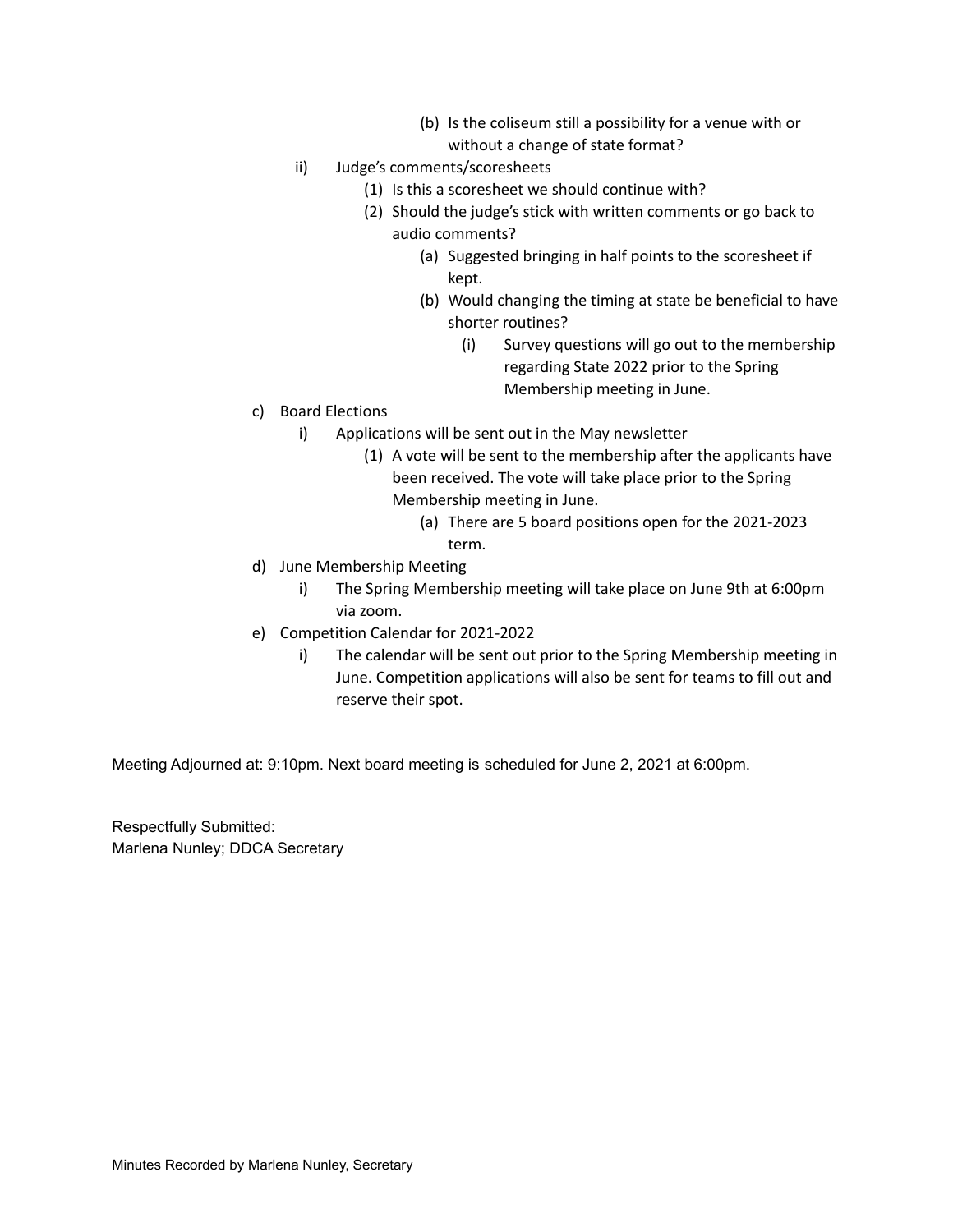## Dance and Drill Coaches Association Meeting Minutes June 2, 2021 6:00pm

**Present (via zoom)**: Marlena Nunley, Danielle Schneider, Dave McCall, Chantel Kaaihue, Kristen Coverstone, Roshny Martuscelli, Annie Ellett, Jenn Wilson, Amanda Wilcox, Amanda **Heine** 

#### **Absent:** BriAnne Dillard

- 1) Welcome Dave
	- a) Recap on the year and congratulations to all members for making the most of this dance season!
- 2) Meeting Minutes Marlena
	- a) Minutes were approved via email and sent out in the May newsletter.
- 3) Treasurer's Report Jenn
	- a) Balance as of May 31, 2021: \$86,936.14
- 4) Membership Chantel
	- a) Membership Registration 2021-2022
		- i) Registration for the 2021-2022 season will open in June. A link will be sent to the membership via email.
	- b) Business Membership Registration 2021-2022
		- i) The flat fee of \$200 will remain for next year.
			- (1) Discussion on business memberships sponsoring a scholarship instead of paying a fee to register.
- 5) JA Report Kristen
	- a) Discussion on JA positions that are opening this year.
	- b) Discussion on creating a social media/marketing position.
- 6) Communication Report Danielle
	- a) All the articles have been sent to OSAA and the final articles for Service Award winners will be sent this month.
- 7) Chair's Report Dave
	- a) SAAC Meeting recap from May
		- i) Dave & Jenn attended the meeting and discussed the steps that need to be taken for State 2023.
	- b) Results from Survey
		- i) Discussion and review of survey results
			- (1) Positive feedback for online challenges, the new scoresheet, frequency of meetings and being online. Looking at having 2 options for dates/times of meetings for those that cannot attend on Wednesdays.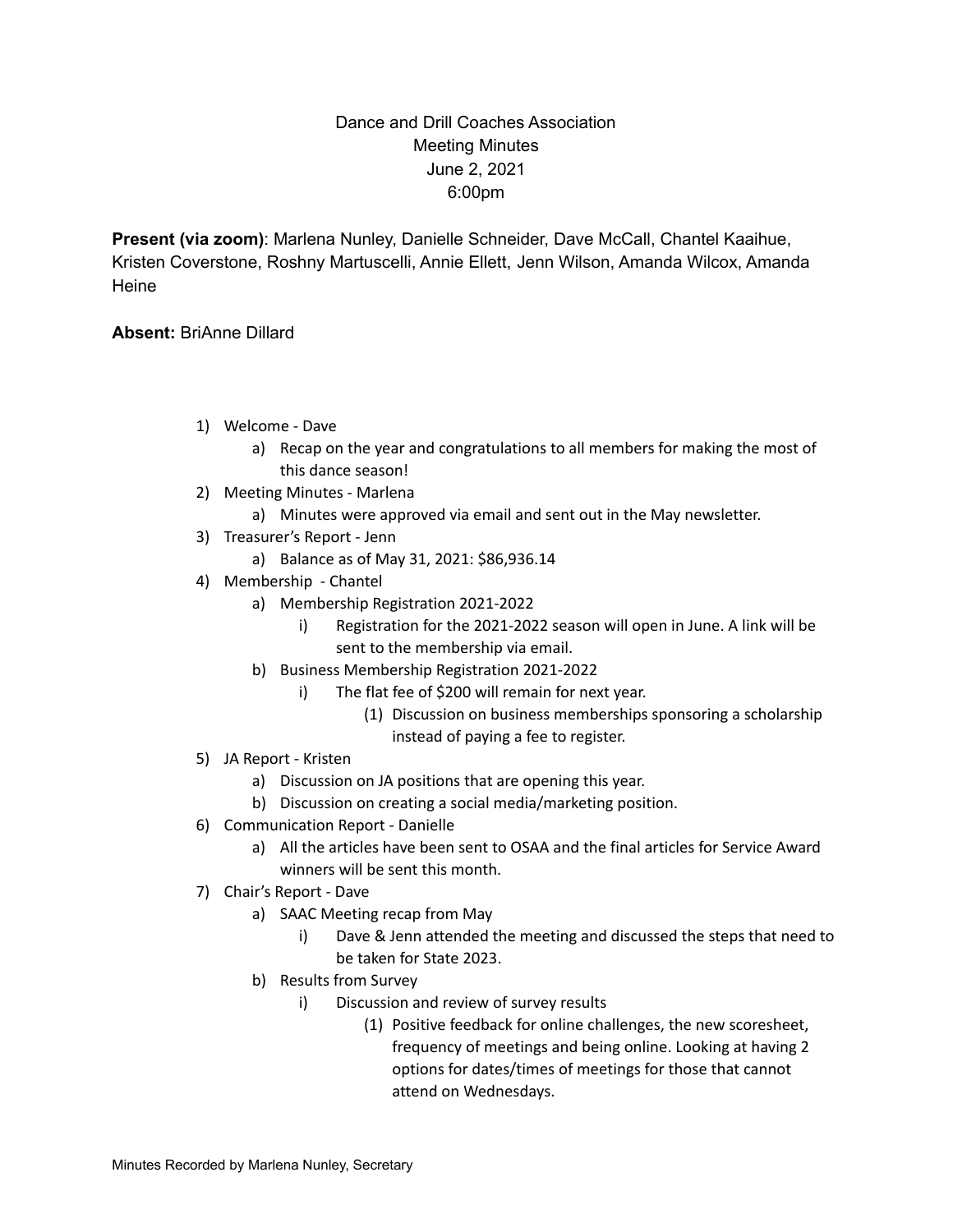- (2) Discussion on things to change/look at for the future.
- (3) Several members expressed interest in volunteering throughout the year!
- (4) Discussion on remaining survey results
	- (a) The full results from the survey will be sent to the membership in the June newsletter.
		- (i) There will be a discussion at the membership meeting.
- c) Board Retreat
	- i) August 12th & 13th Annie will be hosting.
- d) Board Elections
	- i) Discussion on the election ballot and classifications.
		- (1) Reference of the DDCA Manual and rules of
			- classifications/members on the board
				- (a) The board can overrule this classification rule by a  $\frac{2}{3}$ 
					- vote. The vote does not pass.
						- (i) If all 6A candidates that are running for election receive the most votes, the top two 6A members would be voted in and then the votes will be tallied after that for the remaining spots.
- e) June Membership Meeting
	- i) Date: June 9th at 6:00pm via zoom
		- (1) The zoom link for the meeting will be sent to the membership by Monday, June 7th.
- f) Competition Calendar for 2021-2022
	- i) The application for hosting competitions will be sent out this month.
		- (1) Discussion on safety protocols and suggestions on DDCA hosting virtual competitions if schools are not able to host in person competitions.
		- (2) A form will be sent to the membership asking teams to let the board know if they plan to host a competition for the 2021-2022 school year.

Meeting Adjourned at 9:25pm. The next board meeting is scheduled for August 12 and 13, 2021.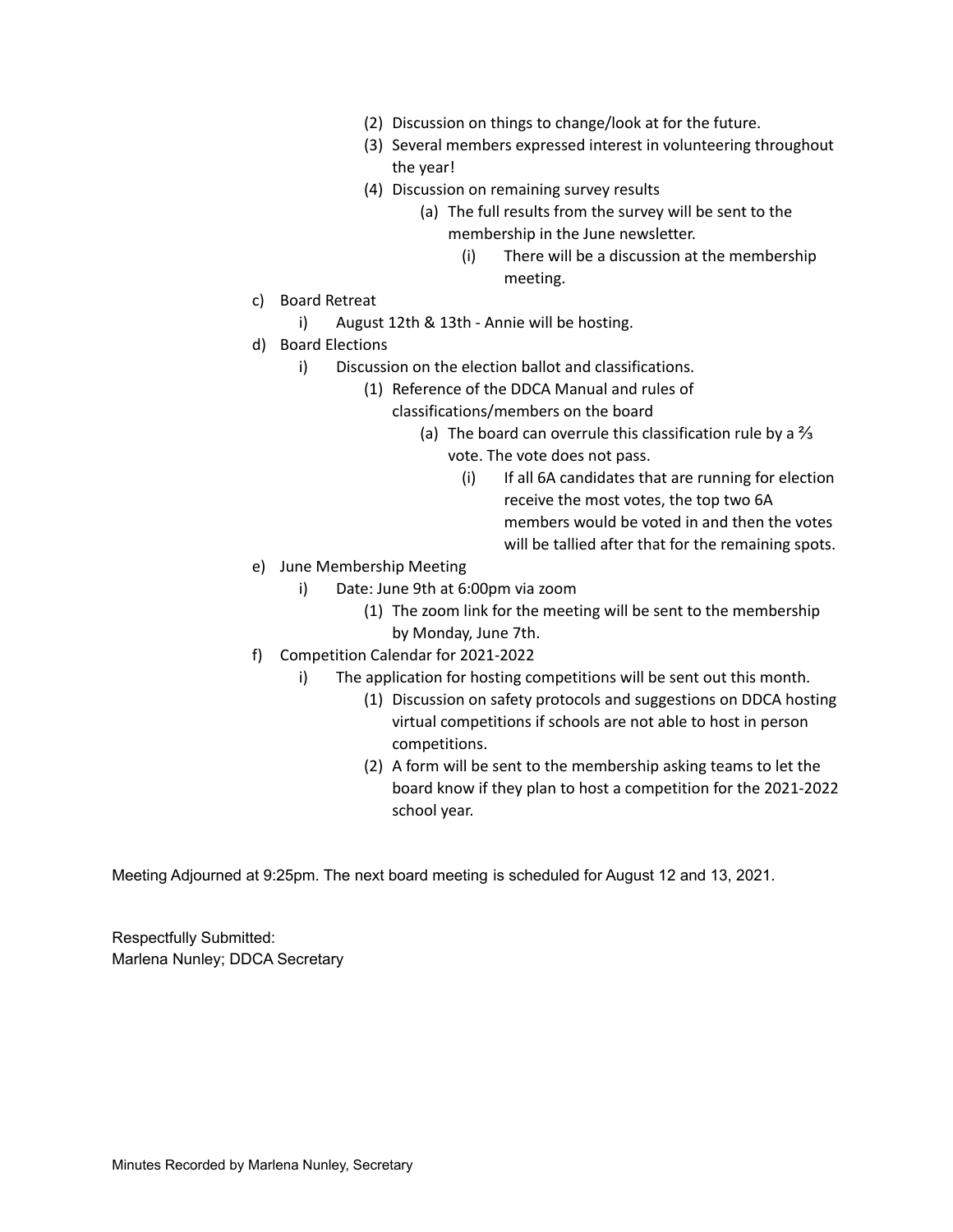### Dance and Drill Coaches Association Spring Membership Meeting June 9, 2021 6:00pm

- **Present:** Reynolds, Lake Oswego, Clackamas, Banks, Milwaukie, Canby, Glencoe, Parkrose, Hayley Kimble, Ivanna Tucker, Mountainside, Rex Putnam, Centennial, David Douglas, Century, Sprague, Sam Barlow, Gladstone, Sandy, Wilsonville, Marshfield, Sherwood, Gresham, Valley Catholic, Christine Anderson, KT Emerson, Roshny Martucelli, Marlena Nunley
	- 1. Welcome Dave
		- a. Recap on the year and congratulations to all members for making the most of this dance season!
	- 2. Minutes Marlena
		- a. Approve Winter Membership Meeting Minutes
			- i. 34 Approve 0 No 0 Abstain
	- 2. Treasurer's Report Jenn
		- a. Balance as of May 31, 2021: \$86,936.14
	- 3. Membership Report Amanda E / Chantel
		- a. 2021-2022 Membership Registration
			- i. Registration for the 2021-2022 season will be open this month and the link will be sent to the membership in the June newsletter.
				- 1. Reminder to teams when you register your coaching staff to list each individual
				- email to ensure each member is receiving communication throughout the year.
			- ii. Fall Membership Meeting Voting Reminder
				- 1. Your membership must be paid by the Fall Membership Meeting in order to vote on items that may be presented.
		- b. Business Members
			- i. Fee for 2021-2022 will be \$200
				- 1. Please direct any interested business sponsors to Chantel. The link will be sent to the membership in the next newsletter.

#### 4. Awards - Annie

- a. Congratulations to our COTY, ACOTY, Lifetime achievement and Service Awards winners
- 5. All State/Scholarship Marlena/Roshny
	- a. Congratulations to our All State Team and Scholarship Recipients
- 6. Judges Affiliation Report Kristen
	- a. A survey was sent out to the judges to provide feedback on the process that was implemented this past season.
- 7. Communications Report Danielle, BriAnne & Amanda W.
	- a. Website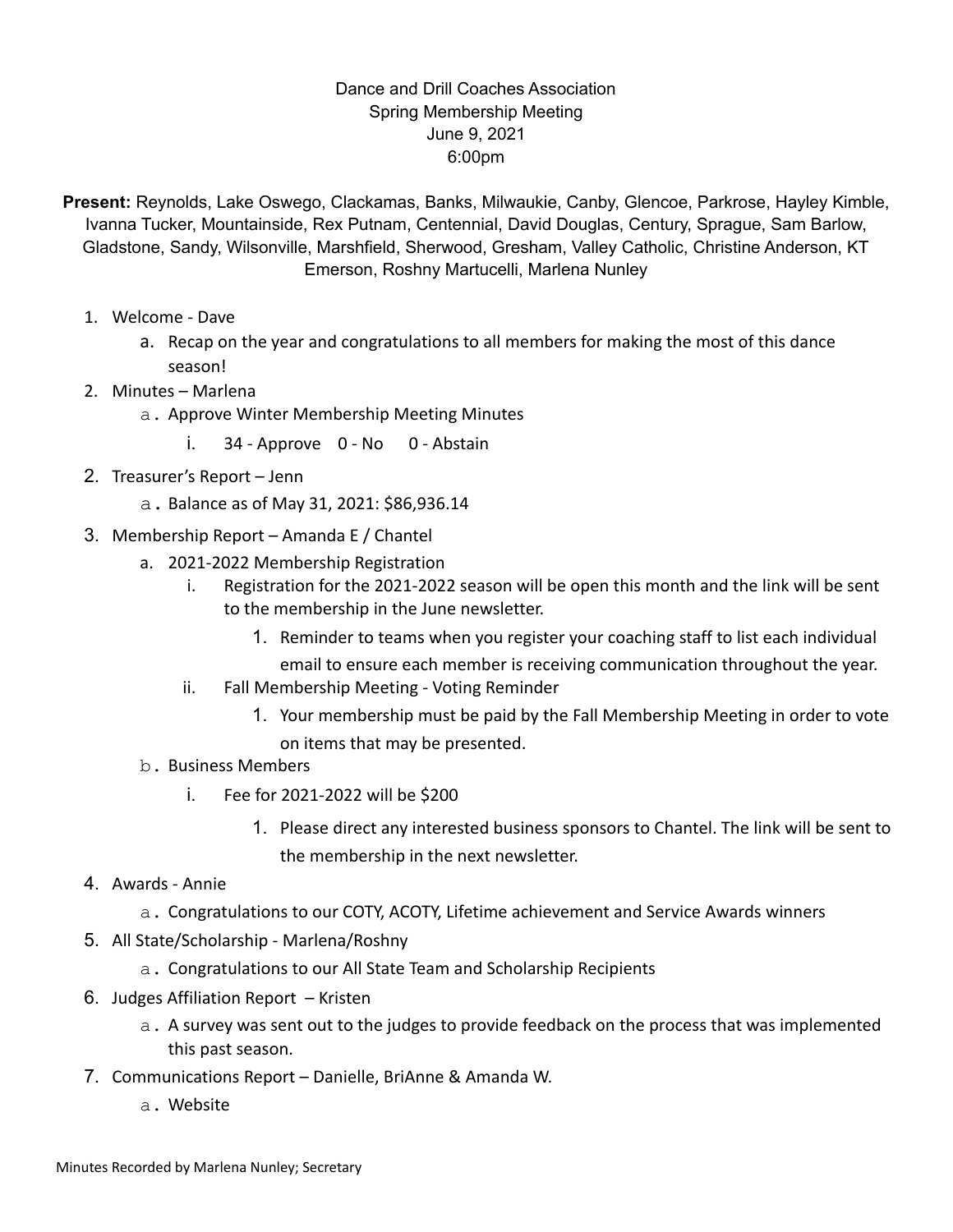- i. This summer, the goal will be to update the photos on the website. If you are interested in sending in a team photo, please email the board.
- b. Social Media
	- i. Please be sure to tag the DDCA with anything you would like shared on social media. @ddcaofficial
- c. OSAA Roundup Newsletter
	- i. The final article was sent to OSAA for this season.
- d. Summer fundraisers
	- i. Kona Ice is a possible opportunity this summer to fundraise for our scholarship fund for the upcoming year.
- 8. OSAA Update KT
	- a. SAAC Meeting
	- b. Review culminating event
- 9. Chair's Report David
	- a. Review membership survey results regarding State 2023.
		- i. Question from the membership: How many people filled out the survey?
			- 1. Sent: 235 Open Rate: 62.4% Click Rate: 54% 42 Submissions
		- ii. Discussion on the scoresheet and how we can improve on it.
		- iii. Discussion on audio comments from judges vs. written comments.
			- 1. Suggestion on a combination option instead of all audio or all written.
		- iv. Discussion on Ratings vs. Rankings
			- 1. Suggestion that we do both for next year.
				- a. This was also discussed in the SAAC meeting with OSAA in regards to another activity. It doesn't seem to have any negative implications and could be a positive direction to go for future state competitions.
		- v. Discussion on State format for 2023
			- 1. 6-7 categories vs. 1 state routine
				- a. Discussion on survey results and if members misunderstood if they should've filled out the survey or not.
				- b. Discussion on moving forward with category state or sending out the survey again.
			- 2. Moving State from March to February in the future.
				- a. Options that OSAA would be open to?
					- i. This would need to be discussed further with OSAA. It's a scheduling and logistical issue with the other sports and activities. KT will need to discuss it at a future meeting date when she knows more.
					- ii. Question from the membership: What is the benefit of changing the date of State to earlier in the season?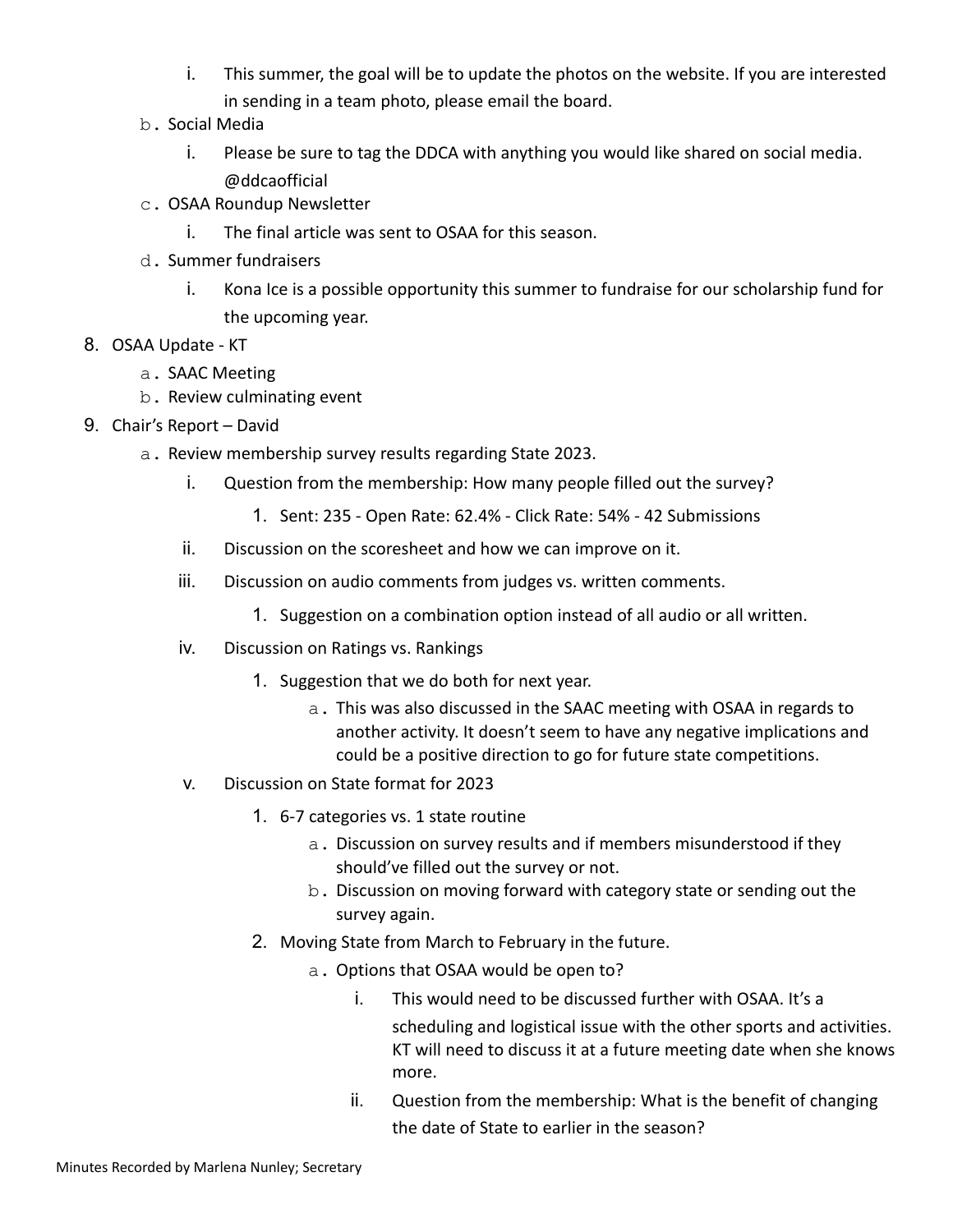- 1. Discussion on benefiting by not competing with Spring
	- sports and shortening our season slightly.
- 3. Changing venues for State
	- a. Discussion on costs of the coliseum.
	- b. OSAA still has State scheduled at the Coliseum for 2022.
		- i. OSAA is still able to move venues this year and will let the membership know after their executive board meeting this summer. KT has let the Executive Board know already that most likely, dance teams would like to be at the Coliseum for one more year.
- 4. State 2022
	- a. The dates are March 18th & 19th.
- 5. Moratorium Week
	- a. July 25th through July 31st. No contact/work outs with team members during this time.
- 6. Questions from the membership
	- a. Regarding negotiations with school districts, can dance change from an activity to a sport as far as OSAA is concerned?
		- i. This causes issues due to the fact of coaches not being allowed to coach kids in the offseason if they are considered a sport. As an activity, dance does not have to follow the same restrictions as sports.
			- 1. There are some districts that consider dance a sport at their school but Dance & Drill is still an activity at OSAA.
- b. Competition Calendar
	- i. The competition calendar is going to be sent out the membership via email.
- c. Board Member Recognition
	- i. Thank you Amanda Heine for your 4 years of service on the Board of Directors!
- d. Board Election Results for the 2021-2023
	- i. David McCall
	- ii. Hayley DuLong
	- iii. Chantel Kaaihue
	- iv. Danielle Schneider
	- v. Amanda Wilcox
- e. Board Retreat
	- i. August 12th & 13th

Meeting adjourned at 8:35pm. Next board meeting will be the board work session on August 12th & 13th, 2021 starting at 12:00pm.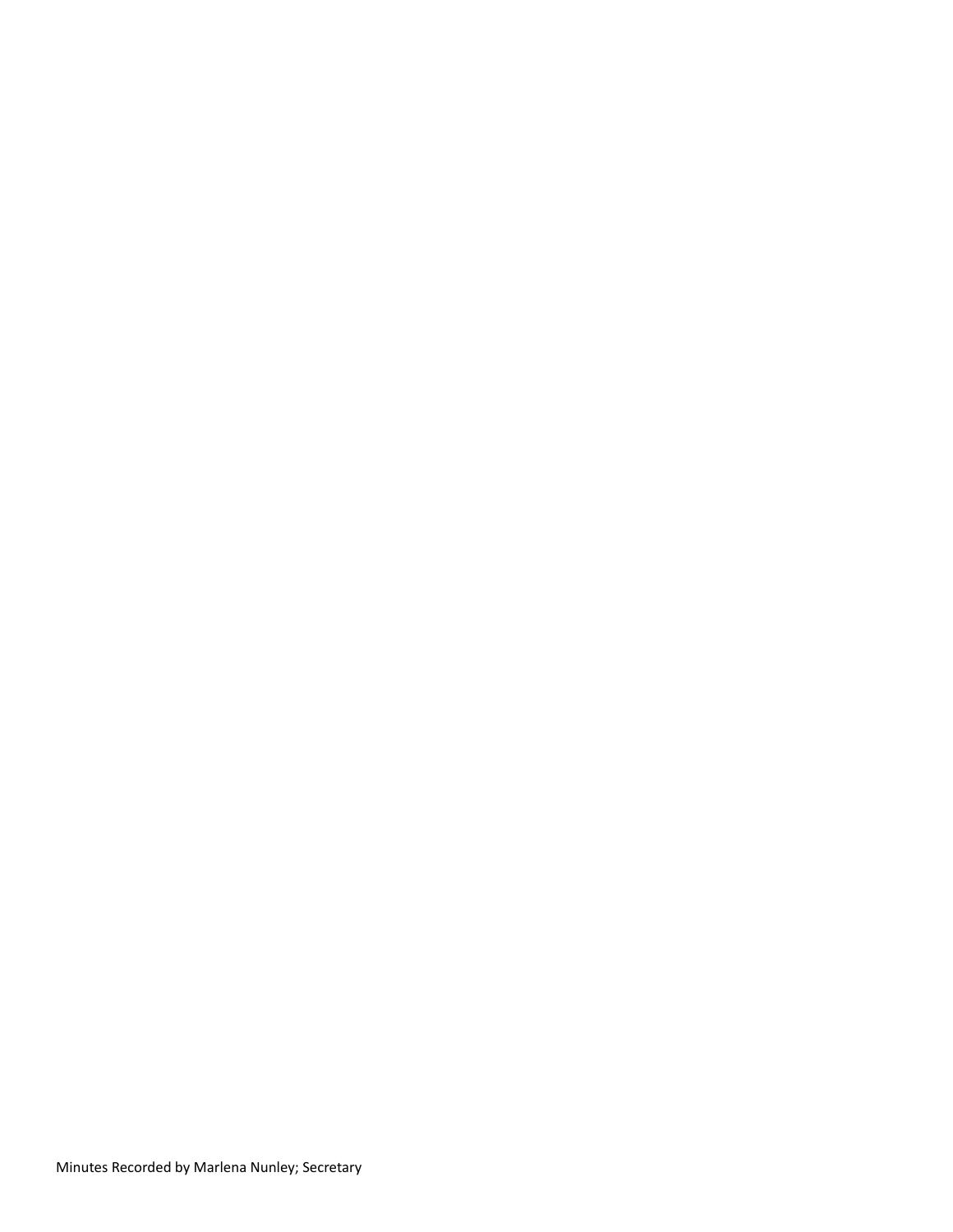## Dance and Drill Coaches Association Meeting Minutes - Board Work Session August 12, 2021 6:30pm

**Present (via zoom)**: Marlena Nunley, Hayley DuLong, Danielle Schneider, Amanda Wilcox, Dave McCall, Chantel Kaaihue, Kristen Coverstone, Roshny Martuscelli, Annie Ellett, BriAnne Dillard, Jenn Wilson

- 1) Agenda Review
	- a) Additional questions or items to be added
- 2) Updates regarding Covid from OSAA
	- a) As of now, all fall sports/plans for fall sports are moving forward as planned.
		- i) Each county is different as far as mask mandates go. We will have to keep monitoring the situation and be flexible in how practices and competitions are held and what requirements will be.
	- b) Drill Down for 2021-2022
		- i) Novice drill down participants would include 1st and 2nd year team members for the 2021-2022 season.
	- c) Newsletter to membership regarding Covid guidelines
		- i) Dave and Marlena will work to put some guidelines out to the membership.
- 3) DDCA Awards
	- a) Criteria
		- i) Suggestion that an application is sent to nominees
		- ii) Suggestion of adding a drop down list of eligible coaches for the coach of the year/assistant coach of the year when nominations are sent out.
		- iii) Suggestion to remove classifications and just nominate people that are eligible
		- iv) Suggestion that we send out applications to a 3rd party to select winners
			- (1) Changes to the application/nomination/award process this year. Annie will work on this criteria and present it to the board.
				- (a) Suggestion on COTY/Rookie COTY/Legacy COTY instead of having an Assistant COTY.

- 4) All State
	- a) Application Process
		- i) Coaches will continue to register their dancers online prior to tryouts
	- b) Gresham will be hosting All State 2022
		- i) Lisa Zaragoza will be choreographing the All State routine again
	- c) Criteria/Team Selection
		- i) Review of the scoresheet
			- (1) The qualification information/criteria is sent to coaches before All State. It is up to the coaches to review the criteria and skill level that is required for auditions.
		- ii) Discussion on allowing juniors to audition
			- (1) This has been done in the past
				- (a) Idea that this is about the seniors and not adding juniors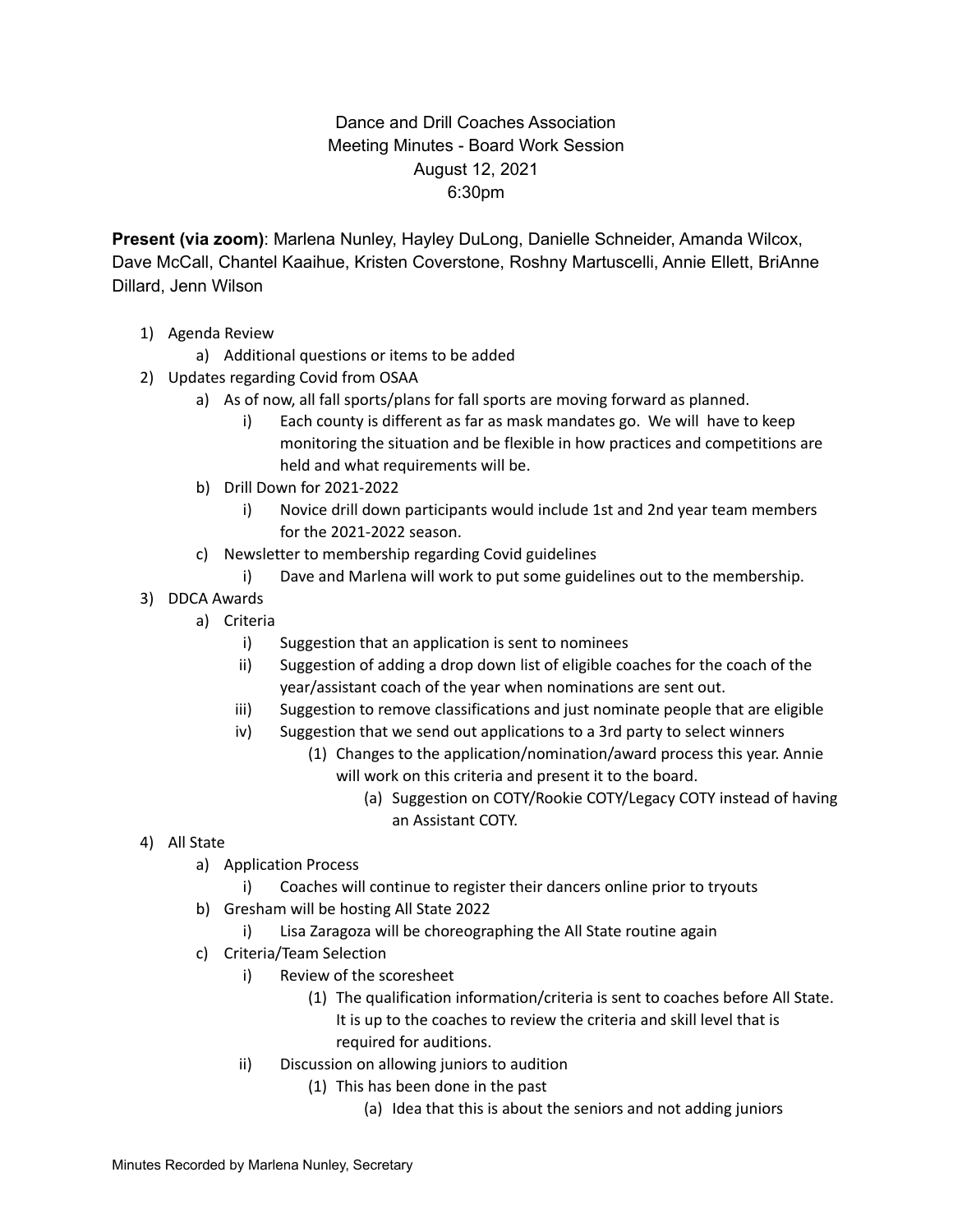- (b) Suggestion about having a junior prep class at All State
	- (i) This could also cause a concern in taking away from the senior's experience and making it too crowded for the auditions.
- d) Fixed number or percentage on team
	- i) Review of scoresheet
- e) 2021 Numbers Review
	- i) These numbers were listed in the April 2021 minutes and sent out in the April and May DDCA Newsletters
	- ii)  $1-5A$ : Registered = 67/Videos Submitted = 50
		- (1) 13 All State Members = 25.49%
		- (2) 5A Members = 11 (42 videos submitted) =  $26.19%$
		- $(3)$  1-4A Members = 2 (9 videos submitted) = 22.0%
	- iii) 6A: Registered = 80/Videos Submitted = 65
		- (1) 16 All State Members = 24.62%
- f) All State/Scholarship Discussion
	- i) This will be discussed at our September board meeting.
- 5) Competitions
	- a) Category Championships
		- i) Format
			- (1) Discussion on having it be one round with routines taking place at the same time in 2 separate gyms.
			- (2) Discussion on qualifications for category champs
		- ii) Discussion on host school
			- (1) Reaching out to teams that could potentially host on December 4th.
	- b) Fall Competitions
		- i) Discussion on how to format competitions if school districts will not allow in person and/or allow teams to stay in the school all day.
	- c) Traditional Competitions
		- i) Format Discussion
			- (1) Keep it to 1 round to mirror the state competition as well as keeping Covid guidelines/mandates in mind.

#### 6) Judges Affiliation

- a) Scoresheet review/feedback
	- i) Discussion/review of scoresheet that includes linear scale and half points included
	- ii) Compare and contrast Scovesheet and possible new scoresheet for this next season.
		- (1) This will be refined and discussed at future board meetings and sent out/discussed with the membership.
	- iii) Rankings vs. Ratings
		- (1) Possibly adding more than 3 ratings
- b) Comments from judges for teams
	- i) Results from judge's survey discussion regarding comments during competitions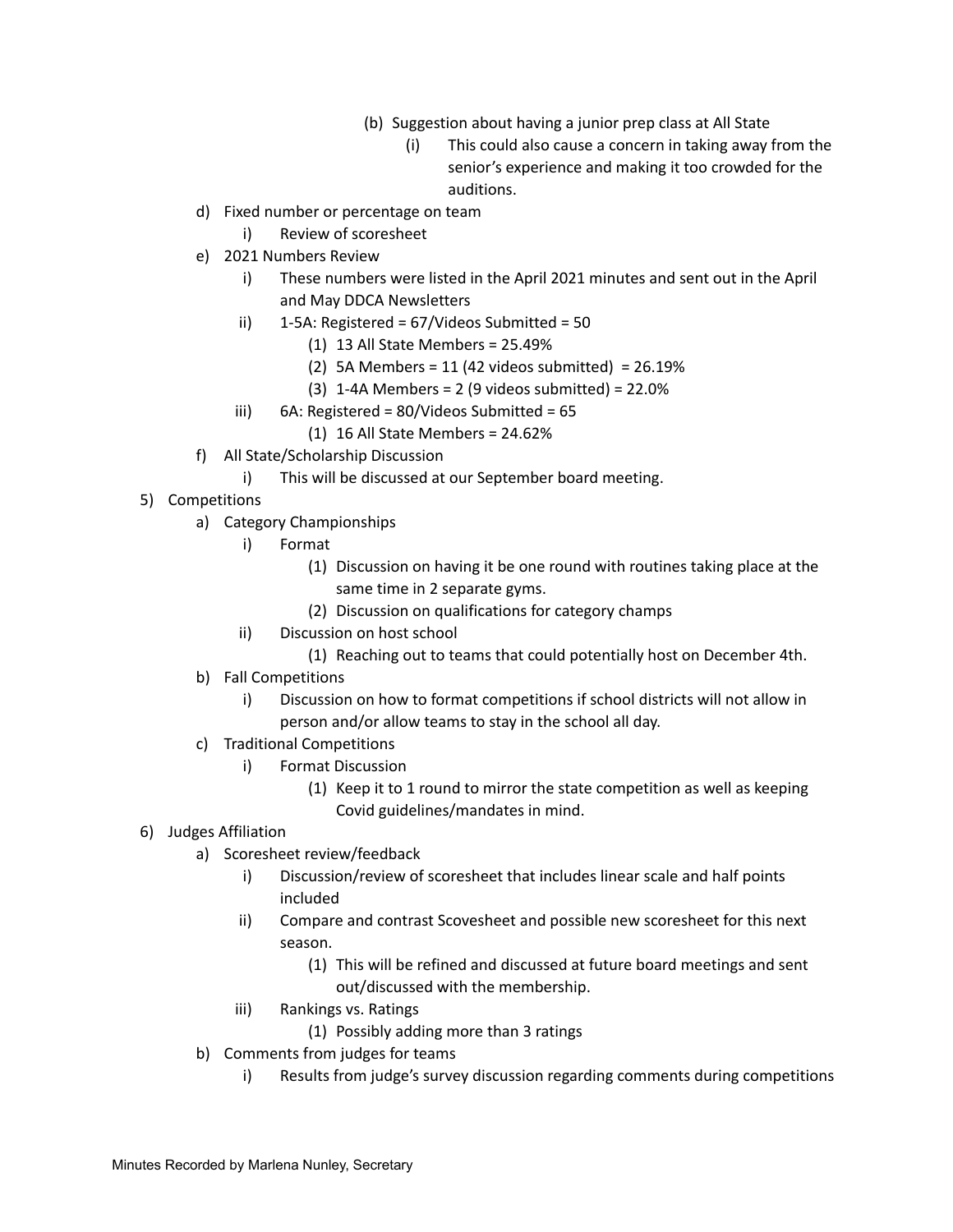- (1) Judge's will not be giving audio comments at State 2022. Should we keep this consistent throughout the year with local competitions?
	- (a) Suggestion to have generic check boxes by each subcaption and then write additional comments as needed.
	- (b) Suggestion that judges write a comment on each subcaption instead of only 2 overall comments.
	- (c) Discussion on projection dancers will be required to wear masks at school in several counties regardless of their vaccination. How will this affect projection scores? This was usually a requirement this past season. Projection is more than your facial expressions. Projection scores should not be affected by mask wearing.
- c) JA Updates
	- i) Review of JA and positions needed this year
		- (1) Suggestion that judge's move to OAOA under the OSAA umbrella as far as scheduling goes.
			- (a) Discussion on what the chain of command would be if we went that route.

Meeting adjourned at 9:15pm. Meeting will continue on Friday, August 13th from 10am-5pm.

## August 13, 2021 10:00am

**Present**: Marlena Nunley, Hayley DuLong, Danielle Schneider, Amanda Wilcox, Dave McCall, Chantel Kaaihue, Kristen Coverstone**(via zoom)**, Roshny Martuscelli**(via zoom),** Annie Ellett, BriAnne Dillard, Jenn Wilson

- 7) Review of agenda/discussion of items to complete
	- a) Category Championships
		- i) Format for this season discussion
		- ii) Timing for fall: Minimum 1:30 Maximum 3:30
	- b) State 2023
		- i) The proposal if the membership votes for a Category Competition for state is due December 13, 2021
		- ii) KT did talk with Dave regarding a facility for the state competition from 2023 and on.
			- (1) Colleges and the Convention Center were mentioned
				- (a) State will not be able to take place at a high school due to space.
	- c) State 2022
		- i) State will be at the Memorial Coliseum on March 18th & March 19th.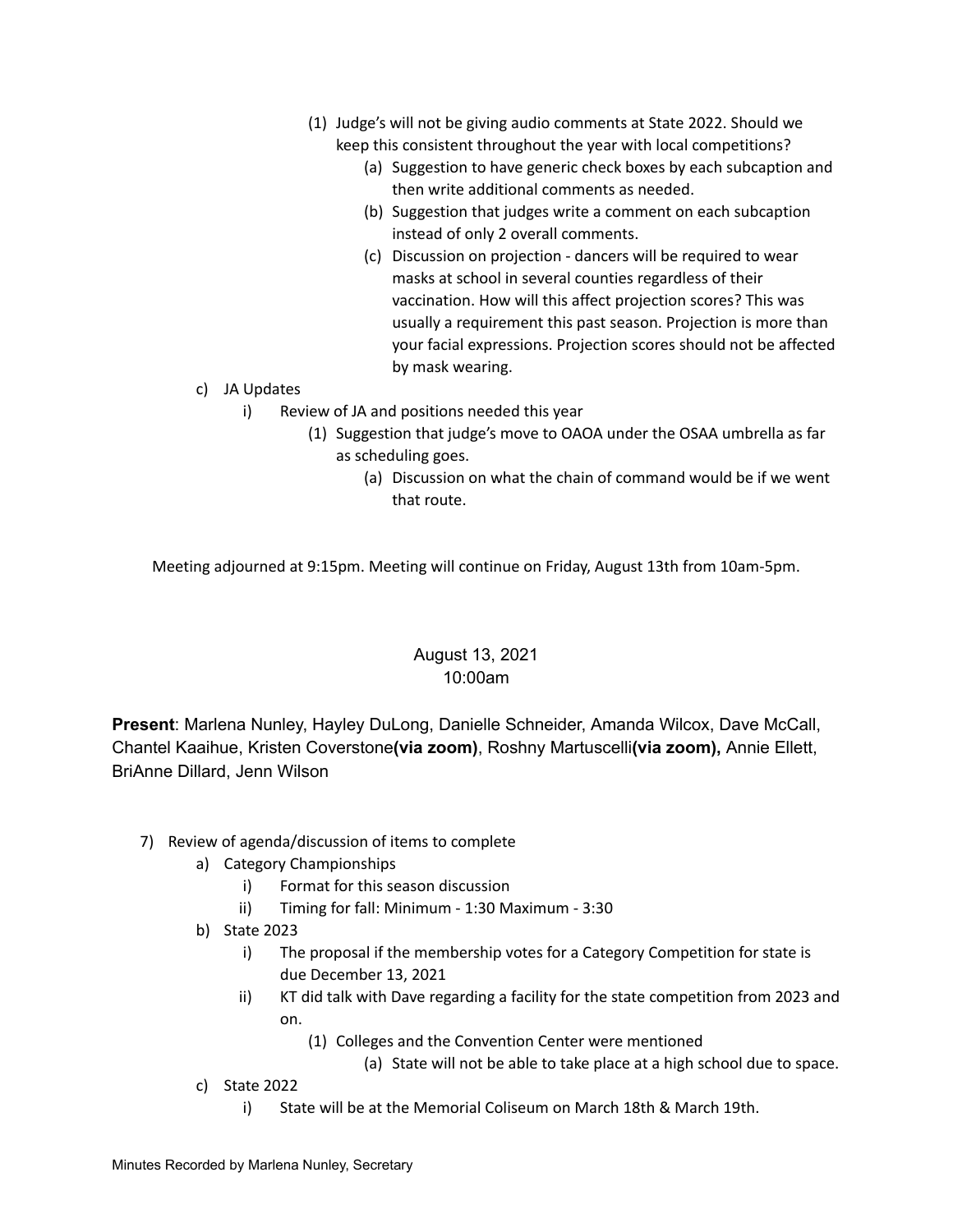- (1) There will be a backup option for either virtual or traveling judges again if the Covid protocols call for changes to be made.
- 8) Board Contracts
	- a) Update board member information
- 9) Board Positions
	- a) Treasurer
		- i) BriAnne will be shadowing Jenn this year and take over the position of Treasurer.
	- b) Secretary
		- i) Hayley will shadow Marlena for the Board Secretary position and take over for the next season.
	- c) Discussion of future positions and fulfilling duties for big events.
- 10) Treasurer Report
	- a) Balance as of July 31, 2021: \$87,635.06
	- b) Review of Budget to Actual
		- i) The budget for the 2021-2022 will be presented to the board and then voted on for approval at the fall membership meeting.
	- c) Scholarships Funding Discussion
		- i) Concern that the same teams/DDCA members are funding the scholarships.
			- (1) Suggest that the membership fee is raised to fund scholarships to make it equitable. Competitions could still donate but a flat fee of \$200 instead of doing a Pass the Hat during competitions. Can we raise the membership fee \$25 per person?
			- (2) Suggest that competition entry fees be a flat fee of \$210 across the board. Instead of Pass the Hat for Scholarships, the competition directors can send in a scholarship fee to DDCA of \$10 per team. For example, if a competition is hosting 15 teams, that host school would send in \$150 to the DDCA that would be put in the scholarship fund.
			- (3) Suggestion on narrowing down scholarships to 3 for 6A, 3 for 5A and 3 for 1-4A.
				- (a) The board will keep working on the dance scholarship and All State format and discuss at the fall membership meeting. Hayley and Marlena will work on this before the September board meeting.

- 11) Website
	- a) Two members outside of the board have volunteered to be website ambassadors.
		- i) The website team will consist of Angie from North Eugene, BriAnne from David Douglas, Katie from Mountainside and Danielle from Parkrose.
		- ii) If anyone needs something posted to the website, please contact the DDCA webmaster via email.
- 12) DDCA Calendar
	- a) Fall Meeting
		- i) October 2, 2021 tentatively at Tigard High School from 9:00am-12:00pm.
			- (1) This will be planned for in person. The backup plan will be to have the meeting on zoom.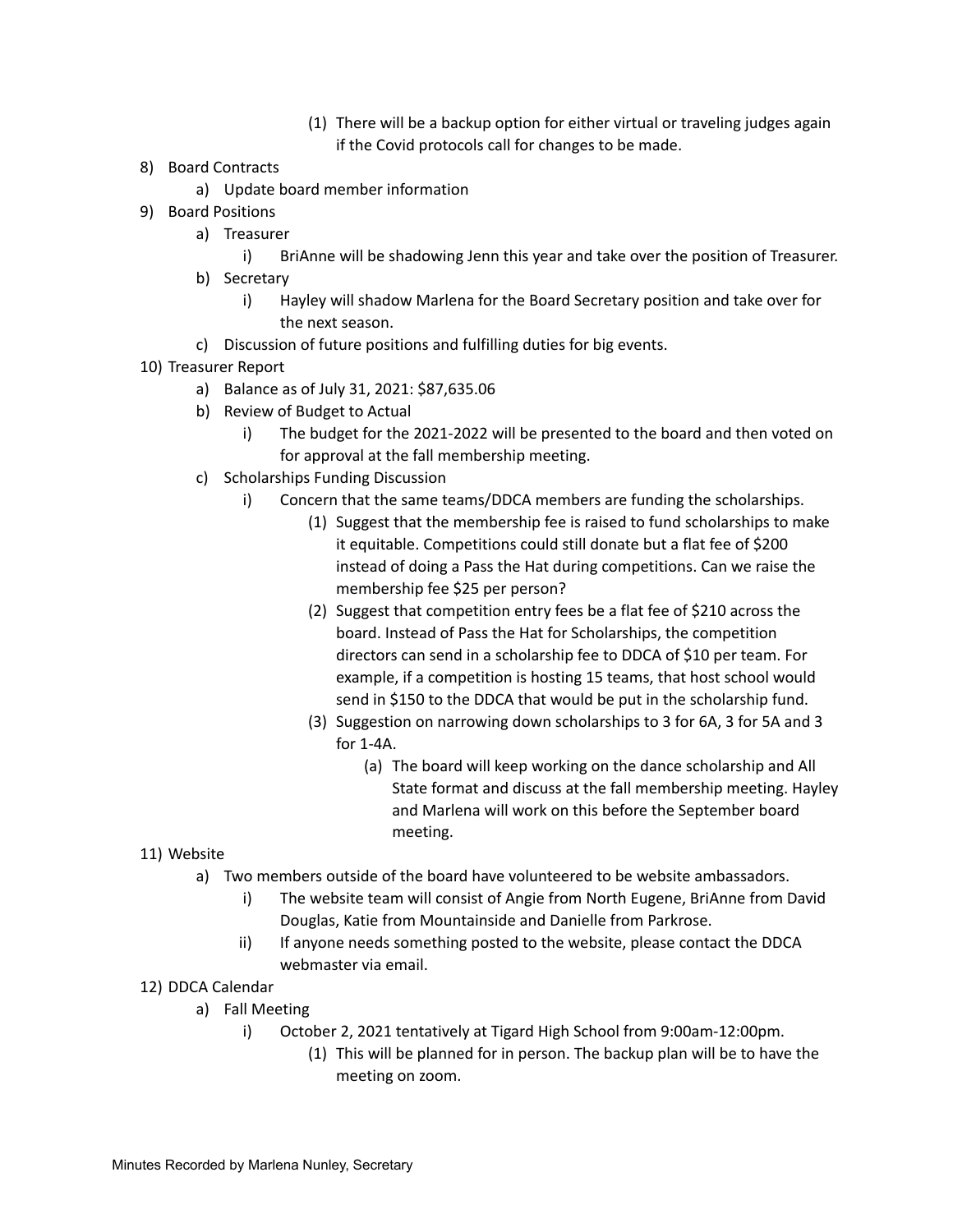- (2) The membership needs to vote on a scoresheet for State 2022 by September 30th. This vote will be sent out to head coaches via email prior to September 30th.
- b) Winter Meeting
	- i) January 16, 2022 at Gresham High School from 1:00pm-4:00pm.
- c) Board Meetings
	- i) Board meetings will be the first Tuesday of each month starting at 6:30pm. The exception being September 8th. Every other board meeting will be in person.
- 13) Scholarships
	- a) All scholarship applications will be moving to an online format this year. Roshny will research the best platform to build, send and receive the applications for dancers.
	- b) Fundraisers
		- i) Giving Tuesday
			- (1) The board would like to do this again but would need more support/involvement from the membership.
		- ii) Junior Championships
			- (1) The DDCA receives a donation from Junior Championships each year but the board would like to move away from being dependent on that.
		- iii) DDCA Merchandise
			- (1) We would like to continue with a DDCA apparel option that teams can order. All proceeds would go to the scholarship fund.
	- c) Adversity Scholarship
		- i) Criteria
			- (1) GPA: 3.0
			- (2) Financial Needs
				- (a) Roshny will be researching necessary criteria for this new scholarship this year. This would be a 'right now' scholarship and would pay a dancer's team fees for the school year. Suggest that we support more than one student for the year. Roshny will be working on an application for this to present to the membership at the fall meeting. Suggestion that it be awarded to students by December.
	- d) Dance Scholarship
		- i) Dance Scholarships will now be combined with All State. This will be discussed at the Fall Membership Meeting.
- 14) Tech Judges
	- a) Discussion on SRI Duties vs JA duties for Tech Judges
		- i) KT and Dave discussed: Christine is in charge of training the tech judges and interpreting all rules and answering all questions.
		- ii) JA is responsible for scheduling the tech judges for competitions.
- 15) Category Championships Ideas
	- a) Suggestion that teams that place in 1st, 2nd or 3rd place, would qualify for Category Champs
		- i) Will this just make it a competition and not championship caliber by opening it up to 1st through 3rd place?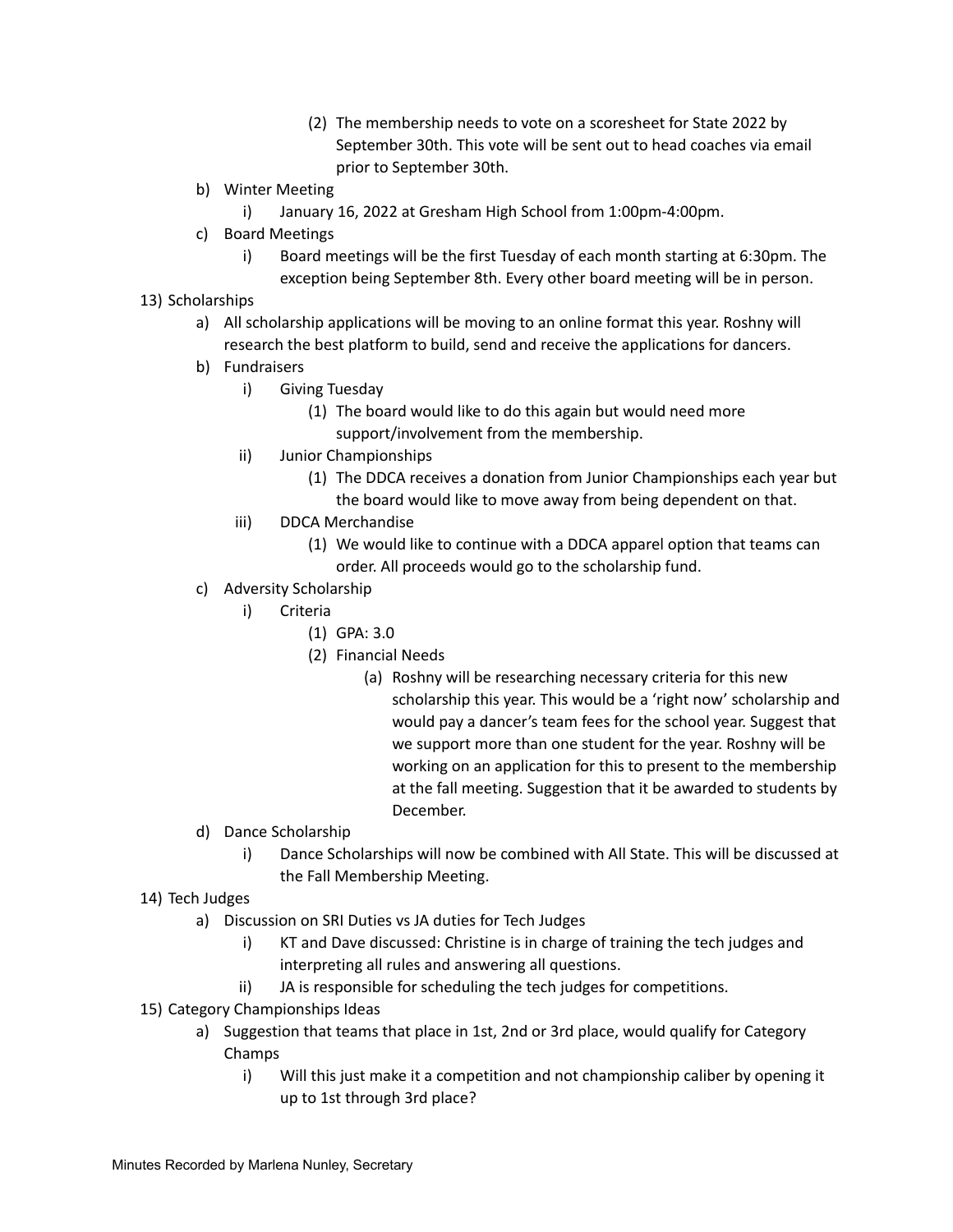- (1) Suggest that we look at the scores instead of 1st-3rd place for a Cat Champ invite.
	- (a) Discussion on what the score should be. Decided on 15.5.
- ii) Should we go to a more inclusive style instead of exclusive?
- iii) Will these changes actually help our profit margin or will it stay the same? (1) Is there another way to bring in profit for Category Champs?
- iv) If the State competition is voted on by the membership to be Category, should we stop hosting Category Champs?
- v) Teams that qualify for Category Champs can bring up to 3 routines only. This will help with scheduling for the competition and will be logistically easier for categories.
- b) Facility discussion for Category Champs
	- i) Due to Covid, we need to look at not offering rooms for teams for the day of the competition.
		- (1) The teams can have a place to store costumes and personal items and an area to change. They would also get a place in the cafeteria/commons area to eat.
			- (a) Suggest that all competition directors not offer team rooms this year due to Covid.
				- (i) We will be discussing this further at the Fall Membership meeting.
- c) Division Sizes for Category Competitions
	- i) Each competition will decide how to divide small and large divisions.
- 16) State 2022
	- a) March 18th 1-4A/Show
	- b) March 19th 5A/6A
- 17) State 2023
	- a) Survey review
		- i) The survey results that was sent to the membership, was in favor of a Category State starting in 2023. The board is moving forward with that at this time. The membership will have to vote to move this decision forward to OSAA.
		- ii) Review of possible category format and proposal for OSAA.
		- iii) Review of categories: Hip Hop, Pom, Show, Traditional, Kick & Prop
		- iv) Discussion on category divisions based on classification.
		- v) Discussion on how many teams would have to enter a division to be able to have that category compete at state.
			- (1) 1-4A and 5A may have to combine in certain divisions if the entries go below 4.
		- vi) Awards
			- (1) 50% per division
		- vii) Review of judging for a category state
			- (1) Comments will not be a part of judge's duties at State any longer
	- b) Traditional State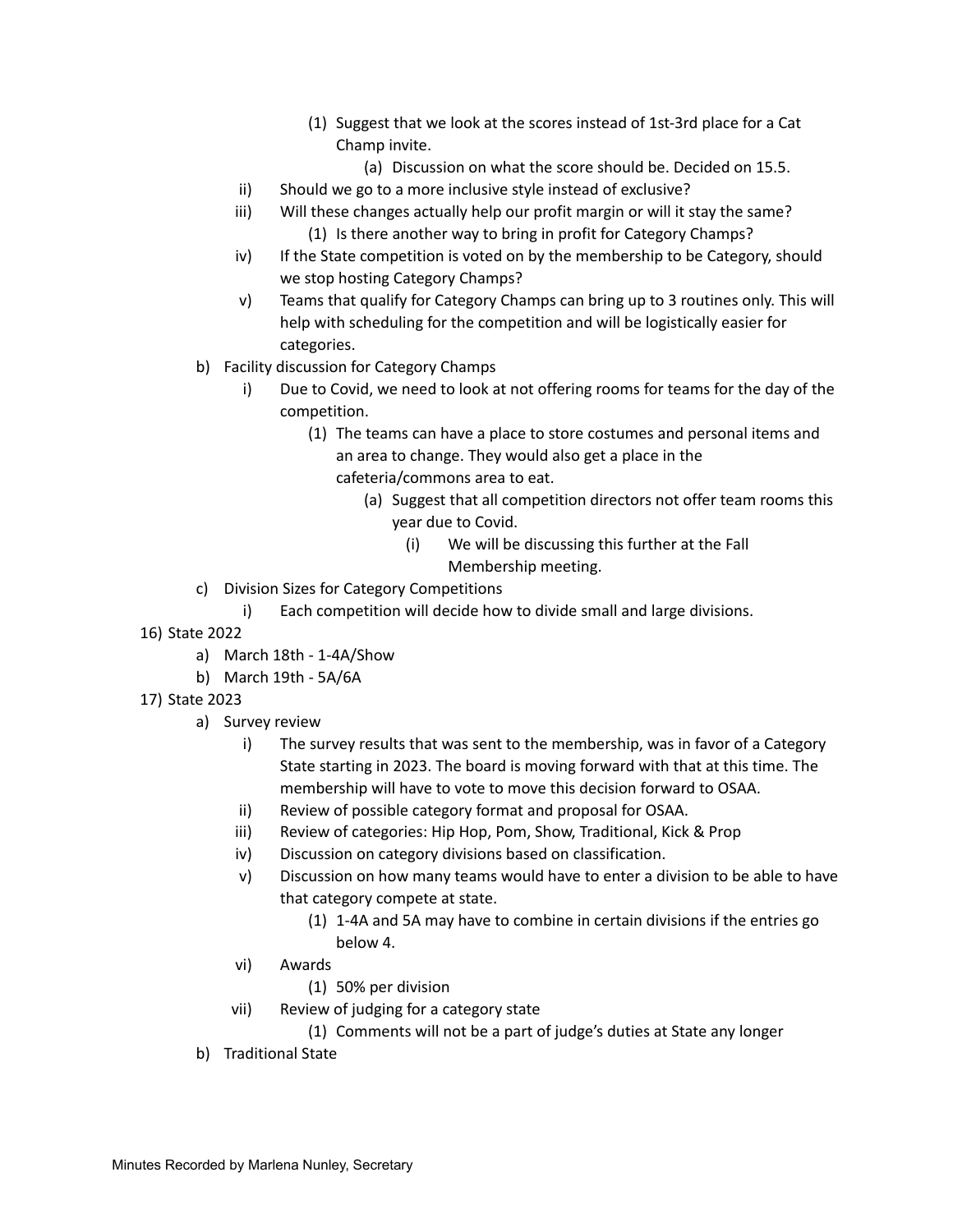i) A traditional state format will take place for State 2022. If the Category State does not pass the membership vote for 2023, the format will automatically remain the traditional format.

Meeting Adjourned at: 4:40pm. Next board meeting is scheduled for September 8th at 6:30pm.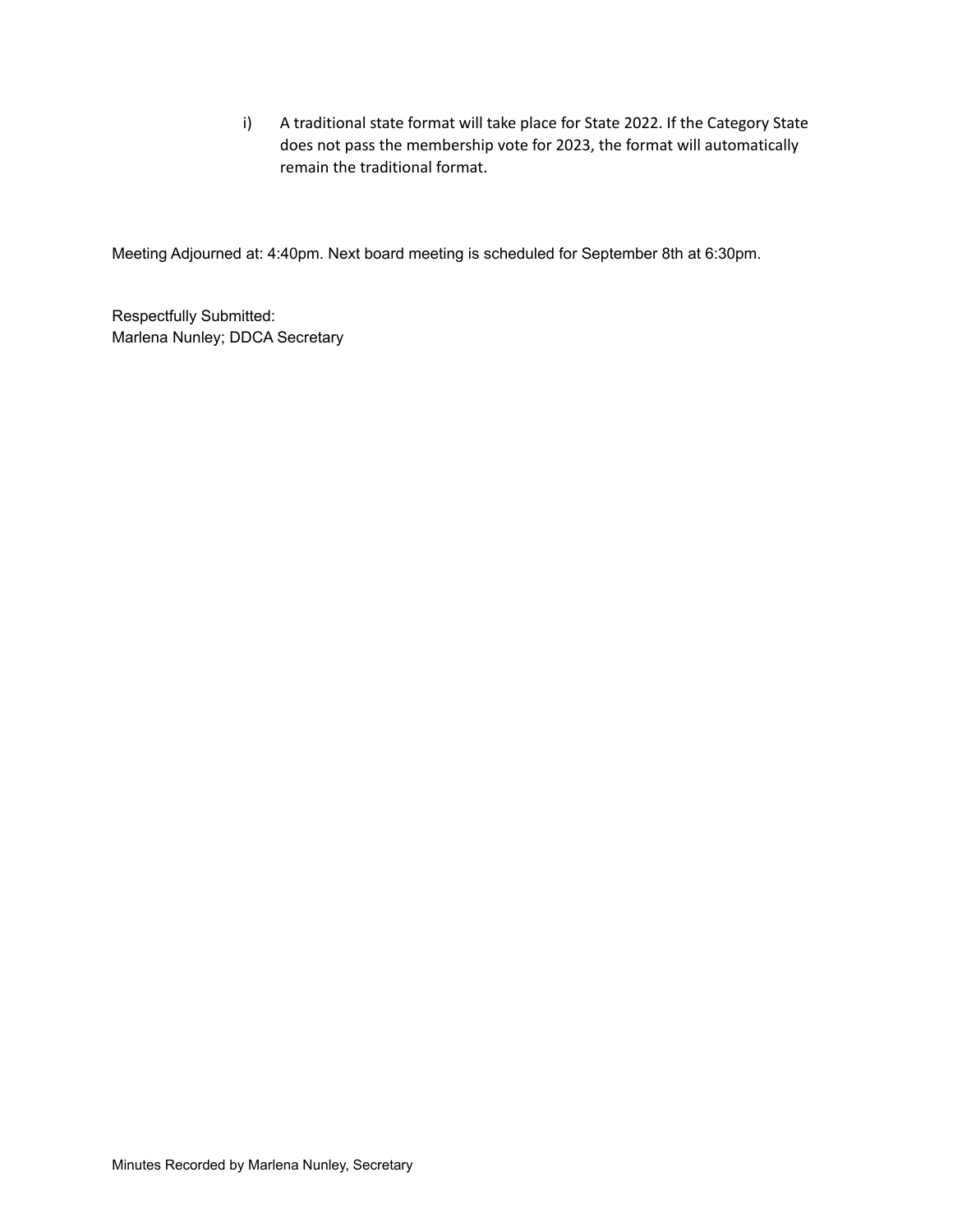### Dance and Drill Coaches Association Meeting Minutes September 8, 2021 6:30pm

**Present (via zoom)**: Marlena Nunley, Danielle Schneider, Dave McCall, Chantel Kaaihue, Kristen Coverstone, Roshny Martuscelli, Annie Ellett

**Absent:** Hayley DuLong, Amanda Wilcox, BriAnne Dillard, Jenn Wilson

- 1) Meeting Minutes Marlena
	- a) Minutes for August and September will be sent out in the September newsletter.
- 2) Membership Chantel
	- a) Please make sure your team is registered and paid for the 2021-2022 season as soon as possible.
- 3) All State & Dance Scholarships Marlena/Hayley
	- a) Discussion on future format
	- b) Discussion on scoresheet and percentages of dancers from each classification
		- i) The All State scoresheet will be shared with the membership at the meeting as well as a tutorial on how the All State auditions are scored.
	- c) All State and Dance Scholarships will now be combined into one event/audition.
		- i) The format will be discussed at the Fall Membership Meeting
- 4) Scholarships Roshny
	- a) Roshny is moving the applications for the academic, diversity and opportunity scholarships to an online application format for dancers.
- 5) JA Report Kristen
	- a) JA Leadership Team
		- i) The JALT will be reduced this year to 3-4 members from 7.
	- b) Scoresheet
		- i) See 6) Chair's Report; a) SAAC Meeting discussion
- 6) Chair's Report Dave
	- a) SAAC Meeting
		- i) Deadline to submit the new scoresheet is September 24th.
			- (1) The scoresheet will be sent to the membership to vote prior to the deadline.
			- (2) Discussion on adding another rating to the new scoresheet and what those score ranges will look like.
			- (3) Comments will no longer be made for the state competition.
				- (a) Prior to state 2020, it was decided that comments wouldn't happen during the state competition. We are moving forward with that.
	- b) Competition Calendar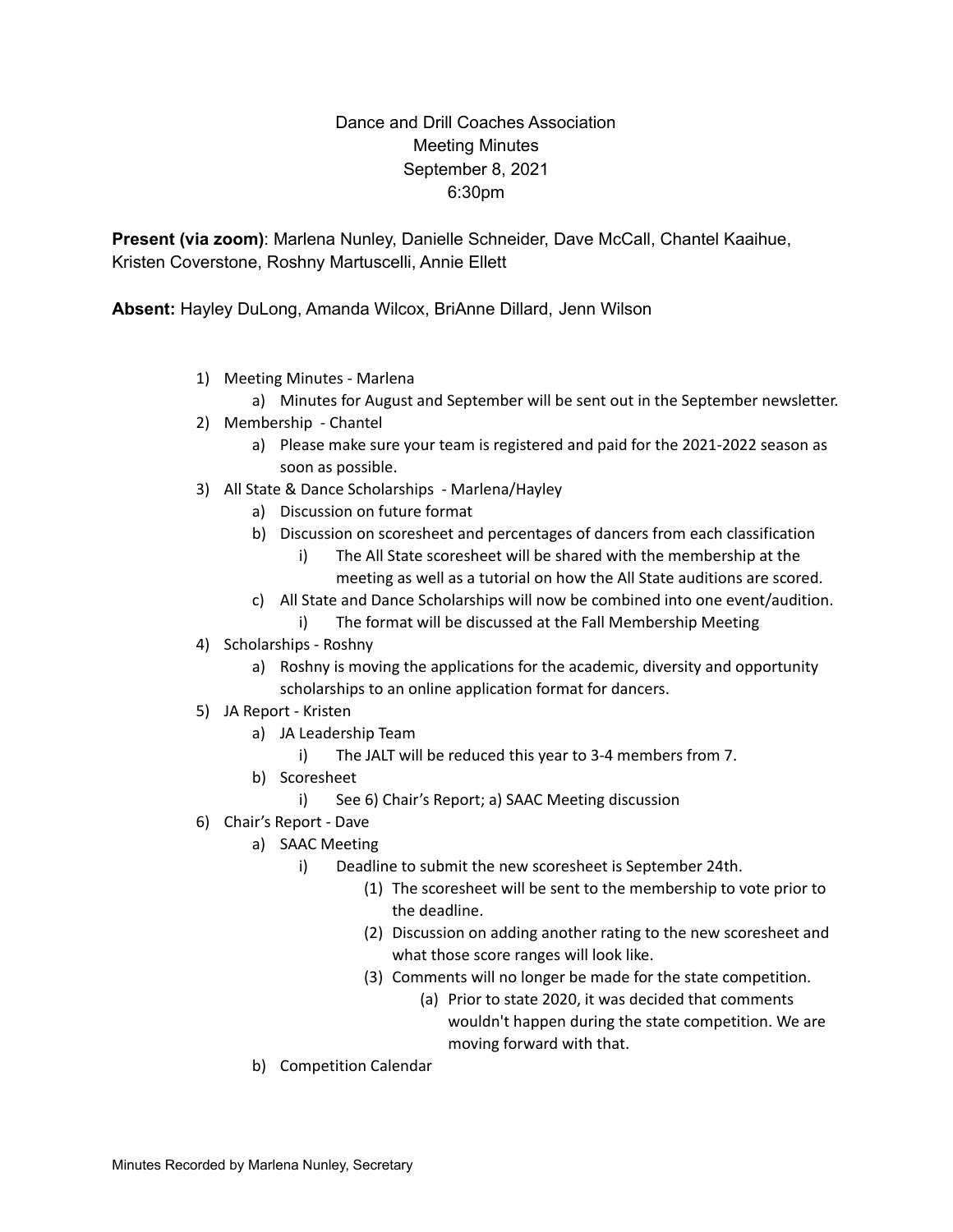- i) This will be sent out with the September newsletter. A meeting with the competition directors will also be held as soon as possible to discuss options for Fall Meeting
- c) Fall Membership Meeting
	- i) Saturday, October 2nd at Parkrose High School
		- (1) Event Directors Meeting: 9:00am
		- (2) Membership Meeting: 10:00am-1:30pm
		- (3) Proof of COVID-19 vaccination will be required to attend in person due to the high cases and district rules. An option to zoom the meeting will be available for those who cannot attend in person.
- d) Category Champs/Fall Competitions
	- i) Dave did a walkthrough with Sherwood HS
		- (1) Sherwood has space for teams to change but will not be able to provide classrooms.
			- (a) Discussion on having all competitions not providing classrooms for teams as an extra safety measure. Teams should come prepared with hair and makeup done prior to arriving at the school.
				- (i) Discussion on having exceptions for teams that are traveling a large distance. Possibly allowing one classroom for those teams.
				- (ii) Teams need to be prepared to go to the hybrid/virtual option like last year due to Covid cases.
				- (iii) The entry fee will be a \$200 flat fee for all teams to attend competitions.
				- (iv) Discussion on making all Fall Competitions virtual due to schools canceling sporting events.
					- 1. The board will plan a zoom meeting for this week for competition directors to discuss these options. Sunday, September 13th at 6:00pm
				- (v) Fall Routine Timing
					- 1. Minimum 1:30 Maximum 3:00
					- 2. Kick Minimum 1:30 Maximum 2:30

Meeting Adjourned at 9:00pm. The next board meeting is scheduled for October 5, 2021 at 6:00pm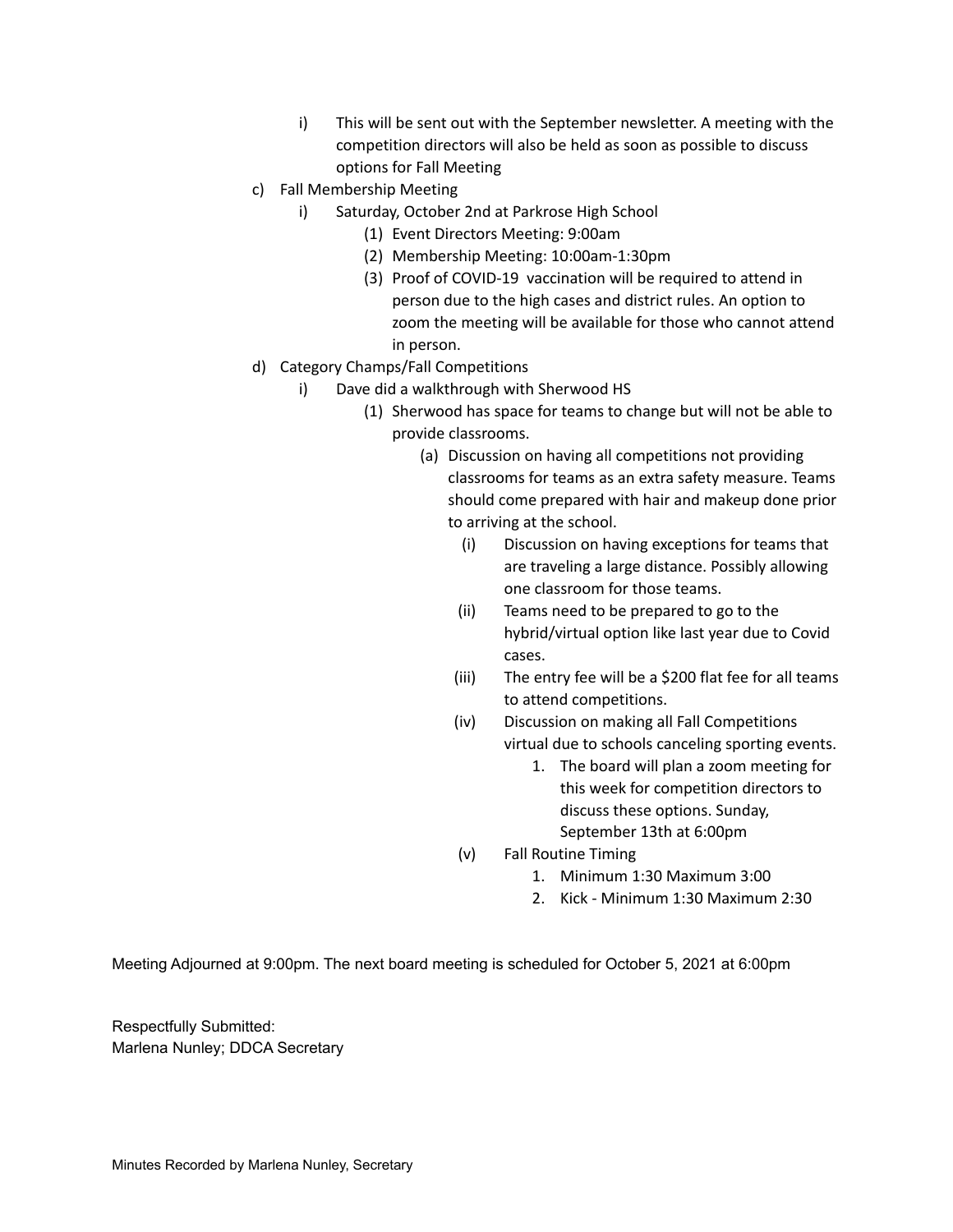Dance and Drill Coaches Association Fall Membership Meeting Minutes October 2, 2021 10:00am Parkrose High School

**Teams Present:** Centennial, Stayton, Rex Putnam, Tigard, Canby, Lake Oswego, Parkrose, Albany Gems, Milwaukie, Tualatin, South Albany, Cleveland, Banks, Gresham, David Douglas, Reynolds, North Eugene, Grant, Barlow, Forest Grove, Liberty, Sunset, Wilsonville, Silverton, Gladstone, Willamette, Marshfield, Clackamas, Lincoln, West Sylvan, Wells, Sprague, Philomath, Valley Catholic, Thurston, Sheldon

- 1) Welcome Dave
- 2) Spring Membership Meeting Minutes Marlena
	- a) Motion: Lynne Centennial 2nd: Mary Sandy Approve: All Oppose: 0 Abstain: 0
		- i) Spring 2021 Membership Meeting Minutes Approved
- 3) Treasurer's Report Jenn
	- a) Review of balance
		- i) Balance as of July 31, 2021: \$81,600.20
	- b) Approval of Budget for 2021-2022
		- i) Motion: Ryan Milwaukie 2nd: Jonathan Milwaukie Approve: All Oppose: 0 Abstain: 0
			- (1) DDCA Budget for 2021-2022 Approved
- 4) Thunderbird BJ
	- a) Thunderbird will be back at Pacific University for summer of 2022
	- b) Thank you to all the teams that participated virtually this past summer!
- 5) Membership Report Chantel
	- a) 56 teams registered: 38 paid
	- b) 3 JV/MS teams
	- c) 18 teams have not paid yet
	- d) There are over 20 new coaches this year in our membership
- 6) Business Memberships Chantel
	- a) Please let Chantel know if you know anyone who is interested in becoming a business member for DDCA. These funds support scholarships for dancers.
- 7) All State/Dance Scholarships Marlena/Hayley
	- a) All State 2022 Format
		- i) A new format for All State that will include the dance scholarships. The top scorer from each classification will make the All State team as well as receive a scholarship. A percentage of dancers that attend the All State/Dance Scholarship Auditions will be decided each year based on the budget that will receive scholarships in addition to the top scorers.
	- b) All State 2022 Auditions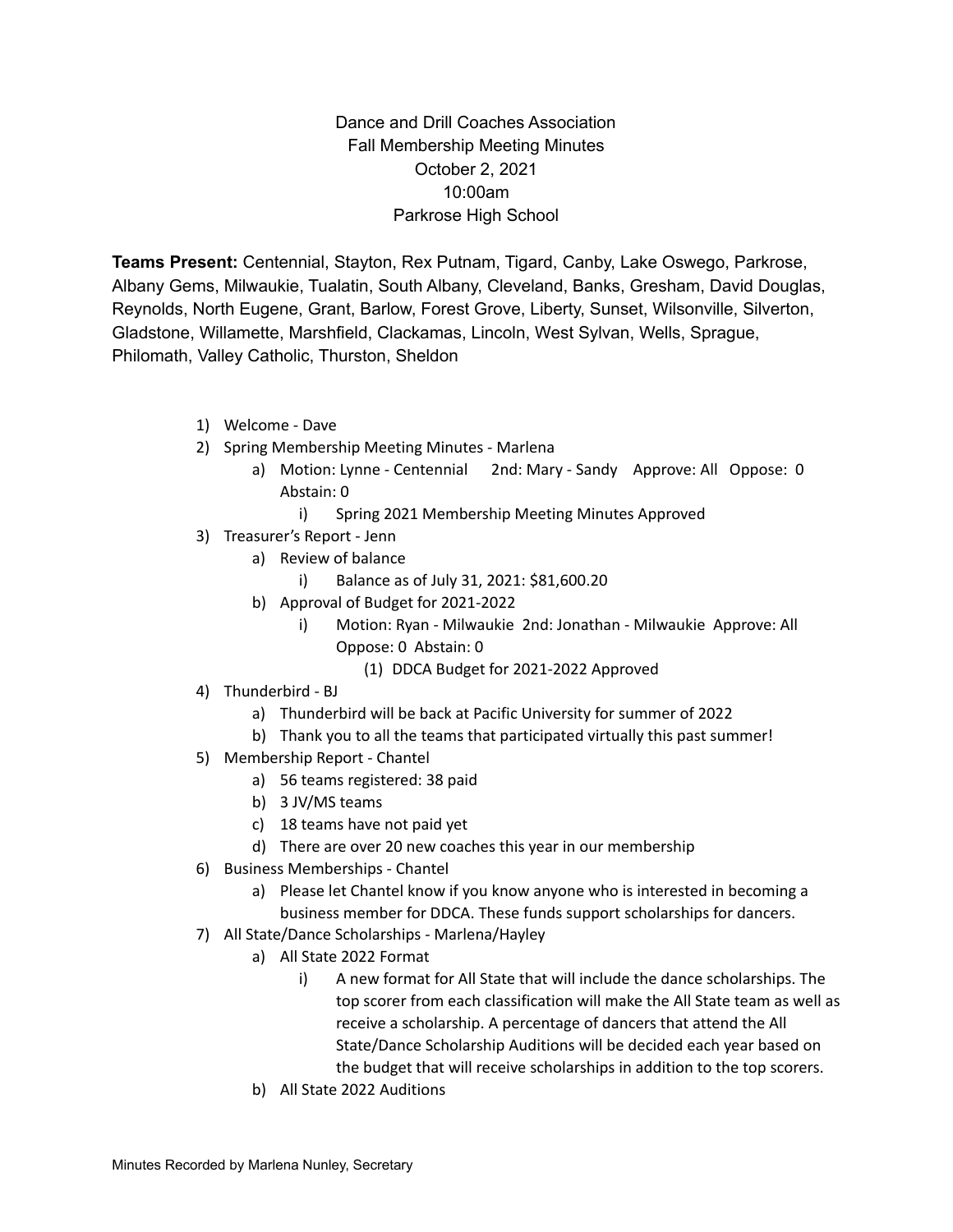- i) Plan A: Learning one style prior to auditions, learning 2 more styles in Person at Gresham HS and auditioning in person on January 16th
- ii) Plan B: Learning all styles online and submitting videos
- 8) Scholarship Funding
	- a) Each time a team competes, \$25 of your registration fee will go to the DDCA Scholarship fund. A competition host would add the \$25 to their registration fee and send a check to DDCA based on how many teams registered.
		- i) Discussion/Question on if the \$25 per team each time they compete is equivalent to pass the hat.
			- (1) Yes it does come very close after looking at the average for the past few years.
		- ii) Question about middle school competitions contributing to the scholarship fund with their registration fees.
			- (1) Question about what benefit this provides to the middle school teams
				- (a) Benefit is contributing to the community and future dance scholarships.
		- iii) Giving Tuesday
			- (1) Is this beneficial to do again this year?
				- (a) Feedback is that it was a lot of effort and teams didn't get to it or forgot to share out to others
				- (b) Last season, we raised \$3,200.00
					- (i) This seems beneficial and worth the time and effort. Especially since last year we raised 3 complete scholarships.
- 9) Scholarships Roshny
	- a) Introduction of Opportunity Scholarship for 2021-2022
	- b) The Academic, Diversity and Opportunity Scholarship applications will all be online this year and will be posted on the website this winter.
- 10) Awards Annie
	- a) When voting for COTY and Service Award each year, pay attention to the criteria. Lifetime Awards are discussed and voted on by other Lifetime recipients.
		- i) Discussion on limiting awards to every 4 years. If a person wins COTY in 2022, they would not be eligible to win the award again until 2026
- 11) JA Report Kristen
	- a) Discussion on using the new scoresheet and providing written comments for competitions since audio comments will no longer be utilized at the state competition or at fall competitions this year.
		- i) Question from the membership regarding the new scoring rubric and how it will affect qualifying for Category Champs.
			- (1) 14 points out of 20 points will qualify a team for Category Champs.
	- b) The JA workshop will be this month and more info will be sent out soon.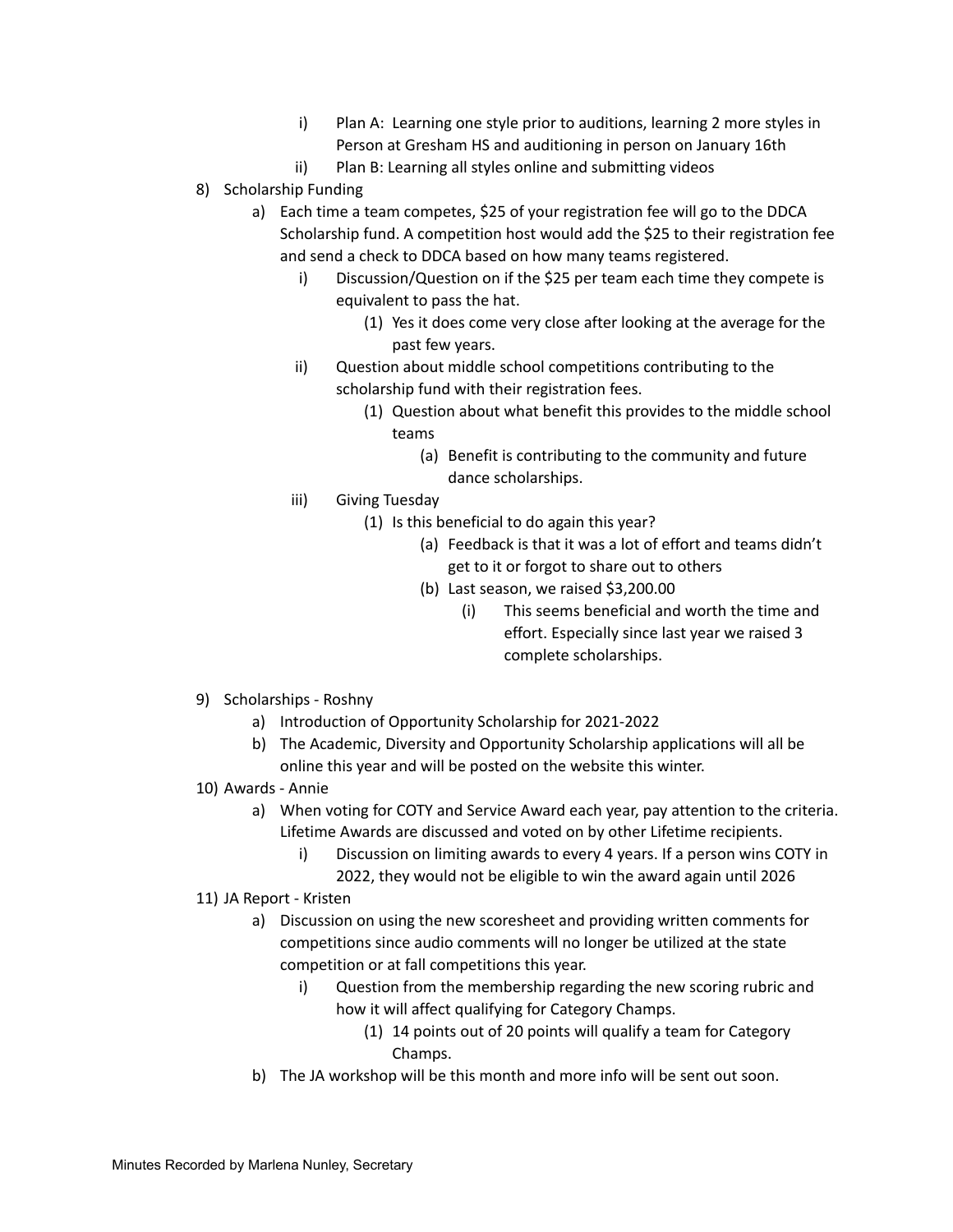- i) If anyone knows anyone who is interested in judging this year, please have them contact Kristen.
- 12) Website/Social Media Danielle
	- a) Thank you to Angie from North Eugene for contributing to our website and making it better!
	- b) Thank you everyone for tagging DDCA online!
		- i) If you want anything to be shared on the DDCA social media account, make sure to tag us at @ddcaofficial!
- 13) Chair Report Dave
	- a) SAAC Meeting
		- i) The new scoresheet was sent to the membership for a vote and then the proposal was sent.
			- (1) The scoresheet vote received 40 responses and had a pass rate of 67.5%.
				- (a) Question/Comment from membership: why was a vote sent out before a proposal was presented?
					- (i) The board did have the best interest of the membership in mind but will work to make sure the process is followed from now on.
	- b) Competition Formats
		- i) Competitions could look slightly different, especially this fall. Please make sure if you are a competition director that you are communicating with your registered teams. Everyone needs to be flexible and be prepared for Plans A, B & C.
	- c) Category Champs
		- i) December 4, 2021 at Sherwood HS
			- (1) Dressing rooms will not be provided at Category Champs due to district rules
				- (a) There will be a changing section for teams but not actual rooms.
		- ii) Traditional competitions:
			- (1) Reminder: Traditional Competitions are one round.
- 14) OSAA Report/State 2021 KT
	- a) Most Important Message from KT: THANK YOU FOR ALL YOU DO. Call/email KT if you need any help. We are all in this together!
	- b) State 2022: Location is the Veterans Memorial Coliseum.
		- i) Friday, March 18th: 1-4A & Show
		- ii) Saturday, March 19th: 5A/6A
			- (1) The Rose Quarter requires proof of vaccination to enter from ages 12 and up.
			- (2) The Executive Board at OSAA will have to approve the use of the facility. If that is the case, the vaccination requirement to participate in the state competition will be upheld.
				- (a) The OSAA board has not made any decisions yet and the DDCA will be updated as soon as possible as far as what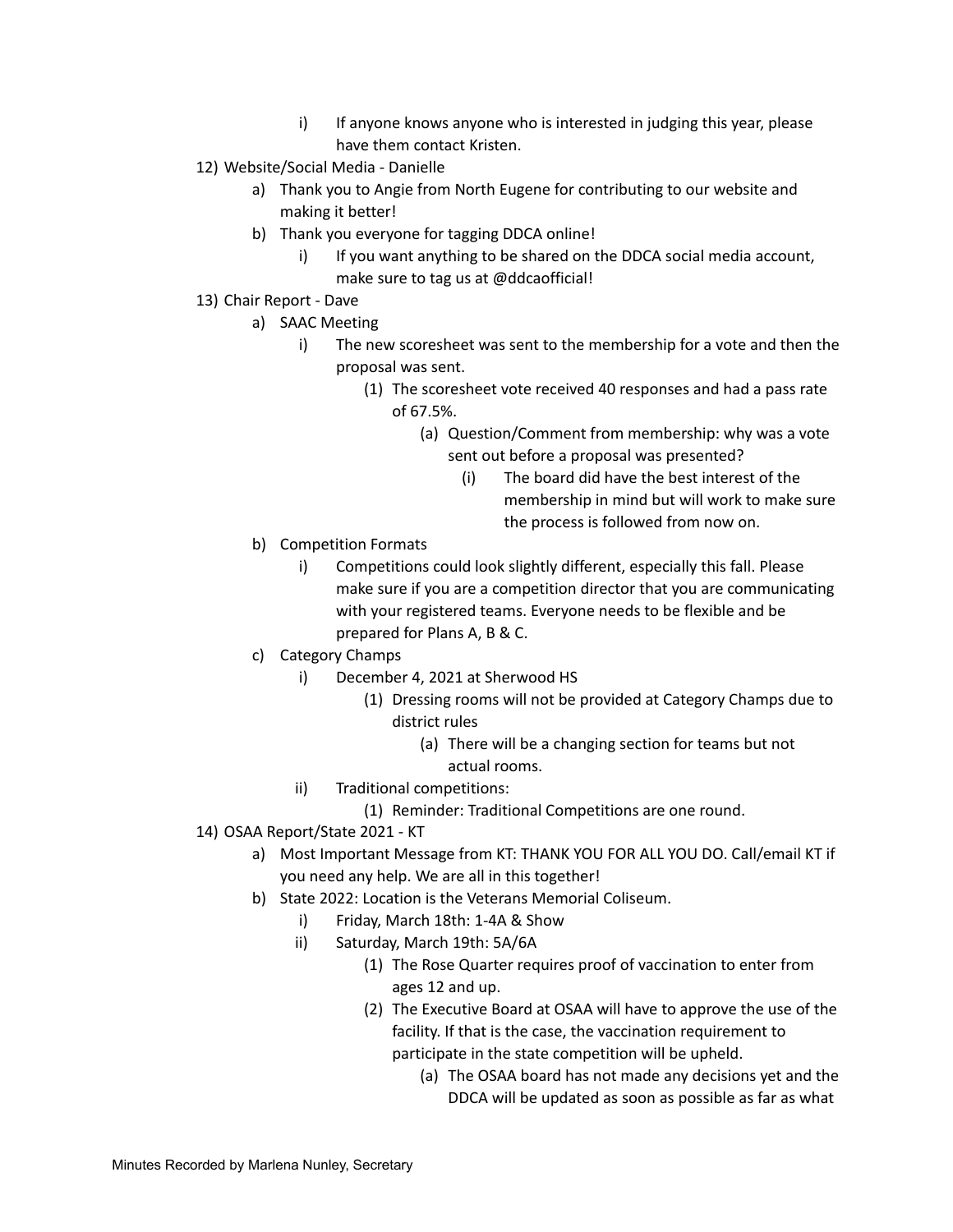the state venue will be and what the requirements will be to participate health-wise.

- c) OSAA Website: Please reference the site for all updates regarding COVID-19 restrictions and rules.
- 15) Spirit Safety KT/Christine
	- a) Stunting and contact is allowed for the 2021-2022 season
		- i) Mask requirements are specific to each district
	- b) Review of Spirit Philosophy and promoting school spirit and sportsmanship.
	- c) Review of concussion management and protocol and safety around stunting and keeping kids safe.
	- d) Review of access to all students including cultural and safety aspects.
- 16) NFHS Booklet Review Christine
	- a) Helpful hints
		- i) When reviewing your NFHS booklet for the 2021-2022 season, please note that the shaded portion of the booklet is what has changed for this year.
		- ii) Be sure to reference the index when you are searching for a specific definition or rule.
	- b) Review of Rules including lifts, approval for clinics/halftime performances/hairstyles for performances/religious head coverings for students.
		- i) Suggest that coaches read the rules from the NFHS booklet to your team so everyone understands.
	- c) Review of Rule 4.2.1 A
		- i) Please review this is a change this year.
	- d) Review of Inversion Rule
		- i) Please review page 37 of your booklet.
	- e) Review of tumbling rules
		- i) Please Rule 4.8.9 Tumbling
			- (1) This is a new rule please review
	- f) Christine Anderson's contact information if you should have any questions:
		- i) dance drill.sri@osaa.org
- 17) Proposal for State 2023
	- a) Discussion on categories included in the proposal.
		- i) Review of pros and cons in the proposal
		- ii) Review of classifications and the possibility of combining categories with the next classification if the registration numbers are low.
		- iii) Review of maximum number of routines teams would be able to register
			- (1) 1 routine would be guaranteed
			- (2) Any more than 1 routine and up to 3 would have to qualify with a score of 14 or above.
		- iv) Review of timing of routines in proposal
	- b) Membership Discussion/Questions
		- i) If a category collapses because not enough teams register, will it go away?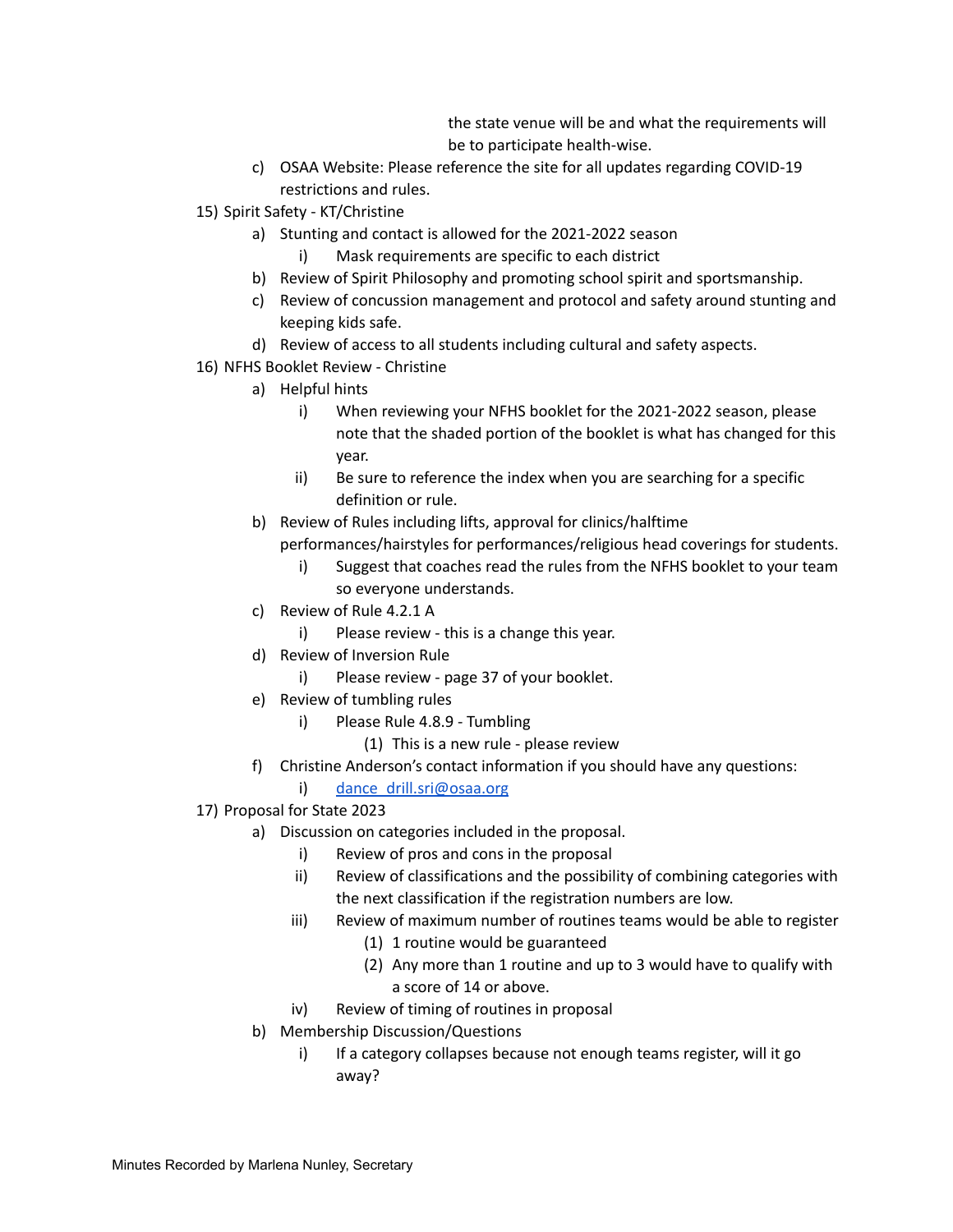- (1) No, there is a grace year if a category goes below 5 teams registered.
	- (a) Comment from KT: Classifications do combine in other activities if needed. There is discussion right now in OSAA about going from a 6 classification system to a 5 classification system. This will affect all teams and we need to keep that in mind moving forward with any proposals regarding classifications. Reminder that this will most likely be the last year at the Memorial Coliseum. Venue is a big part of the discussion with the state championship committee as well as the committee that is working on the classification discussion.
	- (b) Is OSAA prepared to give out 16 state championships?
		- (i) This has not been decided by OSAA yet and will be discussed with the committee if the proposal passes
			- 1. Comment from KT: The OSAA is most concerned about participation numbers. They are going to want to know the fundamental why with this change. They are going to want to know how this will be helpful and increase opportunities for participation for kids.
	- (c) Question asking why jazz, contemporary and modern are combined and Prop is its own category. Can we please consider changing the categories?
	- (d) Would the state competition still be a two day format?
		- (i) We would revisit this if/when the proposal is passed
	- (e) Would category state affect the fall category season?
		- (i) No fall would just be an extension
			- 1. If you qualify during the fall category season, would that qualifying score count towards qualifying for state?
				- a. Yes that is what we would ask OSAA to include fall season
					- i. Reminder that every team is guaranteed at least one routine to compete in at state.
	- (f) Amendment from the membership: Pam from Scappoose - 2nd: Baylee at Southridge
		- (i) Motion that Prop category be removed and that Jazz category be added
			- 1. Discussion on amendment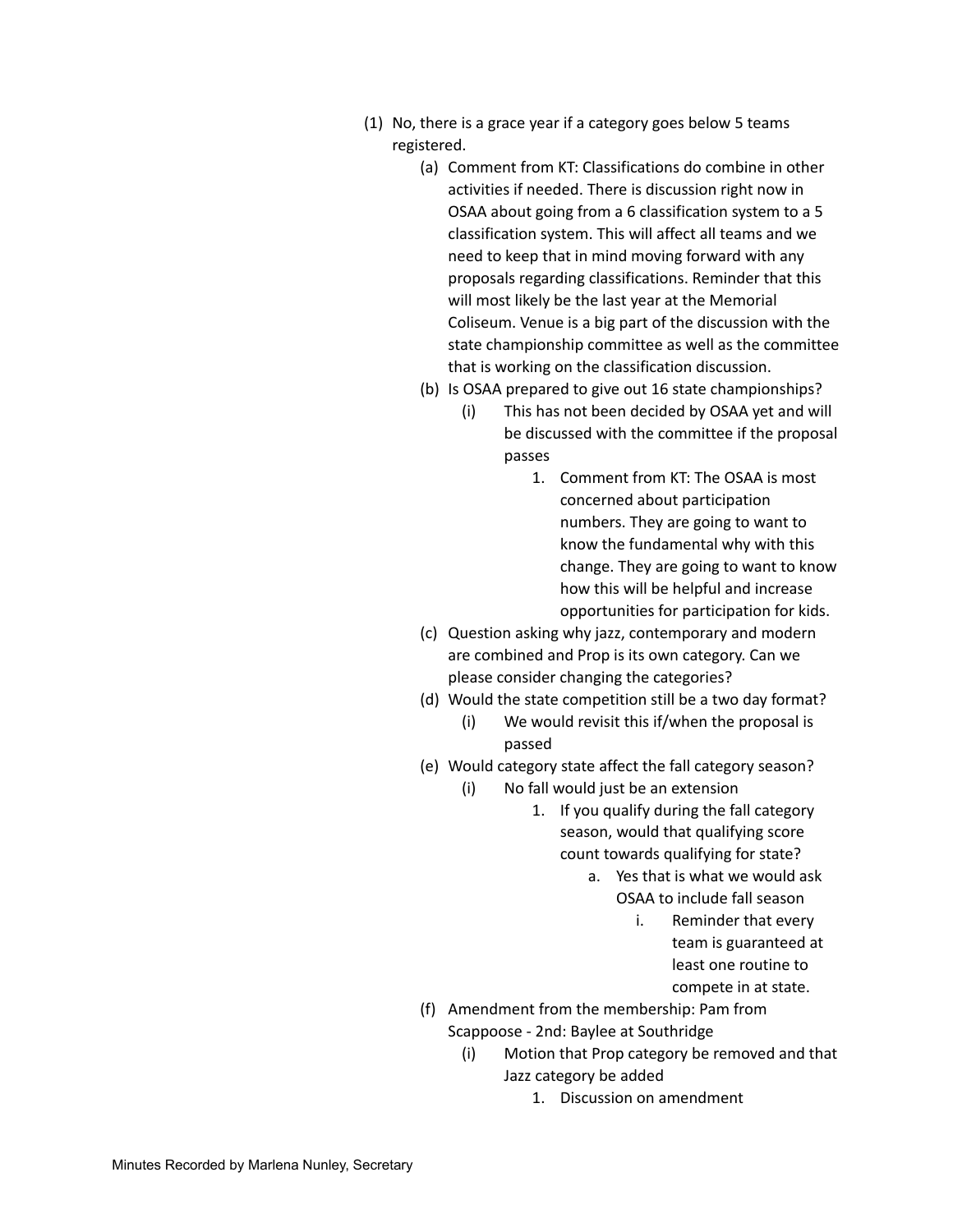- a. Review of jazz definition from DDCA Manual
- 2. Official Vote: One vote per school
	- a. Approve: 25
	- b. Oppose: 0
	- c. Abstain: 1
		- i. Amendment Passes
- (ii) Amendment from the membership: Jenn from Canby - 2nd: Lynne at Centennial
	- 1. Motion that we allow a single prop in each of our categories for state as we do during fall (this excludes the Pom category because the pom is the prop)
	- 2. No discussion official vote (one vote per school)
		- a. Approve: 27
		- b. Oppose: 0
		- c. Abstain: 0

i. Amendment Passes

- (iii) Amendment to change the show timing to 2-6 minutes: Jenn from Canby - 2nd: Breanna from **Grant** 
	- 1. No discussion official vote (one vote per school
		- a. Approve: 16
		- b. Oppose: 0
		- c. Abstain: 8
			- i. Amendment Passes
- (g) Question from the membership on how the proposal will help shorten the dance season since the reference is in the proposal
	- (i) The category state model could possibly shift the competition calendar
- (h) The updated proposal that includes the approved amendments will be sent out to the membership after the meeting along with a link to vote.
	- (i) This is one vote per school.

Meeting Adjourned at 1:50pm. The next board meeting is scheduled for October 5, 2021 at 6:00pm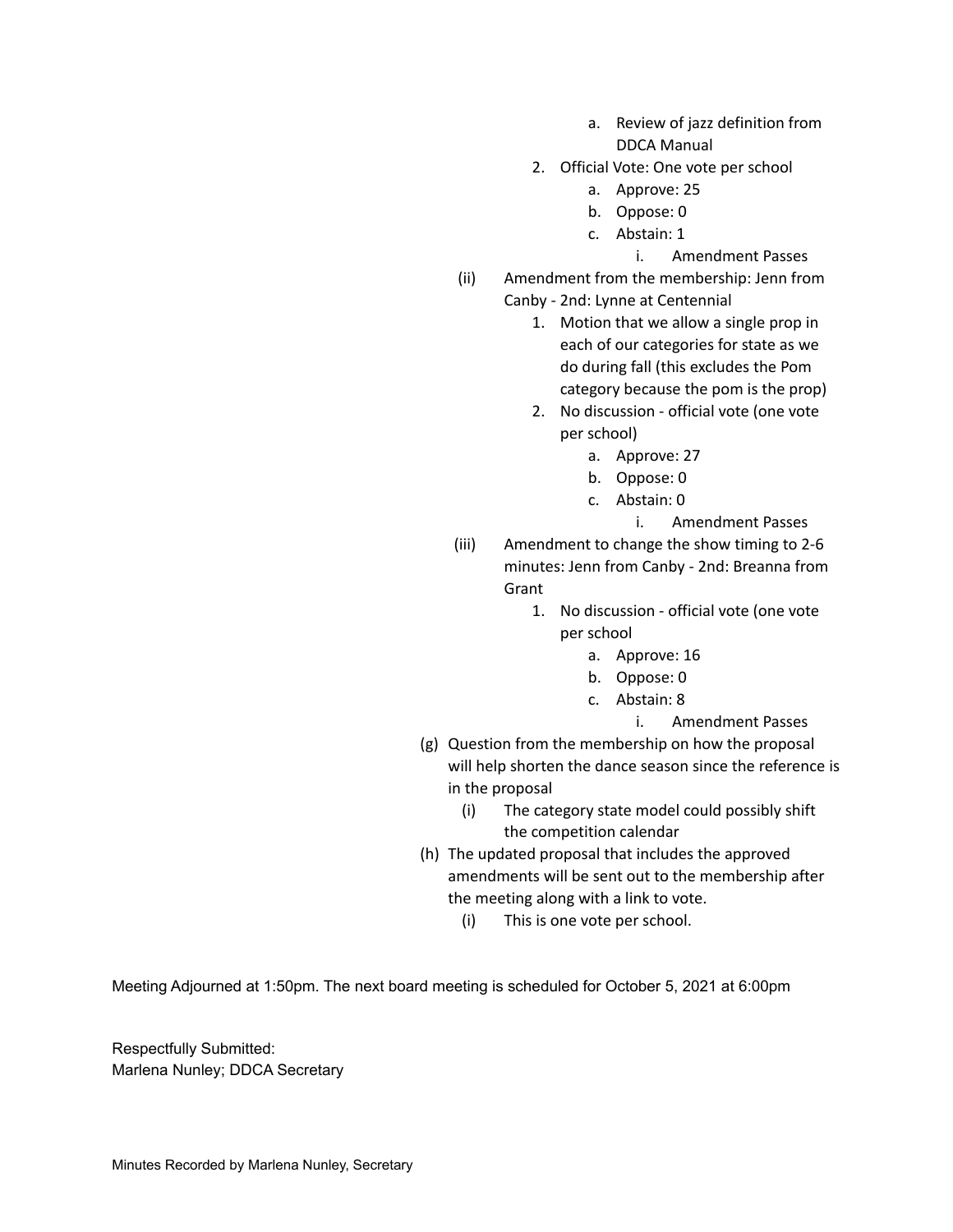# Dance and Drill Coaches Association Meeting Minutes October 5, 2021 6:30pm Rex Putnam High School

**Present: Annie Ellett, Danielle Schneider, Amanda Wilcox, Hayley DuLong, Roshny Martuscelli, Kristen Coverstone, Chantel Kaaihue, BriAnne Hollett-Dillard, Jenn Wilson**

**Absent: Marlena Nunley, David McCall**

- 1) Meeting Minutes Marlena
	- a) September Minutes were approved via email and sent out in the September newsletter.
	- b) Fall Membership Meeting minutes were approved by the board and will be sent out in the October newsletter.
- 2) Treasurer Report Jenn
	- a) Balance as of September 30, 2021: \$73,866.33
	- b) Competition Fees:
		- i) Nelson Hosting fee/Wilsonville Refund:
			- (1) MOTION: Amanda made a motion to have Nelson pay only the regular \$200 fee (not the late fee) for hosting a competition during the week of 11.15.21.
			- (2) Seconded by BriAnne. Motion passed:
				- (a) Approved: 8
				- (b) Opposed: 0
				- (c) Abstain: 0
		- ii) Reviewed hosting fees received by schools. Only two schools have been paid as of 10/5/21. Board will message hosting schools to remind them to turn in fees.
- 3) Membership Chantel
	- a) Registration Update: 58 Teams are currently registered.
		- i) \$100 Late Fee will be applied to every team by October 31st if Registration Fees are not paid in full.
		- ii) Chantel will email teams directly who are not paid this week to ensure they have time to turn in their fees before the deadline.
	- b) Business Memberships: No update.
	- c) Chantel to add Memberships Demographics to DropBox in Excel document by the end of October.
- 4) All State & Dance Scholarships Marlena/Hayley
	- i) Next Steps & To Do's:
		- (1) Registration Form Alterations: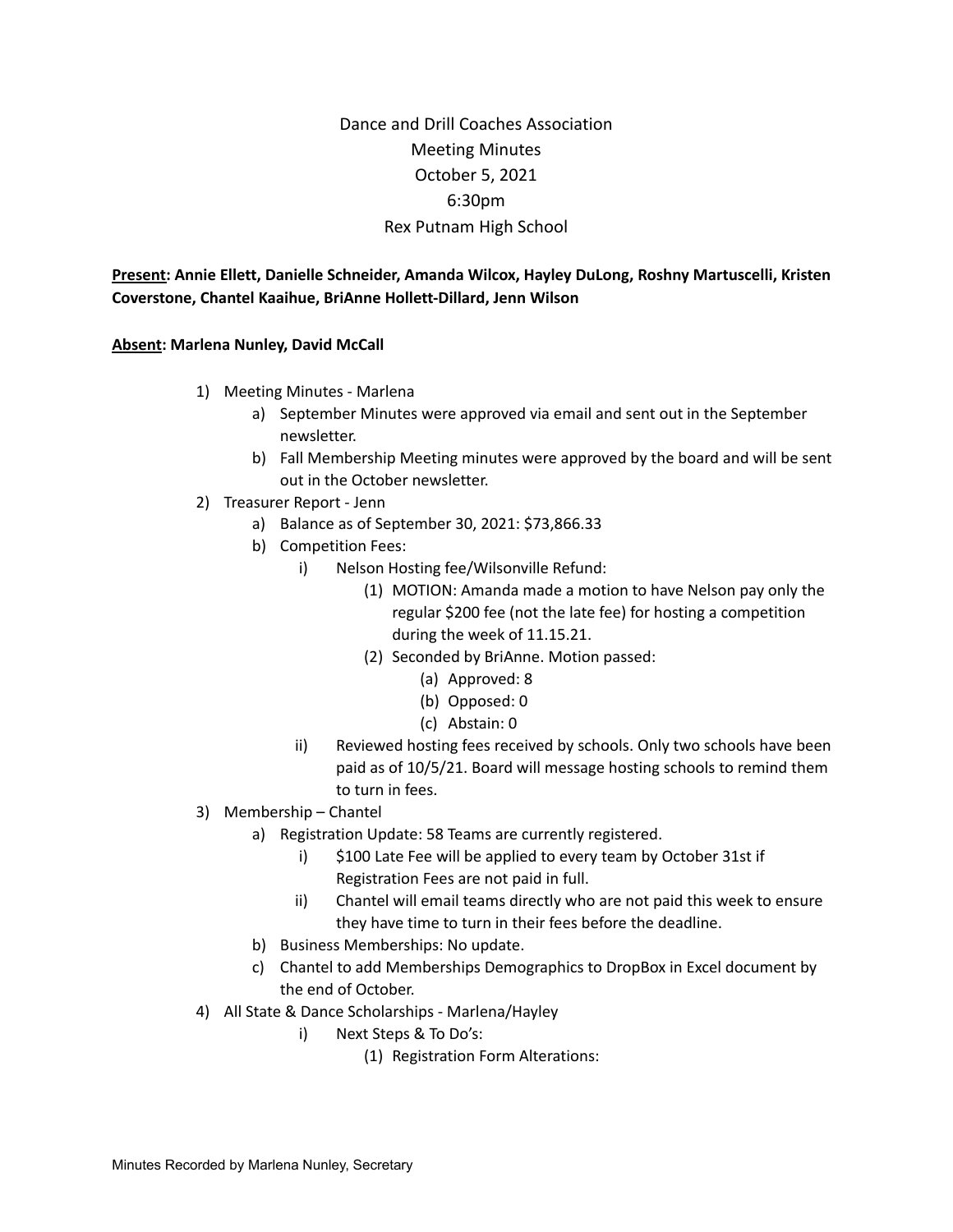- (a) Adding GPA Requirement Dance Scholarship/All-State. Current GPA requirement for Dance Scholarship is 2.5. OSAA is 2.0.
- (b) MOTION: Annie made a motion to require a 2.0 GPA for the Dance Scholarship/All State Participants as it aligns with the OSAA requirement to actively participate on the Dance/Drill team.
	- (i) Seconded by BriAnne. Motion passed.
		- 1. Approved: 6
		- 2. Opposed: 2
		- 3. Abstain: 0
- (c) Input statement in the registration form: If the dancer receives a scholarship and they don't claim the money within one year, the money will go back to our DDCA Scholarship fund.
- ii) Announcements:
	- (1) All-State Team Members will be announced immediately after tryouts are completed.
	- (2) Scholarship Recipients will be announced during the OSAA State Championship Award Ceremony.
- iii) Registration Deadlines: Marlena & Hayley to update the Board with next steps during November Board Meeting.
- 5) Scholarships Funding
	- a) Help with reference letters requested sent in via mail or attached in a virtual application were discussed as well as using a site like Common App.
	- b) Rolling out the Scholarship Fund Contribution per team: After discussion, it was decided to table this topic until another meeting to have time to put better parameters in place per feedback from the Fall Membership Meeting.
	- c) Middle Eligibility (follow up from Membership Meeting): Tabling Topic to a future meeting.
	- d) Opportunity Scholarship Next Steps/To-Do's:
		- i) Scholarship criteria will be drafted by Roshny, and will be sent to the Board for review and vote. Scholarship Program will be published on November 1st to the Membership. Coaches will have 2 weeks to communicate the opportunity out within 2 weeks.
		- ii) Applications are due on November 14th, 2021. Roshny to share with the committee At December Board Meeting, we'll decide recipients and those awards will be sent before the end of December.
- 6) JA Report Kristen
	- a) JA Workshop, October 16th, 2021:
		- i) Videos: JA is requesting more video recommendations for training purposes. Recommendations from the Board include Dance Team Union, Washington High School Teams, UDA & USA Nationals and WGI (Winter Guard International). All agreed that no videos from high school Oregon Teams will be used in JA Training.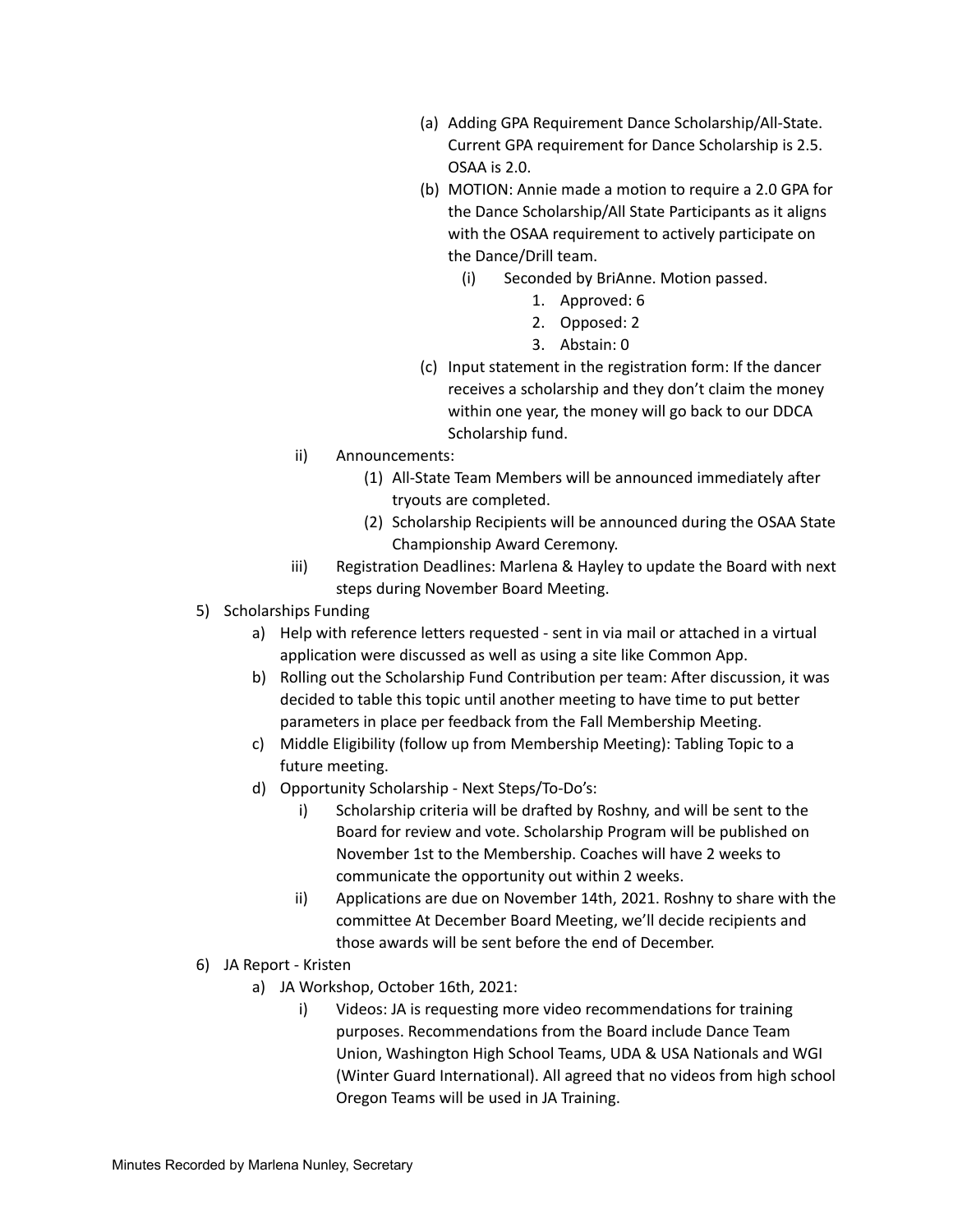- ii) DDCA Updates: Kristen to speak about Scholarships, Oregon Dance Team Focus, 2023 State Proposal, Social Media, Judges Impact to Dancers.
- iii) Scoresheet: Inclusion of checkboxes in each subcaption.
	- (1) Number of Positive Comments vs. Improvement Opportunity Comments. Minimums and Maximums? Dependent on the Subcaption.
	- (2) Checkboxes would be included in the scoresheet that are most commonly commented on.
	- (3) Specific checkbox phrases will be created at the Workshop.
- b) JA Salary Schedule Review
	- i) Discussion of current fee structure vs using a new potential flat fee model.
	- ii) Mileage Payment Protocol: Discussion to follow the OSAA Mileage Reimbursement Policy (within 0-25 miles, no payment will be given). The compensation of \$0.30 per mile will be increased to the federal mileage reimbursement (\$0.51) will be in effect for anything over 25 miles.
	- iii) JA Fees from 2020-2021:
		- (1) \$200 for In-Person judges (tech and performance judges)
		- (2) \$125 for virtual-only competitions (tech and performance judges)
		- (3) \$150 for Tabulation
	- iv) JA Fees for 2021-2022:
		- (1) 0-24 Performances (Performance Judges & M/T): \$125
		- (2) 25-50 Performances (Performance Judges & M/T): \$150
		- (3) 0-39 Performances (Tech Judges): \$125
		- (4) 40-50 Performances (Tech Judges): \$150
		- (5) Head Judge: Will receive \$50 on top of their judges pay.
	- v) MOTION: Annie made a motion to adopt the new JA Pay Structure with flat fee rates.
		- (1) Seconded by Danielle. Motion passed:
			- (a) Approved: 8
			- (b) Opposed: 0
			- (c) Abstain: 0
- c) JA Manual: Need to revisit as a Board during the meeting in November.
- 7) Communications Danielle/Amanda
	- a) OSAA Today Articles: Follow up with Seniors to ensure they turn in their form to Danielle.
	- b) Giving Tuesday (November 30th): Moving forward with the program. Promotional videos needed–Chantel volunteered to help with the campaign.
	- c) Website File Uploads: If something needs to be published on the website, please submit in PDF form to Danielle directly.
	- d) Dance Coaches FB Group: Danielle to clean up the member list to ensure the FB Group coaches are active.
- 8) Chair's Report Danielle for Dave
	- a) DDCA Board Meeting Recap: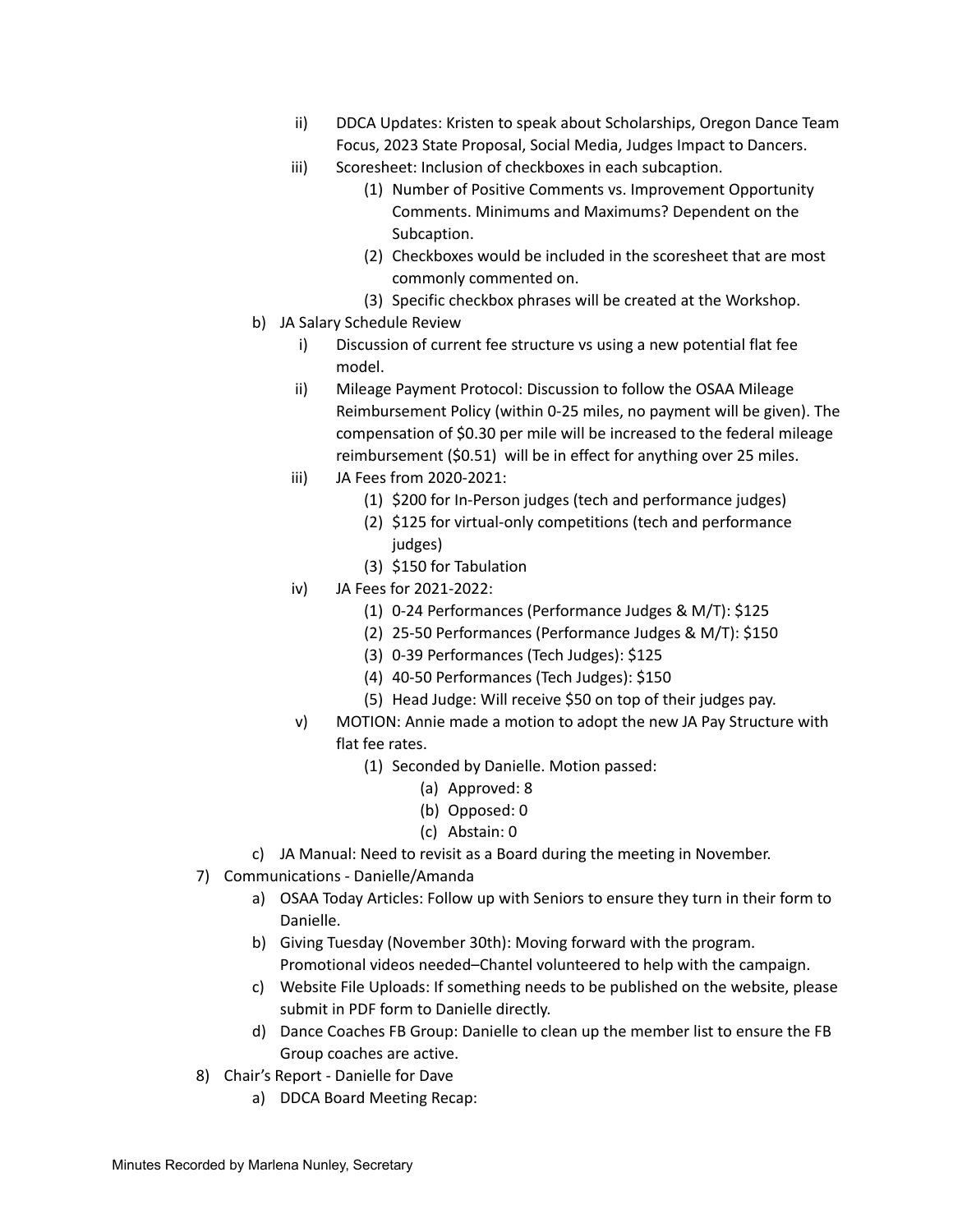- i) Suggestion to improving the voting experience at DDCA meetings:
	- (1) Google Doc App to vote by phone
	- (2) Private paper votes
	- (3) Kahoot! Everyone can login to the app and vote on site. Results could be posted immediately.
- ii) Ideas on how to increase numbers at our next DDCA Meeting:
	- (1) Door prizes
	- (2) Social Media Commercial
	- (3) Coaches Pins (based on numbers of years coaching)
- b) 2020-21 Trophies: Many Superior & Outstanding plaques from the 20-21 season are remaining. Board to count final numbers. The same with apparel from last season. Chantel & BriAnne to come up with a plan on distributing the apparel.
- c) Category Champs:
	- i) Qualifying Score: It was mentioned that the qualification score for Fall Champs is 14. This qualification score needs to be voted on by the membership. For this year's Fall Championship, the qualifying score needs to be in alignment with the equivalent of the 100 scoresheet (which was 68). With the 20 point scoresheet, the equivalent is 13.6.
- d) Penalties on Current Scoresheet:
	- i) Need to adjust the weight of penalties in accordance with the new scoresheet. Currently, the penalties of 10, 3, and 1 (for a 100 point scoresheet) are in effect for a 20 point scoresheet.
	- ii) Hayley to work the math and come prepared with an alternative solution for the 20 point scoresheet.
- e) State 2023 Proposal: Voting (one per school) will be closed on Friday, October 8th.

Meeting Adjourned at 9:47pm. Next board meeting is scheduled for November 2, 2021 at 6:30pm.

Respectfully Submitted: By Hayley DuLong On Behalf of Marlena Nunley; DDCA Secretary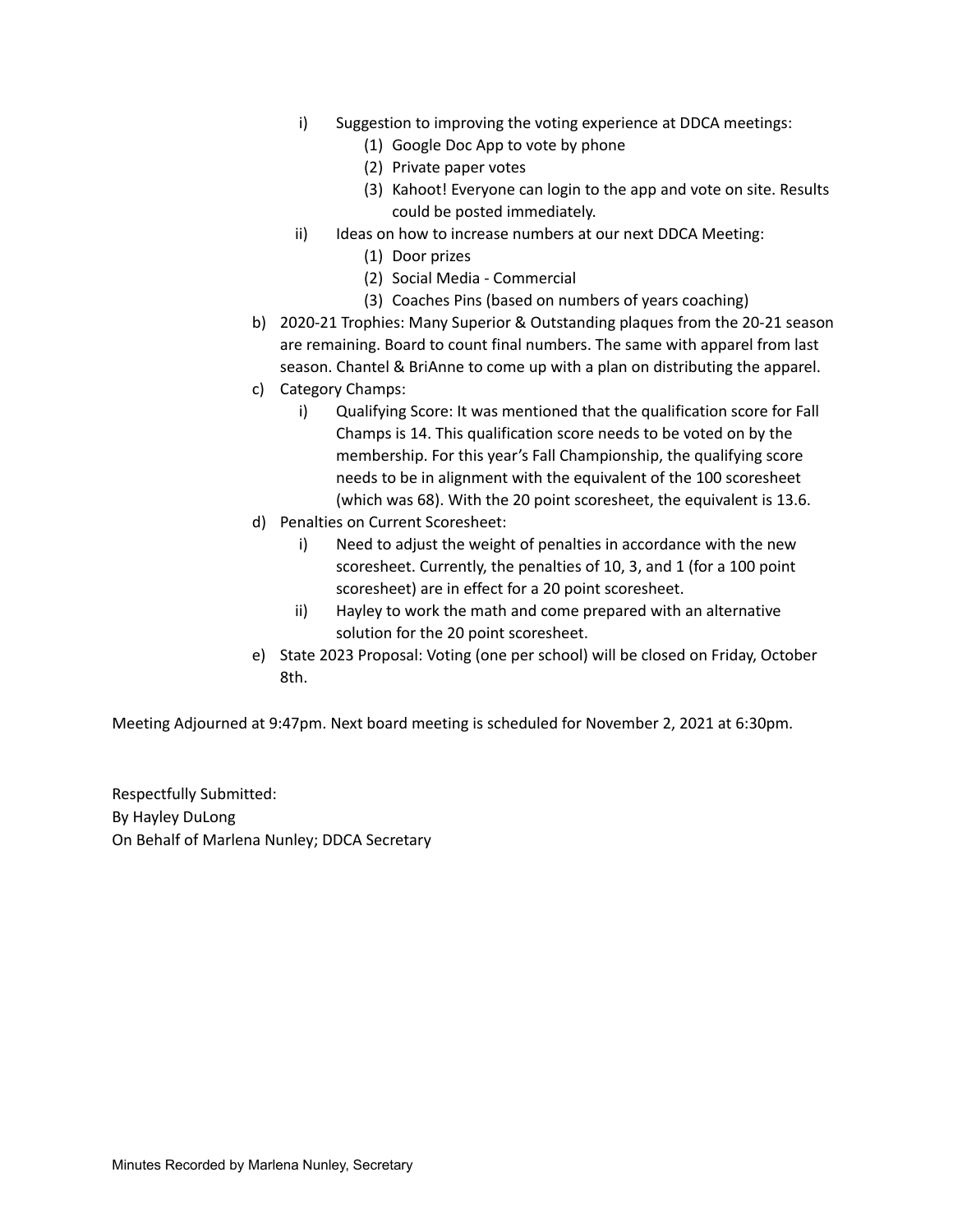# Dance and Drill Coaches Association Meeting Minutes November 2, 2021 6:30pm

**Present: Annie Ellett, Danielle Schneider, Amanda Wilcox, Hayley DuLong, Roshny Martuscelli, Kristen Coverstone, Chantel Kaaihue, BriAnne Hollett-Dillard, Jenn Wilson, Marlena Nunley, David McCall**

- 1) Meeting Minutes Marlena
	- a) October meeting minutes were approved via email and sent out in the newsletter.
		- i) Edit to Section 6; Judge's pay scale
			- (1) Meeting was attended by board members and the proposal that Kristen submitted to keep the 2019-2020 pay scale for judges was approved.
				- (a) The new pay scale was sent to all event directors.
- 2) Treasurer Report Jenn
	- a) Balance as of October 31, 2021: \$78,763.60
- 3) Chair Report Dave
	- a) Proposal for 2023 State
		- i) This has been sent to KT at OSAA. KT asked that board members attend the January 10th meeting at OSAA to discuss.
			- (1) Discussion on talking points for the meeting regarding categories.
	- b) Category Champs
		- i) Review of Category Champ duties for the day.
	- c) Items from October board meeting
		- i) Additional DDCA pins have been ordered for the membership to distribute at the winter meeting.
		- ii) March 3rd Traditional Competition
			- (1) Discussion on having 3 schools hosting
- 4) Giving Tuesday Danielle
	- a) Danielle is making slides and planning the social media rollout and creating the link for donations.
- 5) Membership Report Chantel
	- a) Chantel has been keeping up on membership fees and contacting teams that have not yet paid.
- 6) All State Marlena/Hayley
	- a) Lisa Zaragoza has been scheduled
	- b) Registration for All State will be sent out in the November newsletter. The due date for the registration will be December 17th.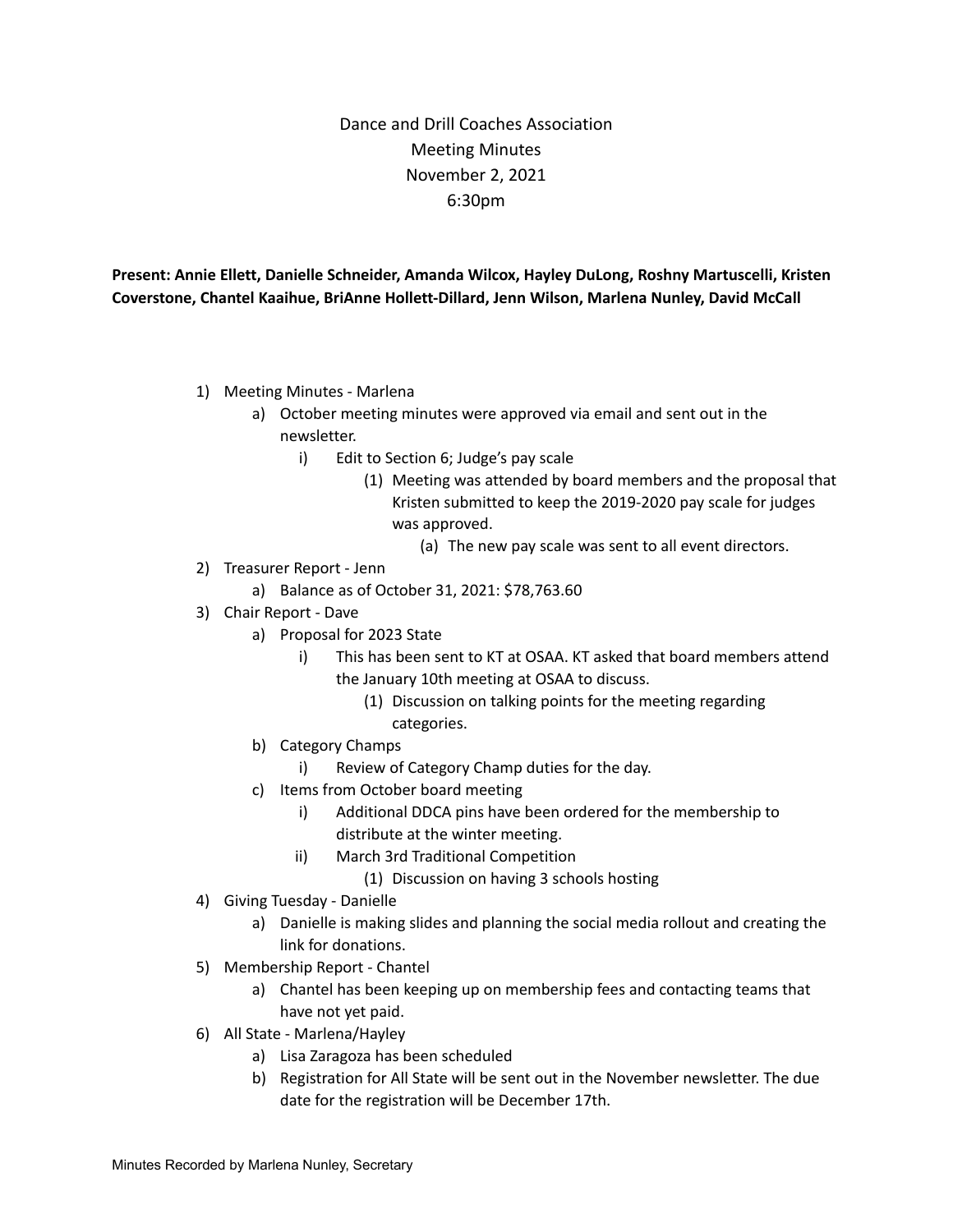- 7) Scholarships Roshny
	- a) Roshny has created the online applications for the Diversity Excellence and the Opportunity Scholarship. The academic scholarship application will also be moved online and the links will be sent out to the membership in December.
		- i) Review of Opportunity Scholarship scoring rubric
			- (1) The link for the scholarship will be sent to coaches in the November newsletter.
				- (a) Due date to submit will be Monday, November 22nd.
		- ii) Review of amount(s) to award for this scholarship
- 8) JA Report Kristen
	- a) Update on staffing competitions
		- i) Discussion on staff for Category Champs
		- ii) Discussion on staffing for traditional season competitions
- 9) Communications Danielle/Amanda
	- a) Social Media
		- i) Reminder to teams to tag @ddcaofficial on social media for posts to be shared.
	- b) OSAA Roundup Articles
		- i) Danielle has been collecting these from coaches and turning them into OSAA. The recent articles have been a senior spotlight series.

Meeting Adjourned at 9:00pm. Next board meeting is scheduled for December 7, 2021 at 6:30pm.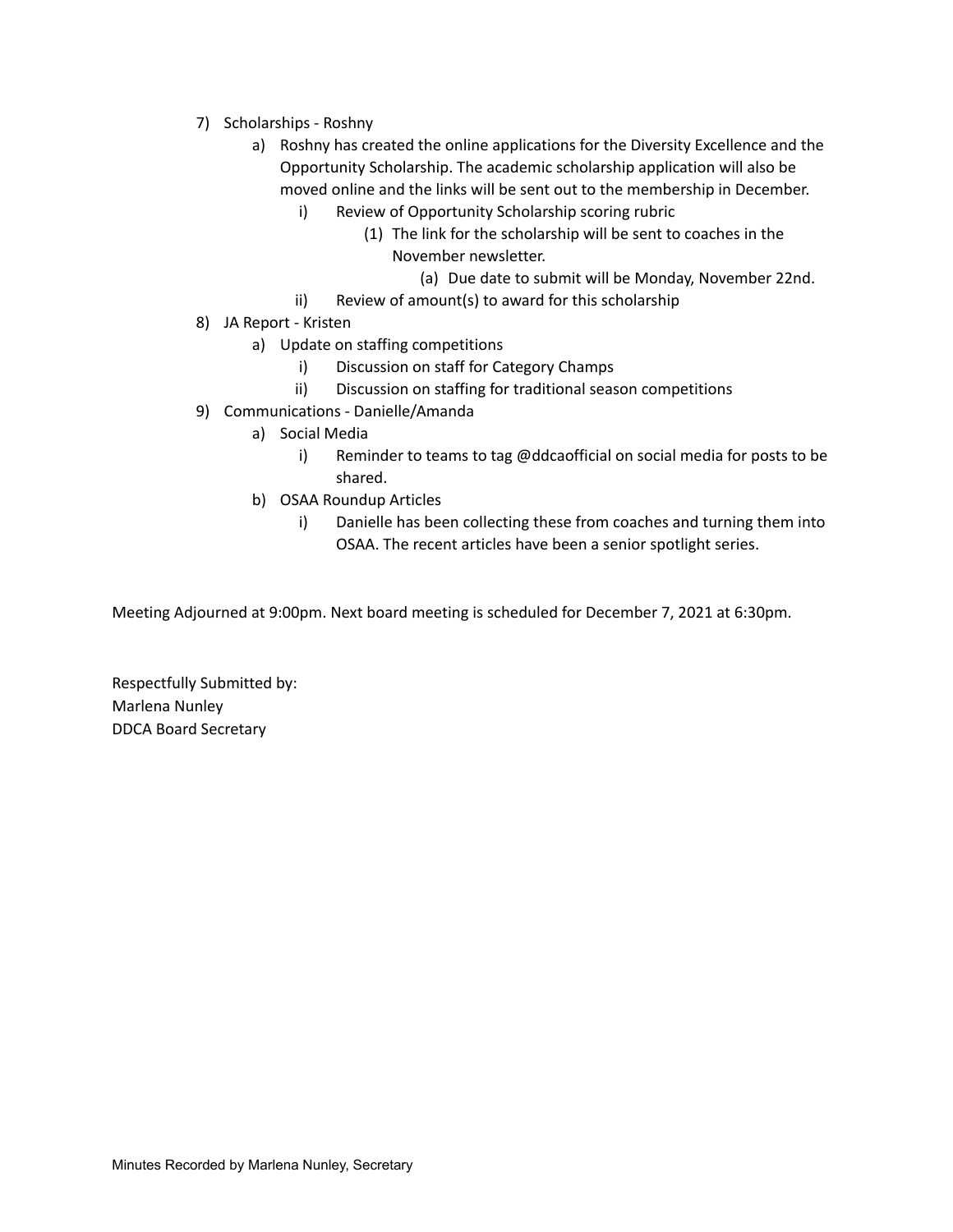# Dance and Drill Coaches Association Meeting Minutes December 7, 2021 6:00pm

**Present:** Annie Ellett, Danielle Schneider, Hayley DuLong, Roshny Martuscelli, Kristen Coverstone, BriAnne Hollett-Dillard, Jenn Wilson, Marlena Nunley, David McCall **Absent:** Amanda Wilcox, Chantel Kaaihue

- 1) Meeting Minutes Marlena
	- a) November meeting minutes were approved via email and sent out in the November newsletter.
- 2) Treasurer Report Jenn
	- a) Category Champs Overview
		- i) \$3,750.00 Entry Fee Total
		- ii) \$1,850.00 T-shirt Total
		- iii) \$55.00 Room Helpers Pass Total
		- iv) 10,247.00 Gate Total
			- (1) Exact profit won't be determined until all invoices are paid. The final profit from Category Champs will be discussed at the Winter Membership Meeting.
- 3) Chair Report Dave
	- a) Category Champs Review
		- i) Look at qualifying score for category champs in the future
			- (1) Suggestion to move the qualifying score up to 15 and eliminate the 1st or 2nd place requirement.
			- (2) Discussion on reorganizing category championships.
				- (a) Decided on re-branding instead DDCA Fall Champs.
	- b) March 5th Competition
		- i) Danielle is going to be contacting the Athletic Director at Liberty. A joint effort could be in the works with Liberty and Glencoe.
	- c) OSAA Updates
		- i) Meeting on January 8th with the State Committee regarding State 2023 proposal.
	- d) Scholarship Funding
		- i) Discussion on keeping track of scholarship donations and what is allotted for scholarships and what is allotted for the general fund.
- 4) JA Report Kristen
	- a) Fall Competition Issues Review
		- i) Discussion on going back to verbal comments for the winter
		- ii) Discussion on checkbox comments
		- iii) Discussion on consistency in judge's scores
	- b) MT fees for competitions